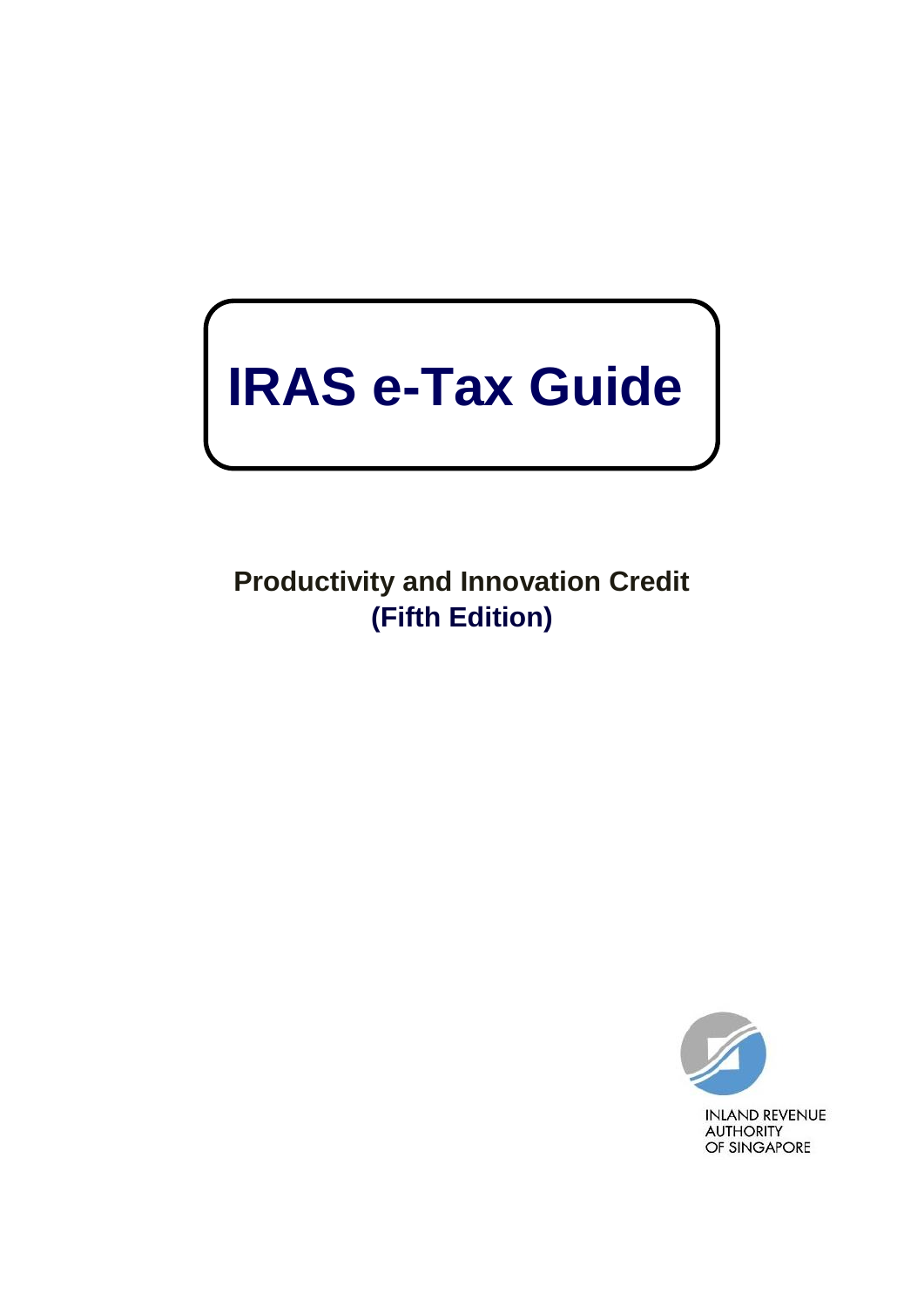Published by Inland Revenue Authority of Singapore

Published on 22 Nov 2016

Fourth edition on 19 Sep 2014

Third edition on 20 Sep 2013

Second edition on 17 Aug 2012

First edition on 15 Jul 2011

Disclaimers: IRAS shall not be responsible or held accountable in any way for any damage, loss or expense whatsoever, arising directly or indirectly from any inaccuracy or incompleteness in the Contents of this e-Tax Guide, or errors or omissions in the transmission of the Contents. IRAS shall not be responsible or held accountable in any way for any decision made or action taken by you or any third party in reliance upon the Contents in this e-Tax Guide. This information aims to provide a better general understanding of taxpayers' tax obligations and is not intended to comprehensively address all possible tax issues that may arise. While every effort has been made to ensure that this information is consistent with existing law and practice, should there be any changes, IRAS reserves the right to vary our position accordingly.

© Inland Revenue Authority of Singapore

All rights reserved. No part of this publication may be reproduced or transmitted in any form or by any means, including photocopying and recording without the written permission of the copyright holder, application for which should be addressed to the publisher. Such written permission must also be obtained before any part of this publication is stored in a retrieval system of any nature.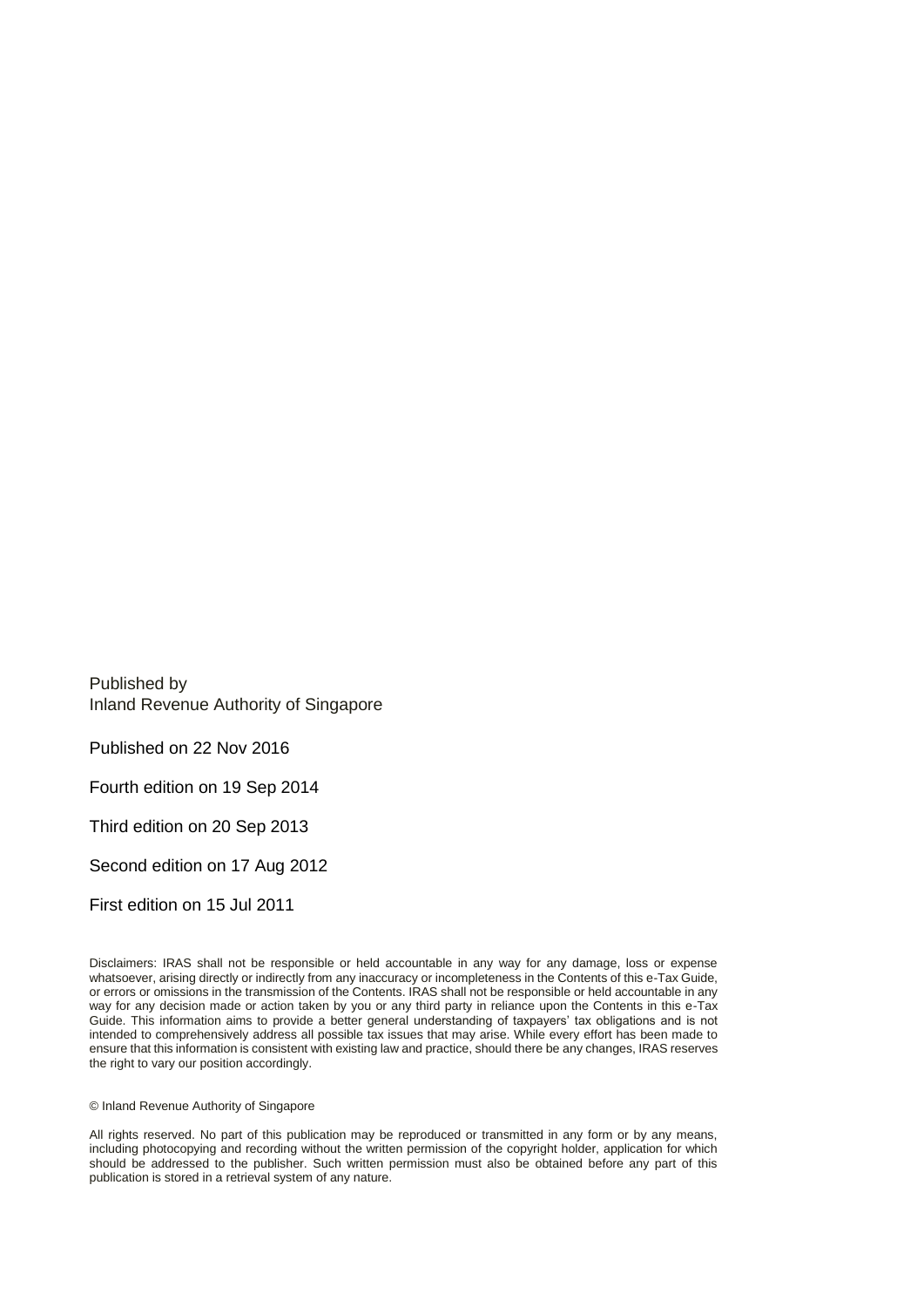## **Table of Contents**

| 1. |                                                                                    |
|----|------------------------------------------------------------------------------------|
| 2. |                                                                                    |
| 3. |                                                                                    |
| 4. |                                                                                    |
| 5. |                                                                                    |
| 6. |                                                                                    |
| 7. |                                                                                    |
|    |                                                                                    |
|    | Enhanced Capital Allowance and Deduction for Qualifying Equipment  16              |
| 1. |                                                                                    |
| 2. |                                                                                    |
| 3. | Computation of Capital Allowance under PIC - Acquisition of Qualifying Equipment   |
| 4. | Option to Convert Qualifying Expenditure into Cash - Acquisition of Qualifying     |
| 5. |                                                                                    |
| 6. |                                                                                    |
| 7. | Computation of Deduction under PIC - Leasing of Qualifying Equipment25             |
| 8. | Option to Convert Qualifying Expenditure into Cash - Leasing of Qualifying         |
| 9. |                                                                                    |
|    | Annex A-1: Example illustrating the conversion of qualifying expenditure into cash |
|    | Annex A-2: Examples illustrating the application of the claw-back provisions 31    |
|    |                                                                                    |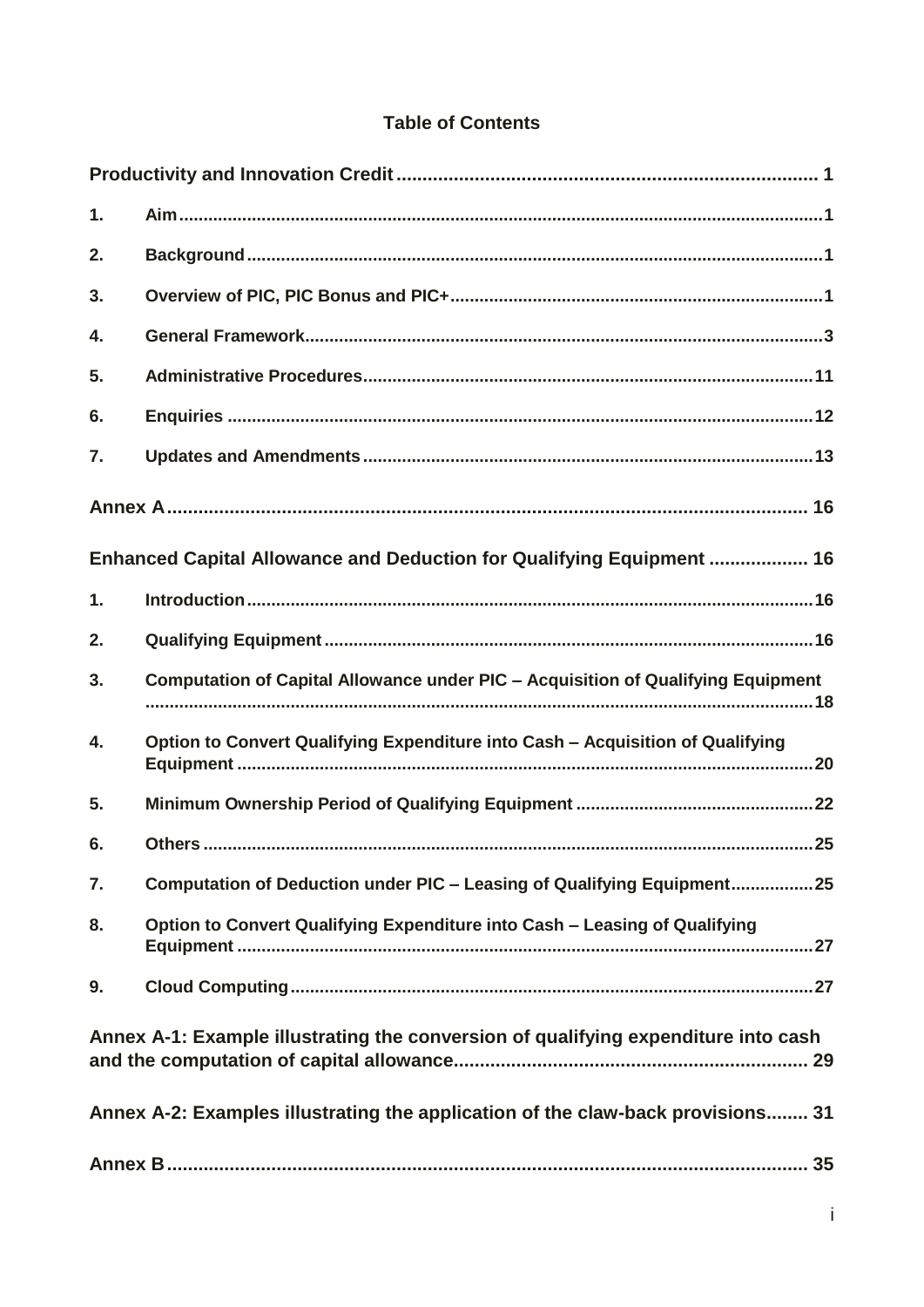| Enhanced Writing-Down Allowance ("WDA") and Deduction for Intellectual Property    |                                                                                     |  |  |
|------------------------------------------------------------------------------------|-------------------------------------------------------------------------------------|--|--|
| 1.                                                                                 |                                                                                     |  |  |
| 2.                                                                                 |                                                                                     |  |  |
| 3.                                                                                 |                                                                                     |  |  |
| 4.                                                                                 | Option to Convert Qualifying Expenditure into Cash - Acquisition of IPRs36          |  |  |
| 5.                                                                                 |                                                                                     |  |  |
| 6.                                                                                 |                                                                                     |  |  |
| 7.                                                                                 |                                                                                     |  |  |
| 8.                                                                                 |                                                                                     |  |  |
| 9.                                                                                 | Option to Convert Qualifying Expenditure into Cash - Licensing of IPRs  42          |  |  |
|                                                                                    | Annex B-1: Examples illustrating the application of the claw-back provisions43      |  |  |
|                                                                                    |                                                                                     |  |  |
|                                                                                    | <b>Enhanced Tax Deduction of Costs for Registering Patents, Trademarks, Designs</b> |  |  |
| 1.                                                                                 |                                                                                     |  |  |
| 2.                                                                                 |                                                                                     |  |  |
| 3.                                                                                 |                                                                                     |  |  |
| 4.                                                                                 |                                                                                     |  |  |
| 5.                                                                                 |                                                                                     |  |  |
|                                                                                    |                                                                                     |  |  |
| <b>Enhanced Tax Deduction of Qualifying Research &amp; Development ("R&amp;D")</b> |                                                                                     |  |  |
| 1.                                                                                 |                                                                                     |  |  |
| 2.                                                                                 |                                                                                     |  |  |
| 3.                                                                                 |                                                                                     |  |  |
| 4.                                                                                 | Cap on Amount of Deductions under Sections 14, 14D, 14DA and 14E of the ITA 54      |  |  |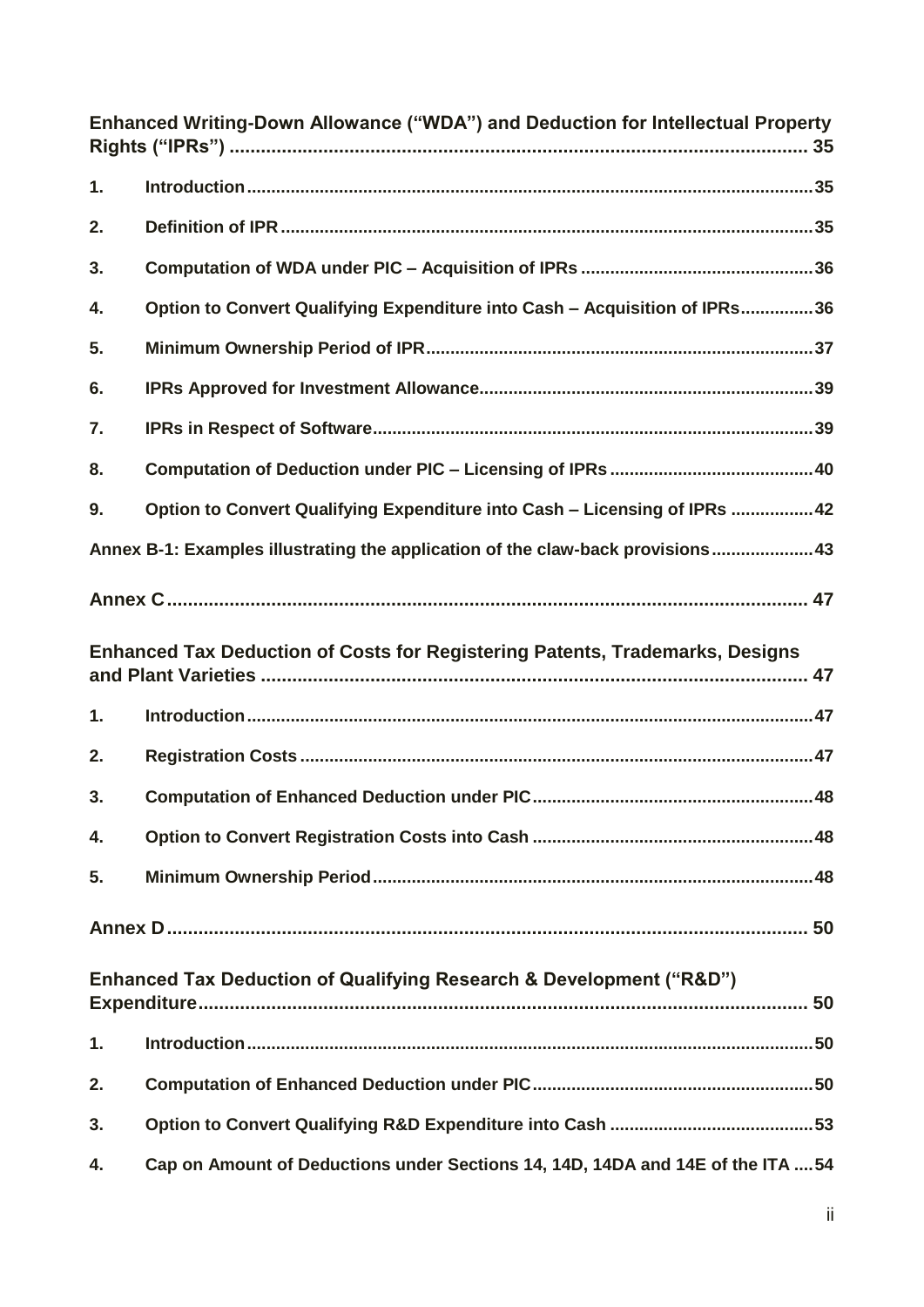|    | Enhanced Tax Deduction of Qualifying Training Expenditure  55  |  |  |
|----|----------------------------------------------------------------|--|--|
| 1. |                                                                |  |  |
| 2. | Training of employees and prescribed classes of individuals 55 |  |  |
| 3. |                                                                |  |  |
| 4. |                                                                |  |  |
| 5. | Option to Convert Qualifying Training Expenditure into Cash 58 |  |  |
|    |                                                                |  |  |
|    |                                                                |  |  |
| 1. |                                                                |  |  |
| 2. |                                                                |  |  |
| 3. |                                                                |  |  |
|    |                                                                |  |  |
|    |                                                                |  |  |
| 1. |                                                                |  |  |
| 2. |                                                                |  |  |
| 3. |                                                                |  |  |
| 4. |                                                                |  |  |
| 5. |                                                                |  |  |
|    |                                                                |  |  |
|    |                                                                |  |  |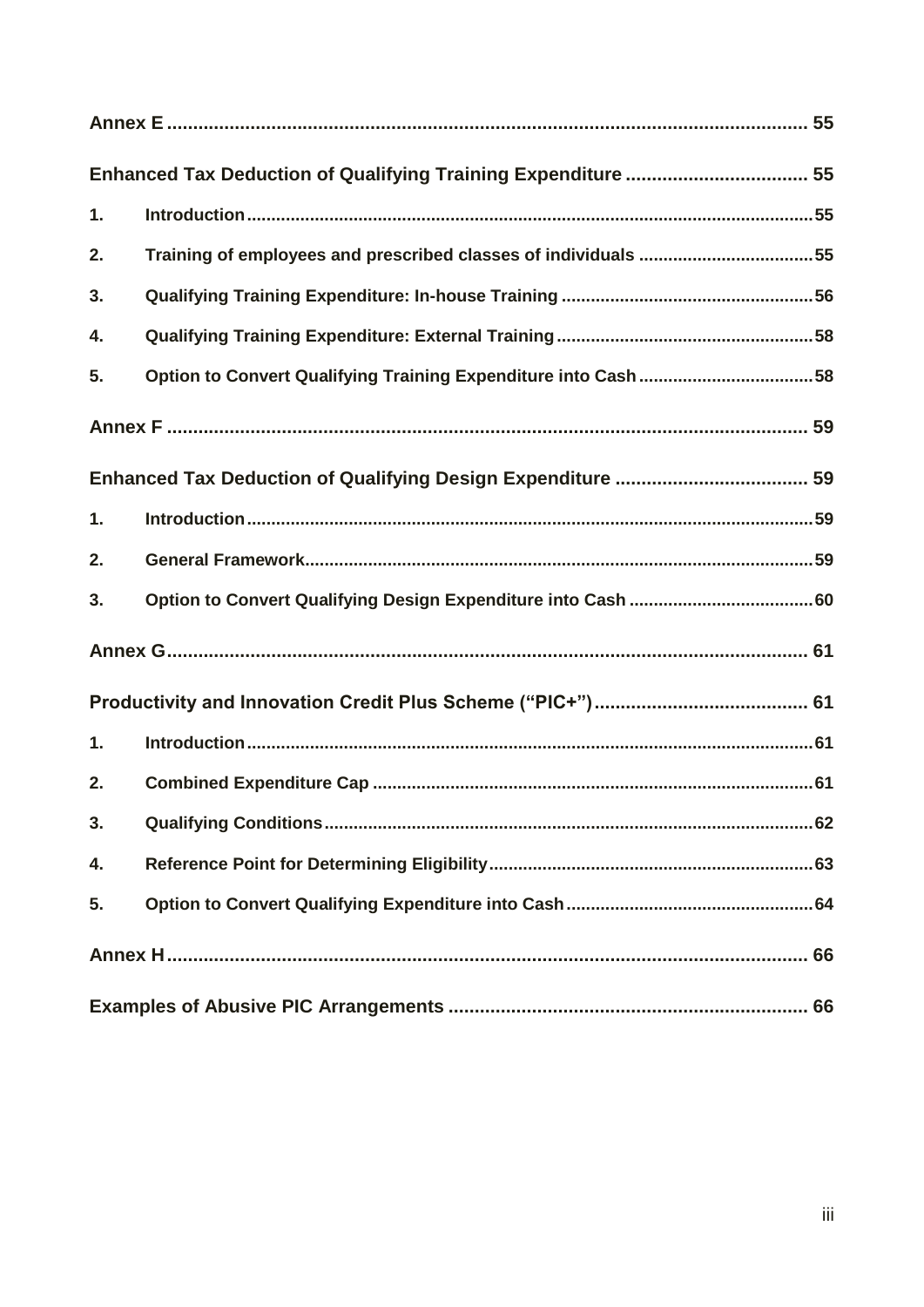### <span id="page-5-0"></span>**Productivity and Innovation Credit**

#### <span id="page-5-1"></span>**1. Aim**

- 1.1. This e-Tax Guide<sup>1</sup> explains the Productivity and Innovation Credit scheme ("PIC").
- 1.2. This e-Tax Guide is relevant to businesses that wish to claim PIC benefits.

### <span id="page-5-2"></span>**2. Background**

- 2.1. PIC was introduced in Budget 2010 for Year of Assessment ("YA") 2011 to YA 2015 to encourage productivity and innovation activities in Singapore. The scheme was further extended for three years till YA 2018 in Budget 2014.
- 2.2. In Budget 2013, an additional cash bonus (known as PIC bonus) was announced as part of a 3-year transition support package under the Quality Growth Programme. Besides encouraging investments in productivity and innovation, PIC bonus seeks to defray rising operating costs faced by businesses. The PIC bonus has lapsed after YA2015.
- 2.3. In Budget 2014, a PIC+ scheme was introduced to provide support to small and medium enterprises ("SMEs") that are making more substantial investments to transform their businesses.
- 2.4. The PIC scheme has benefited many businesses since its introduction and has been instrumental in kick-starting the productivity drive. As announced in Budget 2016, the PIC scheme will lapse after YA 2018. In addition, the cash payout rate has been reduced from 60% to 40% for qualifying expenditure incurred on or after 1 Aug 2016. These changes are in line with the Industry Transformation Programme to direct the Government's assistance towards more targeted and sectoral-focused initiatives.

## <span id="page-5-3"></span>**3. Overview of PIC, PIC Bonus and PIC+**

#### *PIC*

- 3.1. PIC is available for YA 2011 to YA 2018 ("qualifying YAs").
- 3.2. PIC grants businesses which invest in specified productivity and innovation activities, enhanced deductions and/ or allowances ("enhanced deductions") on

<sup>1</sup> This e-Tax Guide replaces IRAS' e-Tax Guide, "Productivity and Innovation Credit" published on 29 Jun 2010.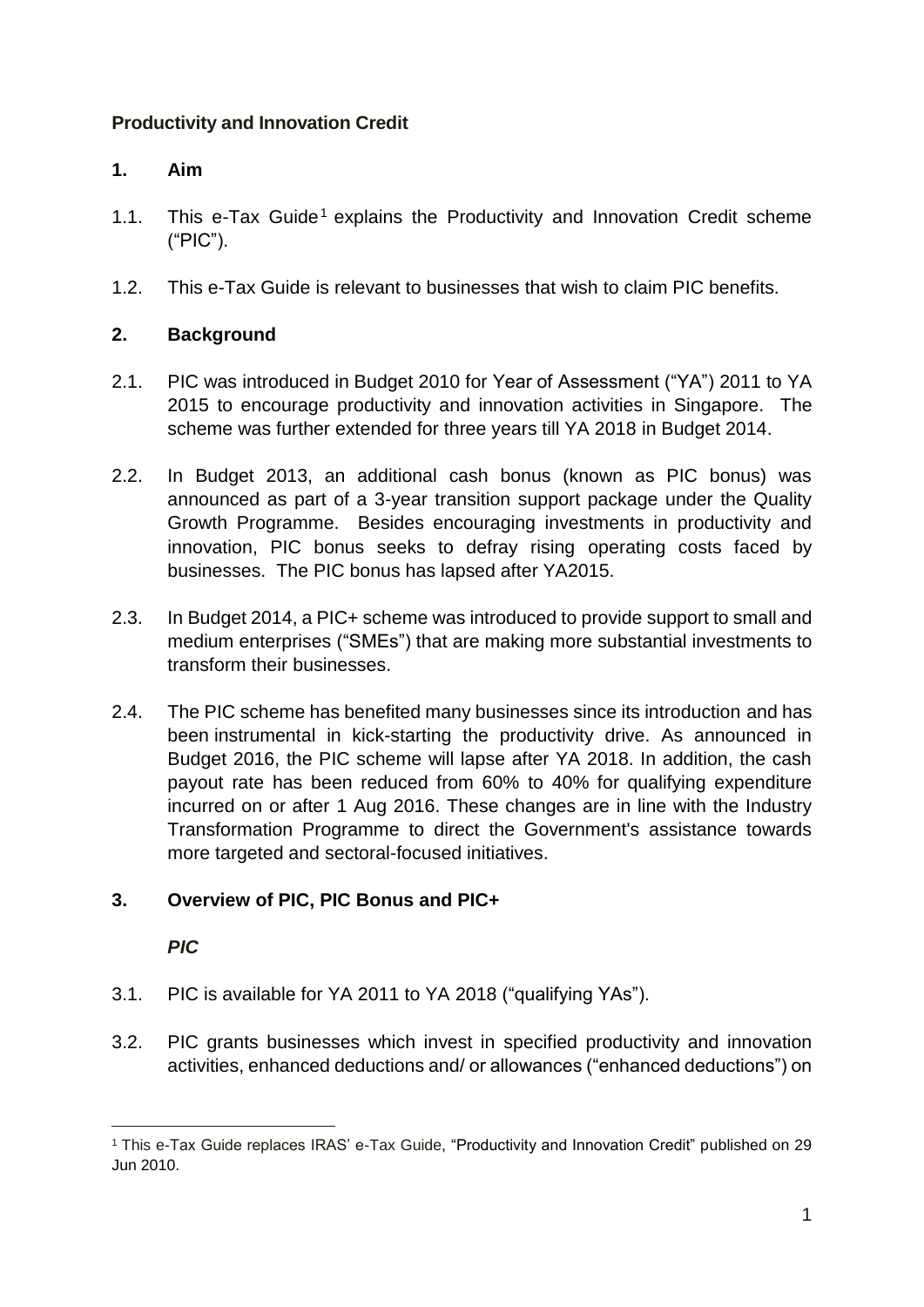up to  $$400,000^2$  of qualifying expenditure incurred for each activity. These are in addition to the deductions and/ or allowances allowable under current tax rules. The total deductions and/ or allowances are in effect 400% per dollar of qualifying expenditure.

- 3.3. In lieu of a deduction, businesses may opt to convert qualifying expenditure of up to \$100,000 for each YA into cash. The conversion rate is 30% (for YA 2011 and YA 2012), 60% (for YA 2013 to 31 Jul 2016) or 40% (for 1 Aug 2016 to YA 2018).
- 3.4. The six activities covered under PIC are:
	- a. Acquisition or leasing of PIC information technology  $("IT")^3$  and automation equipment ("qualifying equipment");
	- b. Acquisition or licensing<sup>4</sup> of intellectual property rights ("IPRs");
	- c. Registration of certain IPRs;
	- d. Research and development ("R&D");
	- e. Training; and
	- f. Design.
- 3.5. Each of the six activities is further explained in Annex A to Annex F.

#### *PIC bonus*

For the 3 years from YA 2013 to YA 2015, businesses which invest a minimum of \$5,000 per YA in qualifying PIC activities will receive a dollar-for-dollar matching cash bonus of up to \$15,000, subject to conditions.

#### *PIC+*

- 3.6. PIC+ is available to qualifying SMEs for YA 2015 to YA 2018.
- 3.7. Under PIC+, the expenditure cap for qualifying SMEs will be increased from \$400,000 to \$600,000 for each activity per YA. The expenditure cap for PIC cash payout remains at \$100,000 of qualifying expenditure for each YA. Apart from the increase in expenditure cap for enhanced deductions, all other conditions governing PIC also apply to PIC+.

<sup>&</sup>lt;sup>2</sup> The expenditure cap aims to benefit the small and medium enterprises more.

<sup>3</sup> For communication purposes, "PIC automation equipment" is renamed as "PIC IT and automation equipment" from YA 2013 to draw emphasis to the scheme's support for investments in IT-related software and equipment. The term "PIC automation equipment" remains unchanged in legislation.

<sup>4</sup> The inclusion of licensing of IPRs as a qualifying activity under PIC takes effect from YA 2013.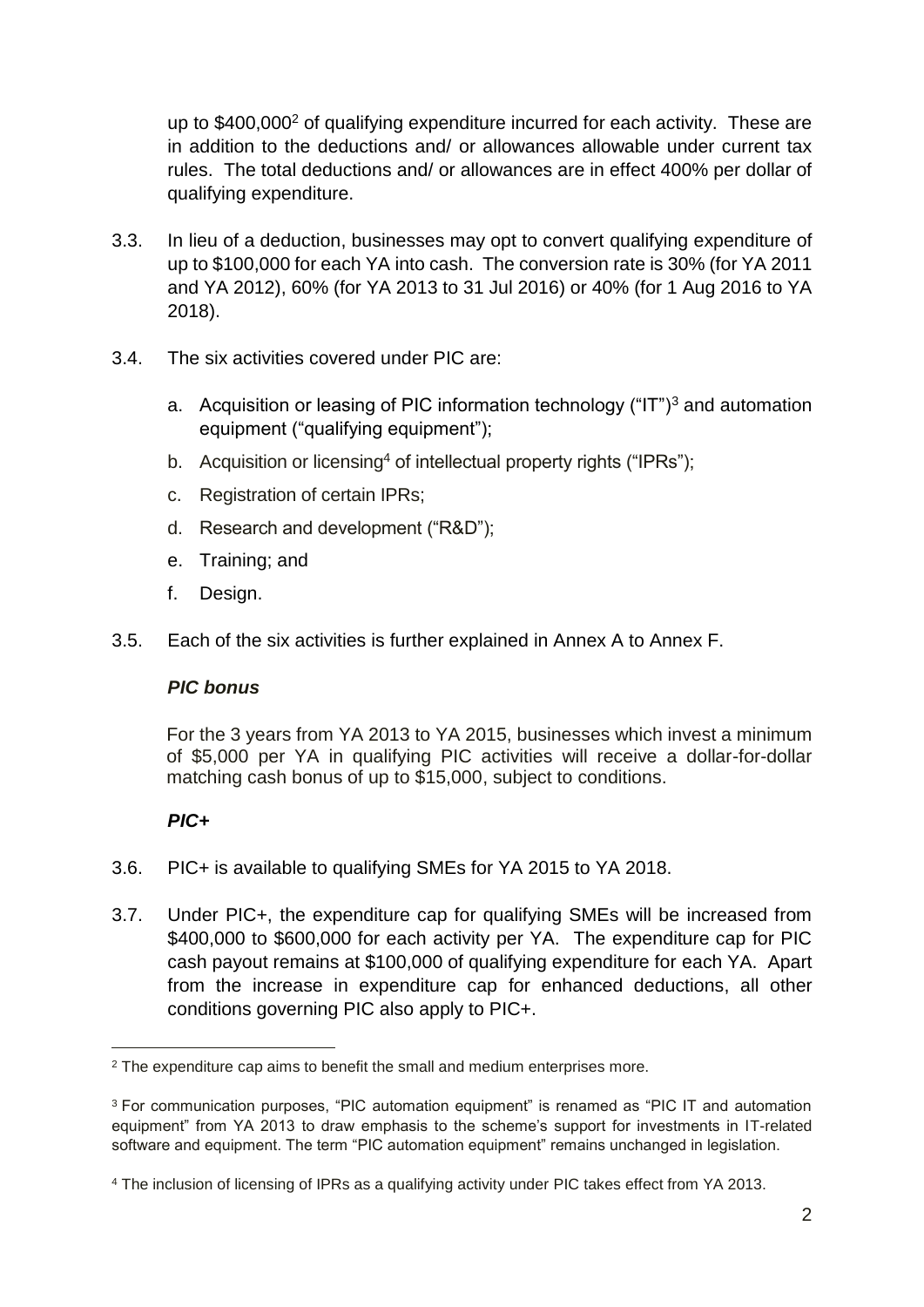3.8. PIC+ is further explained in Annex G.

#### <span id="page-7-0"></span>**4. General Framework**

#### *Combined expenditure cap*

4.1. To provide businesses greater flexibility in their investments, the expenditure cap for each activity is combined as follows<sup>5</sup>:

| YAs                          | <b>Combined Expenditure Cap</b><br><b>For Each Activity</b> |
|------------------------------|-------------------------------------------------------------|
| YA 2011 and YA 2012          | \$800,000<br>$(i.e. $400,000 \times 2)$                     |
| YA 2013, YA 2014 and YA 2015 | \$1,200,000<br>$(i.e. $400,000 \times 3)$                   |
| YA 2016, YA 2017 and YA 2018 | \$1,200,000<br>$(i.e. $400,000 \times 3)$                   |

- 4.2. To enjoy the combined expenditure cap, a taxpayer must carry on a trade or business in the basis period for the relevant YAs. Otherwise, an annual or adjusted combined expenditure cap will be adopted.
- 4.3. For example, a company which commences business in 2011 (i.e. basis period relating to YA 2012) should compute its PIC enhanced deduction based on the annual expenditure cap of \$400,000 instead of the combined expenditure cap of \$800,000. If the company winds up its business in 2013 (i.e. basis period relating to YA 2014) and therefore does not carry on any business in 2014 (i.e. basis period relating to YA 2015), the combined expenditure cap applicable for YA 2013 and YA 2014 is \$800,000 and not \$1,200,000.

#### *Benefits computed based on qualifying expenditure net of grant and subsidy*

4.4. Where the qualifying expenditure is funded or subsidised, fully or partially, by the Government<sup>6</sup>, only the amount of expenditure net of grant or subsidy is eligible for an enhanced deduction or a cash payout under PIC and a cash bonus under PIC bonus. For example, a restaurant operator sends his service staff to attend a course on Food & Beverages Service conducted by the Singapore Culinary Institute. Instead of the full course fee of \$2,000, the restaurant operator pays only \$300 (i.e. the balance is funded by the Singapore

<sup>5</sup> For simplicity, examples illustrating the application of PIC in this Guide are provided on the basis that the annual expenditure cap of \$400,000 applies (unless stated otherwise).

<sup>6</sup> The term "Government" includes any statutory board.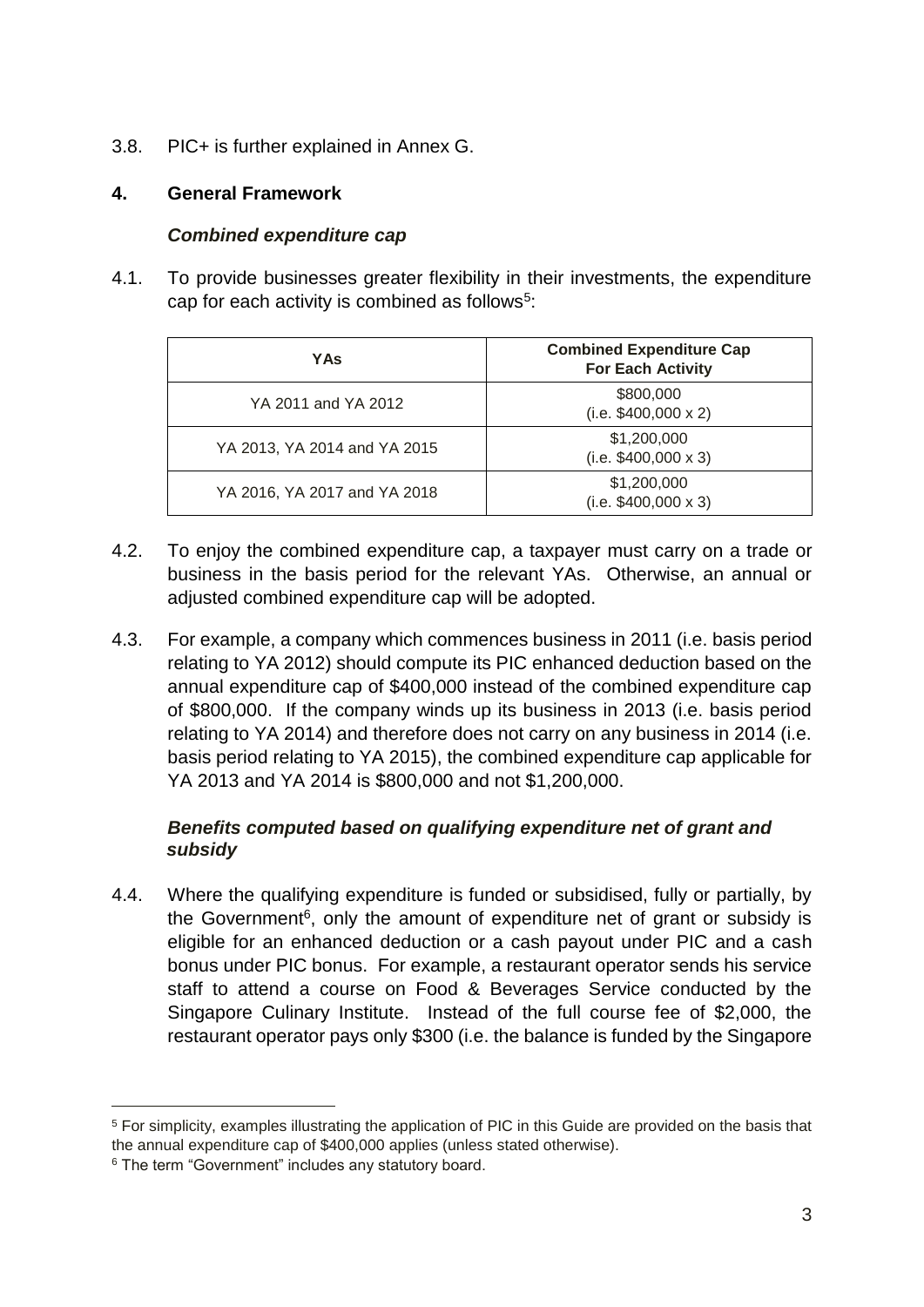Workforce Development Agency). In such a case, assuming all other conditions are met, only \$300 is eligible for PIC and PIC bonus.

#### *Unutilised trade loss and/ or allowance arising from PIC*

- 4.5. Enhanced deductions that cannot be fully offset against the income of a business are treated as unutilised trade loss or allowance.
- 4.6. Such unutilised trade loss or allowance may be:
	- a. Carried forward subject to the provisions of sections 23, 37 and 37B of the ITA;
	- b. Transferred to and offset against the income of a related Singapore company under the group relief system (section 37C of the ITA) or a spouse (section 37D of the  $ITA<sup>7</sup>$ ); or
	- c. Carried back to the immediate preceding YA to be offset against the prior year's income of the company, the individual or the individual's spouse subject to the provisions of sections 37E and 37F<sup>8</sup> of the ITA.

#### *Application of the expenditure cap for sole-proprietorships and partnerships*

- 4.7. In the case of sole-proprietorships, the expenditure cap for each activity is applicable at the sole-proprietor level. The same expenditure cap for each activity is applied regardless of the number of businesses the sole-proprietor is engaged in.
- 4.8. In the case of partnerships, the expenditure cap is applicable at the partnership level regardless of the number of partners.
- 4.9. If a sole-proprietor is also a partner of one or more partnerships, the following rules apply:
	- a. An expenditure cap for each activity applies for all businesses carried on by him as a sole-proprietor; and
	- b. A separate expenditure cap for each activity applies for each partnership business in which he is a partner.

<sup>7</sup> Only unutilised trade loss or allowances that arise in or before YA 2015 to an individual is allowed to be transferred to and offset against the income of the individual's spouse. No transfer or setoff of any unutilised trade loss or allowance will be allowed from YA 2018.

<sup>8</sup> Unutilised trade loss or allowance that arise to an individual from YA 2016 onwards will no longer be allowed to be carried back to the immediate preceding YA to be offset against the prior year's income of the individual's spouse.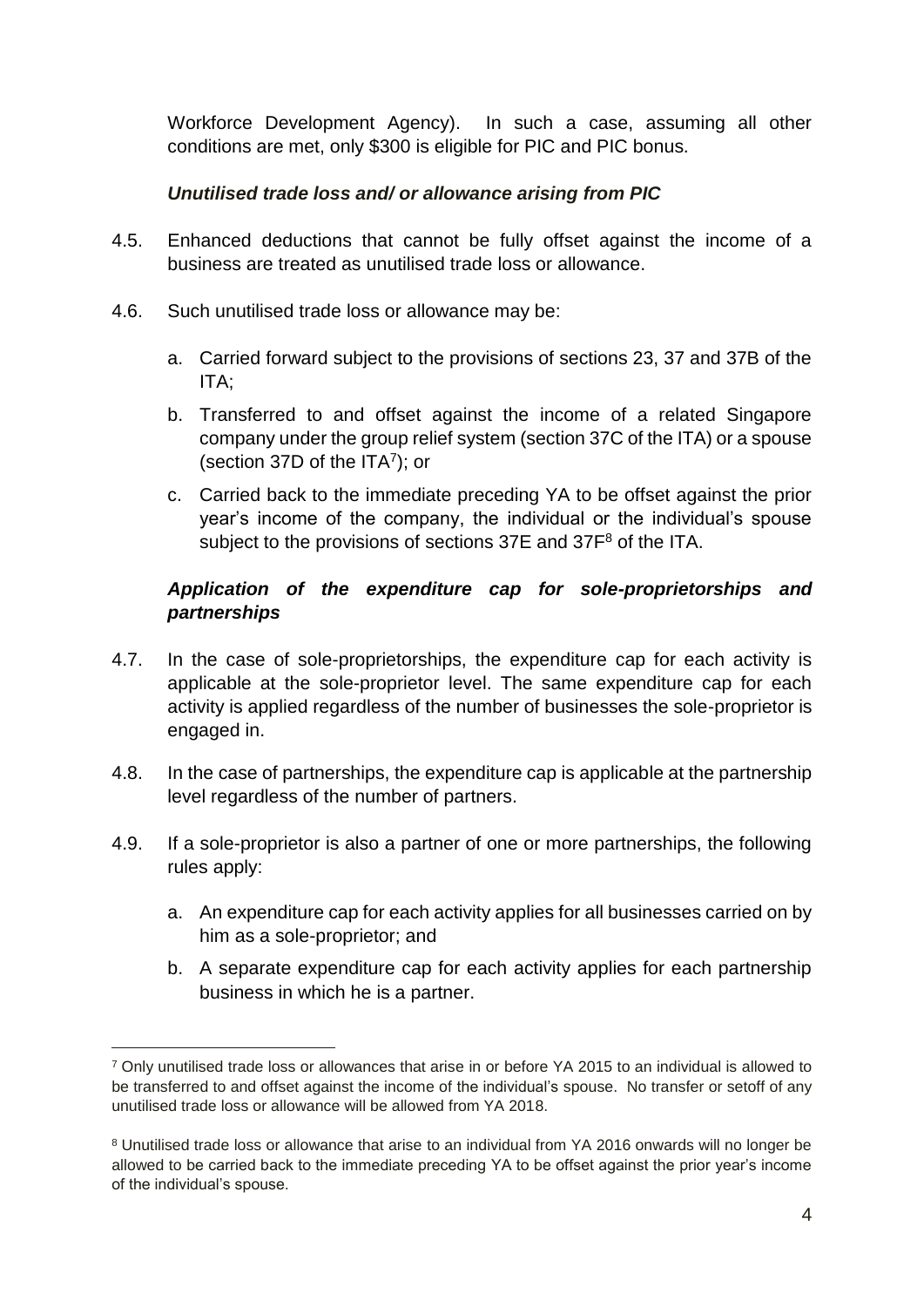In other words, the expenditure cap applicable to each partnership does not count towards the expenditure cap applicable to all businesses carried on by the person as a sole-proprietor. The application of the expenditure cap in such situations is explained graphically in the illustrations below.

#### Illustration 1



Expenditure cap of \$400,000 applies at Individual A level, regardless of the number of businesses A has as a sole-proprietor.

A separate expenditure cap of \$400,000 is applicable at Partnership 1.

#### Illustration 2

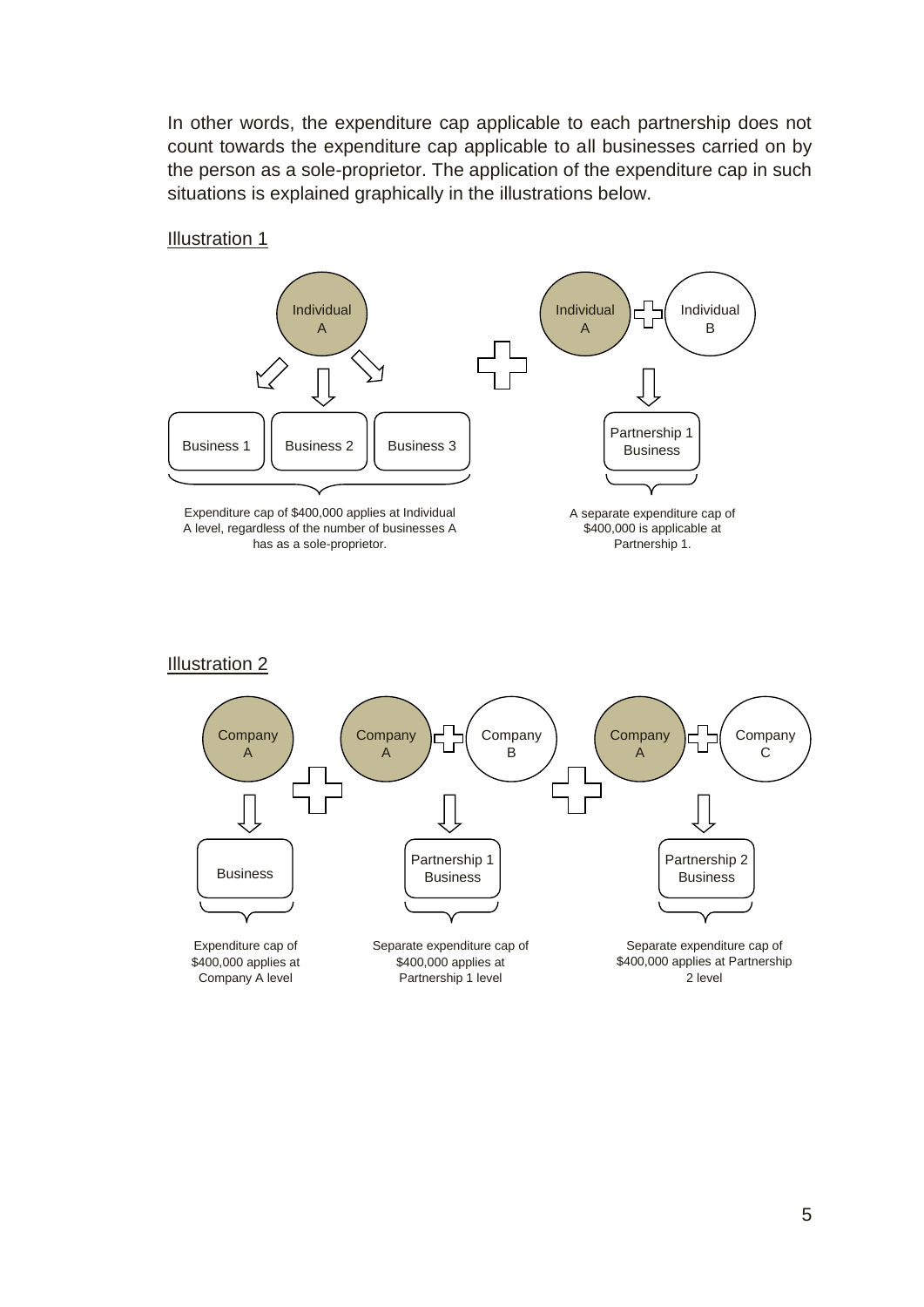#### *PIC cash payout*

4.10. In lieu of a tax deduction, a business may opt to convert qualifying expenditure of up to  $$100,000$  for each YA<sup>9</sup> into cash as follows:

| Expenditure incurred from: | Cash payout rate |
|----------------------------|------------------|
| YA 2011 and YA 2012        | 30 <sup>%</sup>  |
| YA 2013 to YA2015          | 60%              |
| l YA 2016 to 31 Jul 2016   | 60%              |
| 1 Aug 2016 to YA 2018      | 40%              |

Each cash payout application is subject to a minimum expenditure of \$400.

#### Illustration

-

Company A acquired a Point-of-Sale (POS) system for \$100,000 in the financial year 2016 (YA 2017). The term of purchase is cash-on-delivery. Company A has started using the equipment in its operations at the point of electing for PIC cash payout and has met the qualifying conditions for PIC.

| <b>Description</b>        | Date Incurred | <b>Qualifying Cost</b> | <b>PIC Cash Payout</b>           |
|---------------------------|---------------|------------------------|----------------------------------|
| POS System<br>1 July 2016 |               | \$100,000              | $$100,000 \times 60\% = $60,000$ |

The PIC cash payout conversion rate is 60%; the expenditure is considered incurred before 1 August 2016 as the equipment was delivered and paid for before 1 August 2016. As Company A has claimed the full cash payout of \$100,000 for YA 2017, it will not be able to convert any additional qualifying expenditure into cash payout for YA 2017.

- 4.11. The cash payout option supports small but growing businesses with low taxable income that need cash to fund their investments in technology or upgrade their operations. The cash payout is not taxable.
- 4.12. The qualifying expenditure for cash payout may relate to one or more of the six qualifying activities. Once an amount of expenditure is converted into cash, the same amount is no longer available for tax deduction. The cash payout option is irrevocable once exercised.
- 4.13. Up to \$200,000 of the YA 2011 and YA 2012 qualifying expenditure for cash payout may be combined<sup>10</sup>. The business must carry on a trade or business in

<sup>&</sup>lt;sup>9</sup> The capping rules in paragraphs 4.7 to 4.9 for business entities similarly apply for determining the amount that may be converted into cash.

<sup>10</sup> Businesses are not allowed to combine the cap for YA 2013 to YA 2018.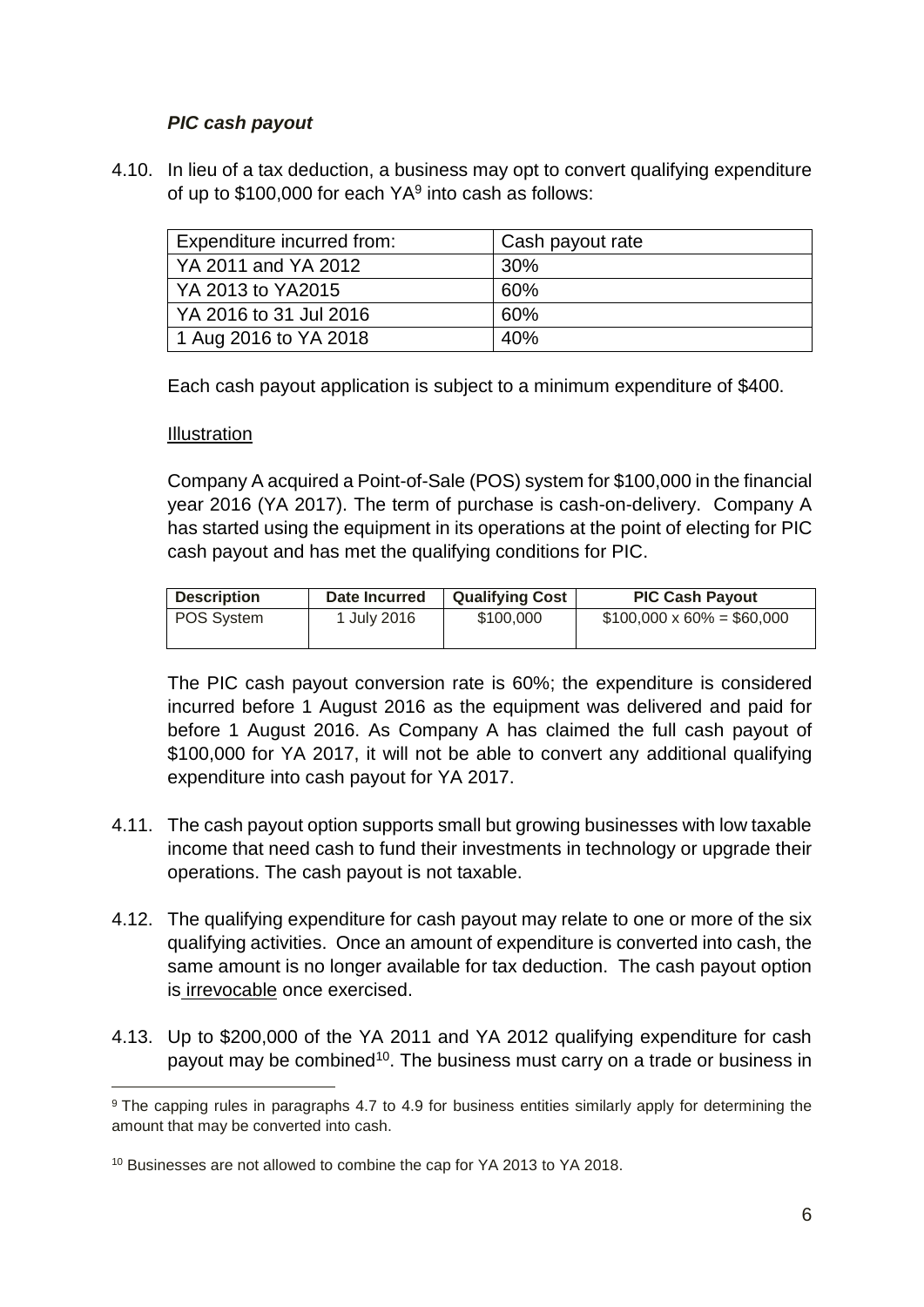the basis periods relating to both qualifying YAs. For example, a company which commences its business in 2011 (i.e. basis period relating to YA 2012) can only convert up to \$100,000 of its qualifying expenditure into cash instead of the combined cap of \$200,000.

- 4.14. From YA 2013, the cash payout option may be exercised on a quarterly basis.
- 4.15. An eligible business means any sole-proprietorship, partnership or company<sup>11</sup> that carries on business operations in Singapore and employs at least 3 local employees (i.e. Singaporeans or Singapore permanent residents with Central Provident Fund ("CPF") contributions). The table below sets out the conditions for the 3-local employees requirement:

|               | Contributes CPF on the payrolls of at least 3 local employees                                                                               |
|---------------|---------------------------------------------------------------------------------------------------------------------------------------------|
| YΑ            | for                                                                                                                                         |
| 2011 and 2012 | Last month of the basis period for the qualifying YA                                                                                        |
| 2013 to 2015  | Last month of the quarter or combined consecutive quarters for<br>which the option is made                                                  |
| 2016 to 2018  | All three months of the quarter, or last three months of the combined<br>consecutive quarter, for which the option is made <sup>12,13</sup> |

4.16. The diagram below provides some permutations in which expenditure from different quarters in a financial year may be combined in a YA. The combined quarters cannot straddle across YAs.

|                                                                 | Basis period relating to YA 2016 |                     | Basis period<br>relating to<br>YA 2017 | Relevant months for<br>determining 3 local-                                                                      |              |
|-----------------------------------------------------------------|----------------------------------|---------------------|----------------------------------------|------------------------------------------------------------------------------------------------------------------|--------------|
| Jan - Mar<br>$Jul - Sep$<br>$Apr - Jun$<br>2015<br>2015<br>2015 |                                  | $Oct - Dec$<br>2015 | Jan – Mar<br>2016                      | employees requirement                                                                                            |              |
| Quarter 1 to Quarter 3 combined                                 |                                  |                     |                                        |                                                                                                                  | • Jul to Sep |
| Quarter 2 & Quarter 3<br>Quarter 1<br>combined                  |                                  | Quarter 4           |                                        | • Jan to Mar for<br>Quarter 1<br>• Jul to Sep for<br>Quarters 2 & 3<br>combined<br>• Oct to Dec for<br>Quarter 4 |              |

<sup>&</sup>lt;sup>11</sup> This includes a registered business trust.

<sup>&</sup>lt;sup>12</sup> The revised requirement was announced in Budget 2014 to reinforce the condition that the payouts are made to businesses with active business operations.

<sup>&</sup>lt;sup>13</sup> The three employees in each of the last three months of the relevant quarter or combined consecutive quarters need not be the same.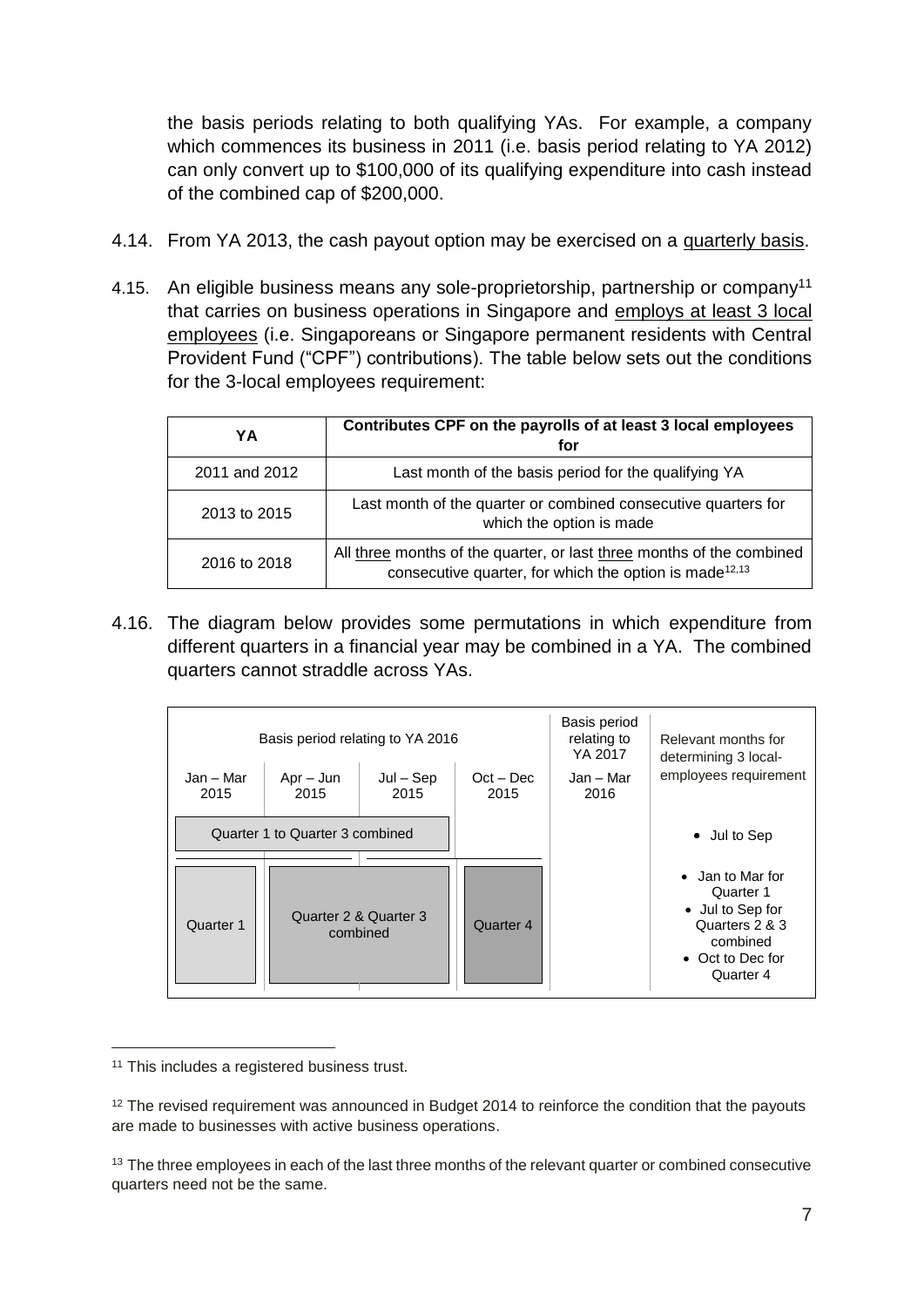- 4.17. For the purpose of the cash payout, "employees" exclude:
	- a. Sole proprietors;
	- b. Partners of partnerships<sup>14</sup>;
	- c. Shareholders who are also directors of companies (as defined in section 4(1) of the Companies Act).
- 4.18. From YA 2014, for the purpose of the cash payout, "employees" may include individuals who are deployed to a business under a centralised hiring arrangement<sup>15</sup> or secondment arrangement<sup>16</sup>. The individuals are regarded as "employees" of the business where they are deployed, subject to the following conditions:
	- a. The claimant (Business B) is able to produce supporting documents on the recharging of employment costs by a related entity (Business A), in respect of employees working solely in the claimant entity (i.e. Business B);
	- b. The corporate structure and centralised hiring practices are adopted for bona fide commercial reasons; and
	- c. The employees whose cost has been recharged will not contribute to the requisite headcount of the related entity (i.e. Business A) which borne the upfront manpower costs.
- 4.19. The cash payout may be used for any purpose and need not be offset against the related qualifying expenditure incurred for the purpose of determining the qualifying deductions.
- 4.20. Please also refer to Annex A (qualifying equipment), Annex B (IPRs) and Annex C (registration of certain IPRs) for conditions specific to the conversion of these categories of qualifying expenditure.

#### *PIC cash payout for partners*

-

4.21. Where a partnership opts for the cash payout, all partners, including those who have withdrawn from the partnership during the basis period, where applicable,

<sup>&</sup>lt;sup>14</sup> Non-equity salaried partners who are under contracts of services are considered employees for cash conversion purposes.

<sup>&</sup>lt;sup>15</sup> In a centralised hiring arrangement, the hiring function of a group of companies is centralised in a single entity, with the staff costs (including training expenses) allocated to the respective entities.

 $16$  Refer to cases where employees of a business are seconded to work for a related entity. Once seconded, the staff costs are fully recharged to the related entity.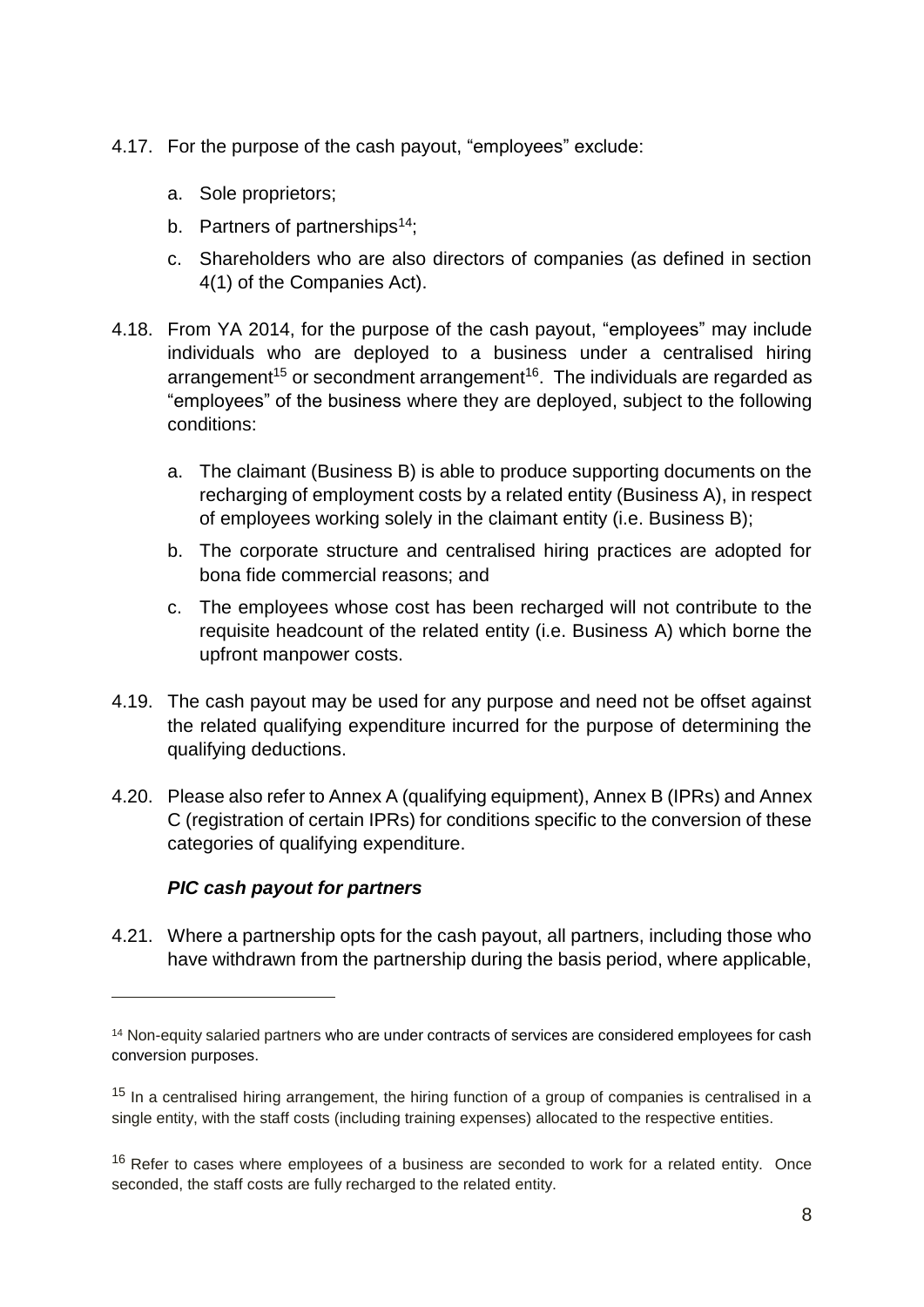are deemed to have agreed to the option. Options to convert qualifying expenditure into cash are final and irrevocable.

### *Relevant deductions for partners of a Limited Liability Partnership ("LLP") and limited partners of a Limited Partnership ("LP")*

- 4.22. Currently, the amount of a limited partner's share of trade loss and allowance from a LLP or LP that can be offset against his other sources of income ("relevant deduction") for a YA, together with all of his relevant deductions allowed in all past YAs, is restricted. The total offset must not exceed the partner's contributed capital as at the end of the basis period relating to the current YA.
- 4.23. Any trade loss and allowance arising from PIC is similarly subject to the above requirements. However, if a LLP or LP converts its qualifying expenditure into cash, the partner's share of qualifying expenditure that has been converted into cash is not eligible for deduction for that qualifying YA.

#### *Measures to curb PIC abuses*

- 4.24. While many businesses have utilised PIC and made genuine investments to improve their productivity, some businesses abused the PIC scheme by making claims that are not bona fide.
- 4.25. To curb such abuses, the following anti-abuse measures have been introduced:
	- a. Strengthening of the Comptroller's power to deny PIC benefits arising from abusive PIC arrangements; and
	- b. Imposition of penalties on intermediaries who promote abusive arrangements.
- 4.26. These measures do not affect businesses which make genuine investments to improve their productivity and meet the conditions for claiming PIC benefits.

#### *Strengthening of Comptroller's powers to deny PIC benefits arising from abusive PIC arrangements*

- 4.27. IRAS will disallow or vary the PIC benefits for any PIC claim if there are reasonable grounds for IRAS to believe that the claim arises from an abusive PIC arrangement<sup>17</sup>.
- 4.28. An arrangement is an abusive PIC arrangement if:

<sup>&</sup>lt;sup>17</sup> An arrangement is a PIC arrangement if the purpose or one of the purposes of the arrangement is to obtain PIC benefits.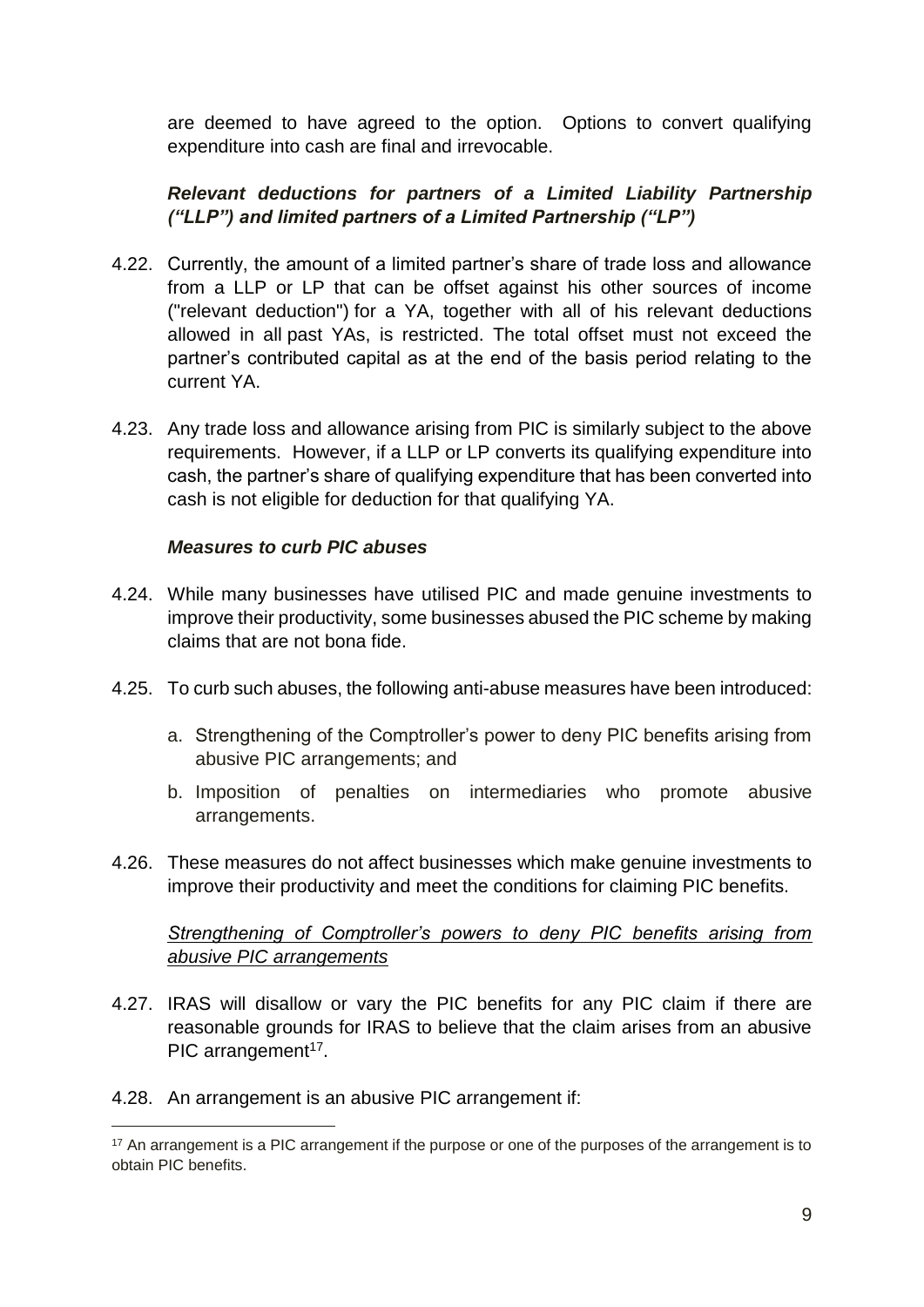- a. It consists or makes use of one or more artificial, contrived or fraudulent steps to obtain PIC benefits;
- b. The arrangement results in the payment for the goods or services for an amount that exceeds their open market value<sup>18</sup> for no bona fide commercial reason; or
- c. There is no bona fide commercial reason for entering into the arrangement, apart from getting the PIC benefits.
- 4.29. Where the PIC claim arises from an abusive PIC arrangement, the amount of PIC benefits that will be disallowed is as follows:

| Where the arrangement is abusive<br>because                                                                        | Amount of PIC benefits disallowed                                                                                     |
|--------------------------------------------------------------------------------------------------------------------|-----------------------------------------------------------------------------------------------------------------------|
| It consists or makes use of one or more<br>artificial, contrived or fraudulent steps                               | That part of PIC benefits that arises from<br>the use of the artificial, contrived or<br>fraudulent step or steps     |
| The amount paid for the goods or services<br>exceeds their open market value for no<br>bona fide commercial reason | PIC benefits computed based on the<br>difference between the amount paid by the<br>business and the open market value |
| There is no bona fide commercial reason for<br>entering into the arrangement                                       | The full amount of PIC benefits                                                                                       |

4.30. Examples of abusive PIC arrangements and the corresponding amount of PIC benefits that will be disallowed are provided in Annex H.

*Imposition of penalties on intermediaries who promote abusive PIC arrangements*

- 4.31. Penalties will be imposed on intermediaries who know, or have reasonable grounds to believe, that the arrangements they are promoting are abusive PIC arrangements as defined in paragraph 4.28. Intermediaries include vendors and consultants.
- 4.32. An intermediary is considered to be promoting a PIC arrangement if he:

- a. Designs, facilitates, organises or manages the whole or any part of the arrangement; or
- b. Publishes, disseminates or communicates any information on the arrangement to another person, with the intent of inducing or encouraging

<sup>&</sup>lt;sup>18</sup> "Open market value" means the prevailing price at which the goods or services in question would have fetched if it is sold in the open market at the time the transaction took place. Where it is not practical to determine an open market value, IRAS may adopt such other value as appears to be reasonable.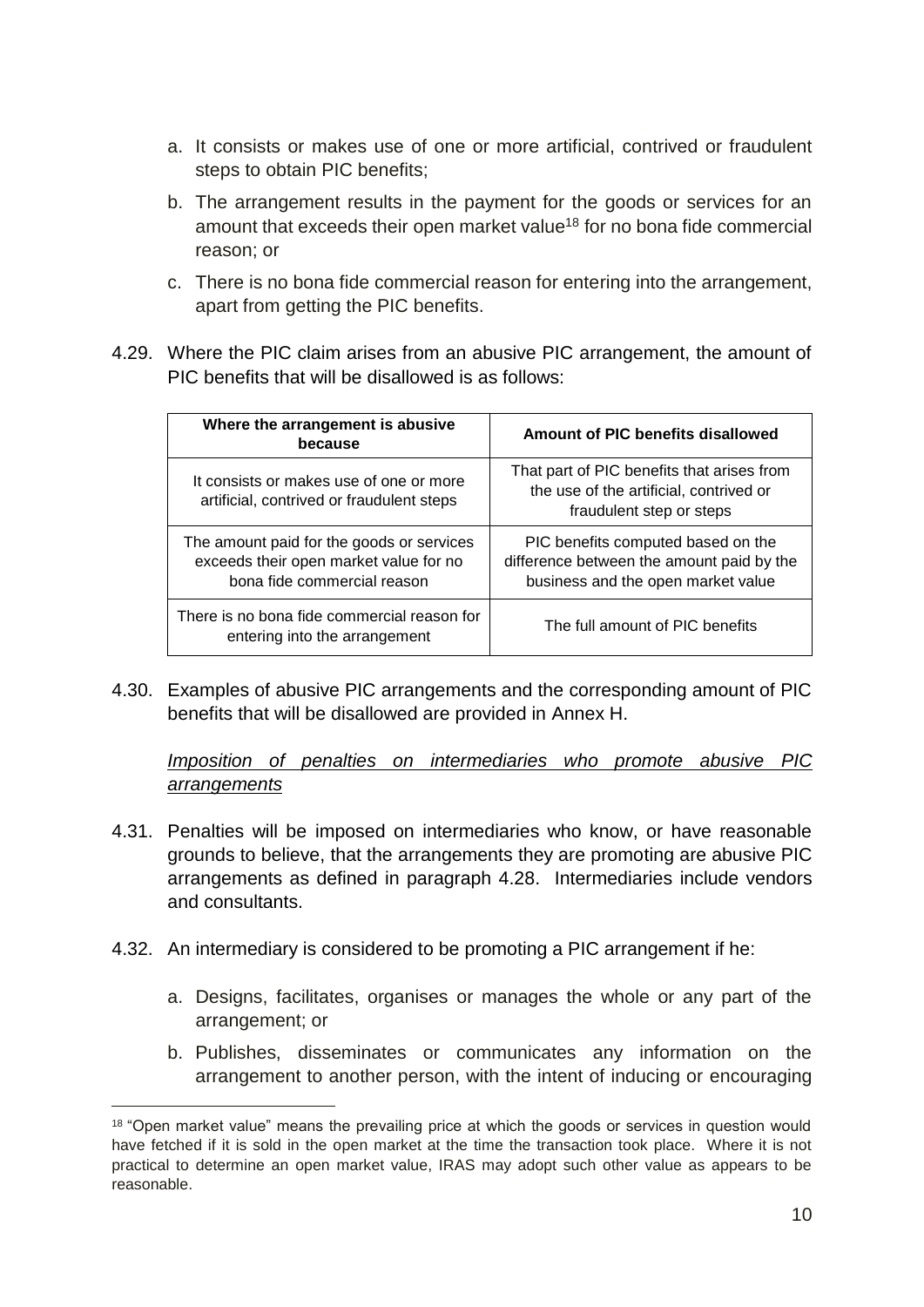(whether directly or indirectly) the person to enter into the arrangement or any transaction forming part of the arrangement.

#### <span id="page-15-0"></span>**5. Administrative Procedures**

#### *Enhanced deductions*

5.1. Businesses may claim the enhanced deductions in their income tax returns<sup>19</sup>. Other than design projects, no prior approval is required. Businesses must maintain adequate records of their qualifying activities and expenditures and provide them to IRAS upon request.

#### *Cash payout*

 $\overline{a}$ 

- 5.2. The PIC Cash Payout Application Form and the relevant annexes mav be submitted:
	- a. For YA 2011 and YA 2012: anytime after the financial year end; and
	- b. For YA 2013 to YA 2018: anytime after the end of the relevant financial quarter.

In all cases, the option must be exercised not later than the income tax filing due date for the relevant YA ("specified timeframe").

- 5.3. With effect from 1 Aug 2016, e-Filing of PIC cash payout applications is compulsory for all PIC Cash Payout applicants (including companies, partnerships and sole-proprietors). Hardcopy applications for PIC Cash Payout are no longer accepted on or after 1 Aug 2016. Applicants can e-file their applications at [myTax Portal.](https://mytax.iras.gov.sg/ESVWeb/default.aspx)
- 5.4. A sole-proprietor needs only to submit one application form for all qualifying expenditure incurred for all his businesses.
- 5.5. Generally, IRAS will disburse the cash payout within three months from the date of receipt of the PIC Cash Payout Application Form and relevant annexes, provided full information<sup>20</sup> is submitted at the time of application.

<sup>19</sup> Sole-proprietors and partners have to submit a PIC Enhanced Allowances/ Deduction Declaration Form for Sole-Proprietors and Partnerships together with their income tax returns.

<sup>&</sup>lt;sup>20</sup> Sole-proprietorships and partnerships opting for cash payout no longer need to submit certified statements of accounts together with their income tax returns from YA 2013 if the business revenue is less than \$500,000.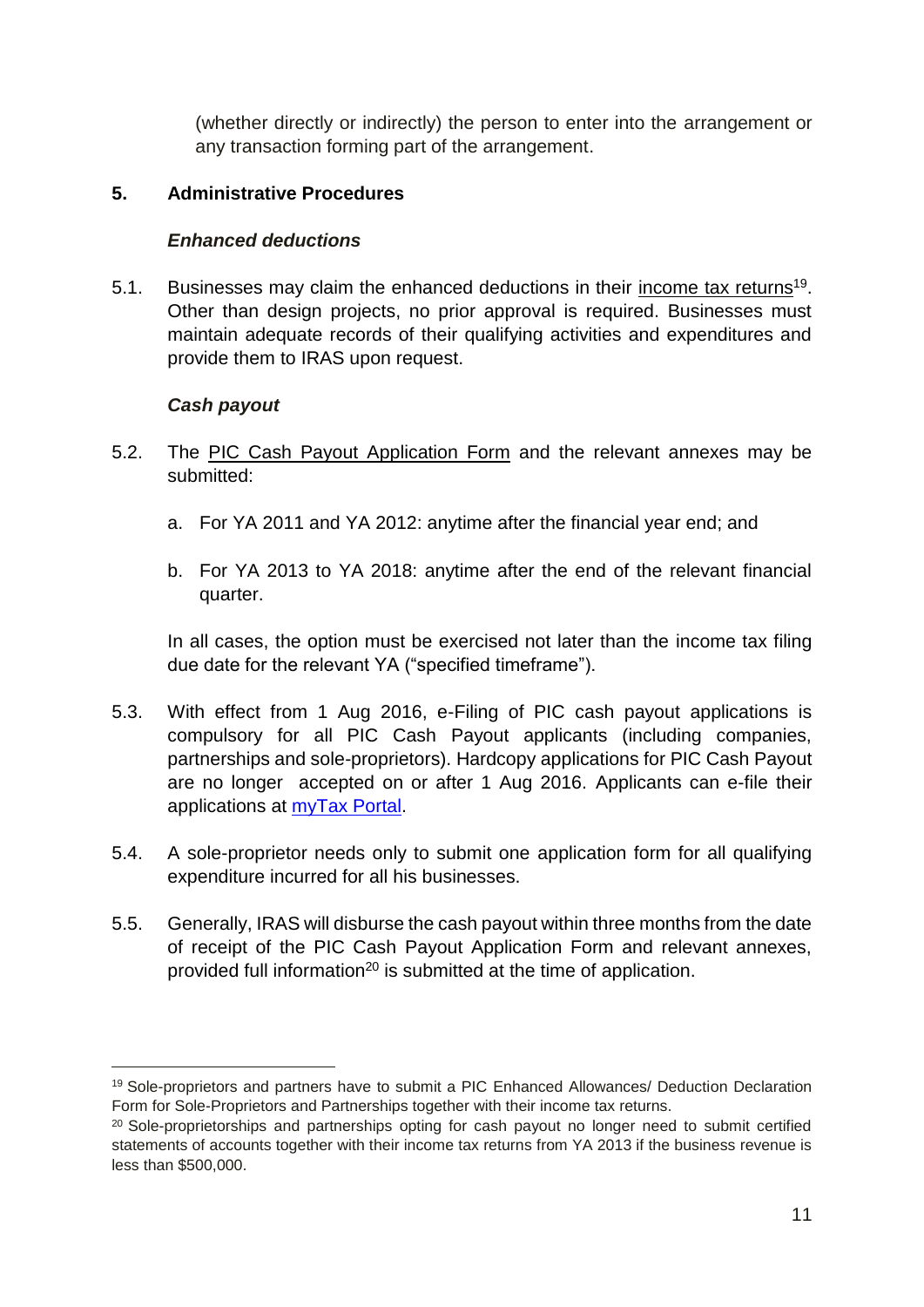#### *PIC+*

5.6. There is no need to submit a separate application form for PIC+. Businesses should evaluate their eligibility for the scheme based on the PIC+ criteria and make a claim in the relevant YA according to the procedure stated in paragraphs 5.1 to 5.4.

#### *Disposal of assets before the minimum ownership period*

- 5.7. Cash payouts made from the conversion of qualifying expenditure on acquisition of qualifying equipment and acquisition/ registration of IPR will be recovered if the applicable minimum one-year ownership is not met. Any PIC bonus made in respect that qualifying expenditure will also be recovered $2^1$ . Please refer to the relevant Annexes for details of the minimum ownership period.
- 5.8. Businesses have to notify IRAS within 30 days from the date the equipment or the IPR is disposed of<sup>22</sup> by submitting a Disposal of Qualifying Assets Form (available on IRAS' website). Penalties may apply if the business does not comply with the notification requirement.
- 5.9. IRAS will issue a notice of "Cash Payout Recovery", a "PIC Bonus Recovery" or both, and the business would have to repay the cash payouts, PIC bonus or both within 30 days from the date of the notice. Late payment penalties may apply if the sum is not received by IRAS within the stipulated timeframe.

#### <span id="page-16-0"></span>**6. Enquiries**

 $\overline{a}$ 

6.1. If you wish to seek clarification on the contents of this e-Tax Guide, please contact/ email IRAS at:

| Sole-proprietorships/partnerships | 6351 3534 / se@iras.gov.sg           |
|-----------------------------------|--------------------------------------|
| Companies                         | 1800 356 8622 / picredit@iras.gov.sg |

 $21$  PIC bonus is given on top of existing PIC benefits. Should PIC benefits be withdrawn due to a business' failure to meet certain conditions or otherwise, the PIC bonus granted on the same expenditure will also be clawed back.

<sup>&</sup>lt;sup>22</sup> The notification requirement also applies to equipment and IPR relating to software that are leased out/ licensed out within the minimum ownership period.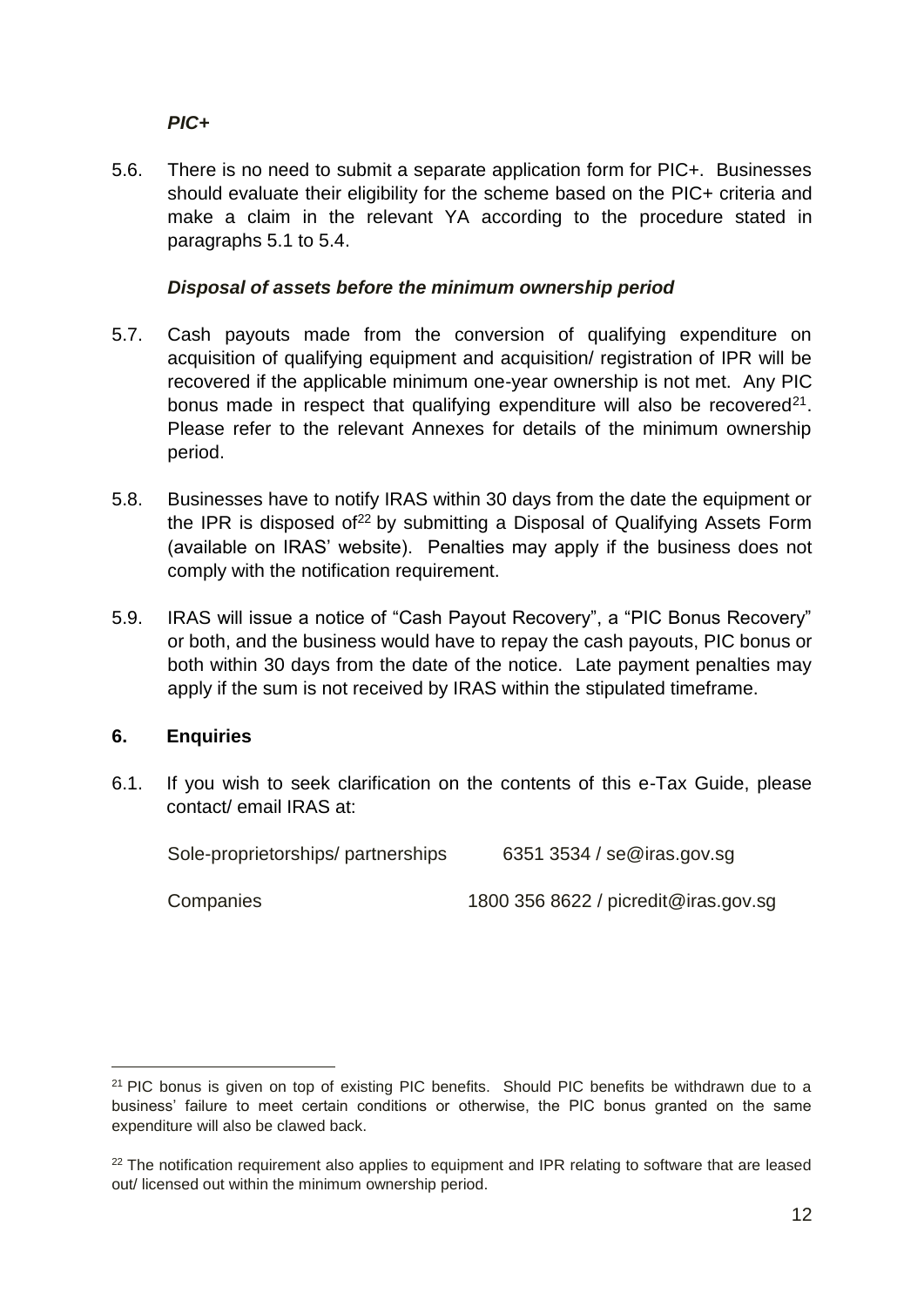## <span id="page-17-0"></span>**7. Updates and Amendments**

|                | Date of<br>amendment | <b>Amendments made</b>                                                                                                                                                                                                                                                                                                                                                                                |
|----------------|----------------------|-------------------------------------------------------------------------------------------------------------------------------------------------------------------------------------------------------------------------------------------------------------------------------------------------------------------------------------------------------------------------------------------------------|
| 1              | 17 Aug 2012          | The amendments reflect changes to PIC since the first edition of<br>this guide was published on 15 Jul 2011. The major changes<br>are:                                                                                                                                                                                                                                                                |
|                |                      | Cash payout option (see Main guide and relevant sections<br>a.<br>in each Annex)                                                                                                                                                                                                                                                                                                                      |
|                |                      | The extension of the cash payout option from YA 2013<br>to YA 2015;                                                                                                                                                                                                                                                                                                                                   |
|                |                      | The increase in cash payout rate from 30% to 60% from<br>$\bullet$<br>YA 2013; and                                                                                                                                                                                                                                                                                                                    |
|                |                      | Cash payout option may be exercised on quarterly basis<br>instead of an annual basis with effect from YA 2013.<br>PIC Automation Equipment (see Annex A)<br>b.                                                                                                                                                                                                                                        |
|                |                      | PIC benefits granted to equipment that are either<br>Prescribed under the<br>Income Tax<br>(PIC<br>$\circ$<br>Automation Equipment) Rules 2012; or<br>Approved by the Minister or the Comptroller of<br>$\circ$<br>Income Tax as a PIC automation equipment on<br>a case-by-case basis;                                                                                                               |
|                |                      | Cash payout option extended to PIC automation<br>equipment acquired on hire purchase with repayment<br>schedule straddling two or more basis period. The new<br>treatment only applies to equipment acquired on hire<br>purchased agreements signed during or after the basis<br>period relating to YA 2012; <sup>23</sup> and                                                                        |
|                |                      | PIC extended to include payments for cloud computing<br>services.                                                                                                                                                                                                                                                                                                                                     |
|                |                      | c. R&D (see Annex D)<br>Sections 14D and 14DA are expanded to include<br>payments made under PIC extended to include<br>payments R&D cost-sharing agreements with effect<br>from YA 2012. Accordingly, these payments may qualify<br>for PIC subject to conditions; and<br>R&D definition revised to remove the multiple sales<br>condition for software development.<br>Training (see Annex E)<br>d. |
|                |                      | Expansion of PIC from YA 2012 to include training<br>expenditure on                                                                                                                                                                                                                                                                                                                                   |
|                |                      | Prescribed classes of individuals; and<br>$\circ$<br>In-house training programmes that are not<br>$\circ$<br>certified, subject to a cap of \$10,000 for each<br>YA.                                                                                                                                                                                                                                  |
| $\overline{2}$ | 20 Sep 2013          | The amendments reflect the introduction of PIC bonus as part of<br>the 3-year transition support package under the Quality Growth<br>Programme and enhancements to the PIC scheme as<br>announced by the Minister for Finance in Budget 2013.                                                                                                                                                         |

 $23$  Though not discussed in this guide, the same treatment applies to IPRs acquired under instalment arrangements during or after the basis period relating to YA 2012.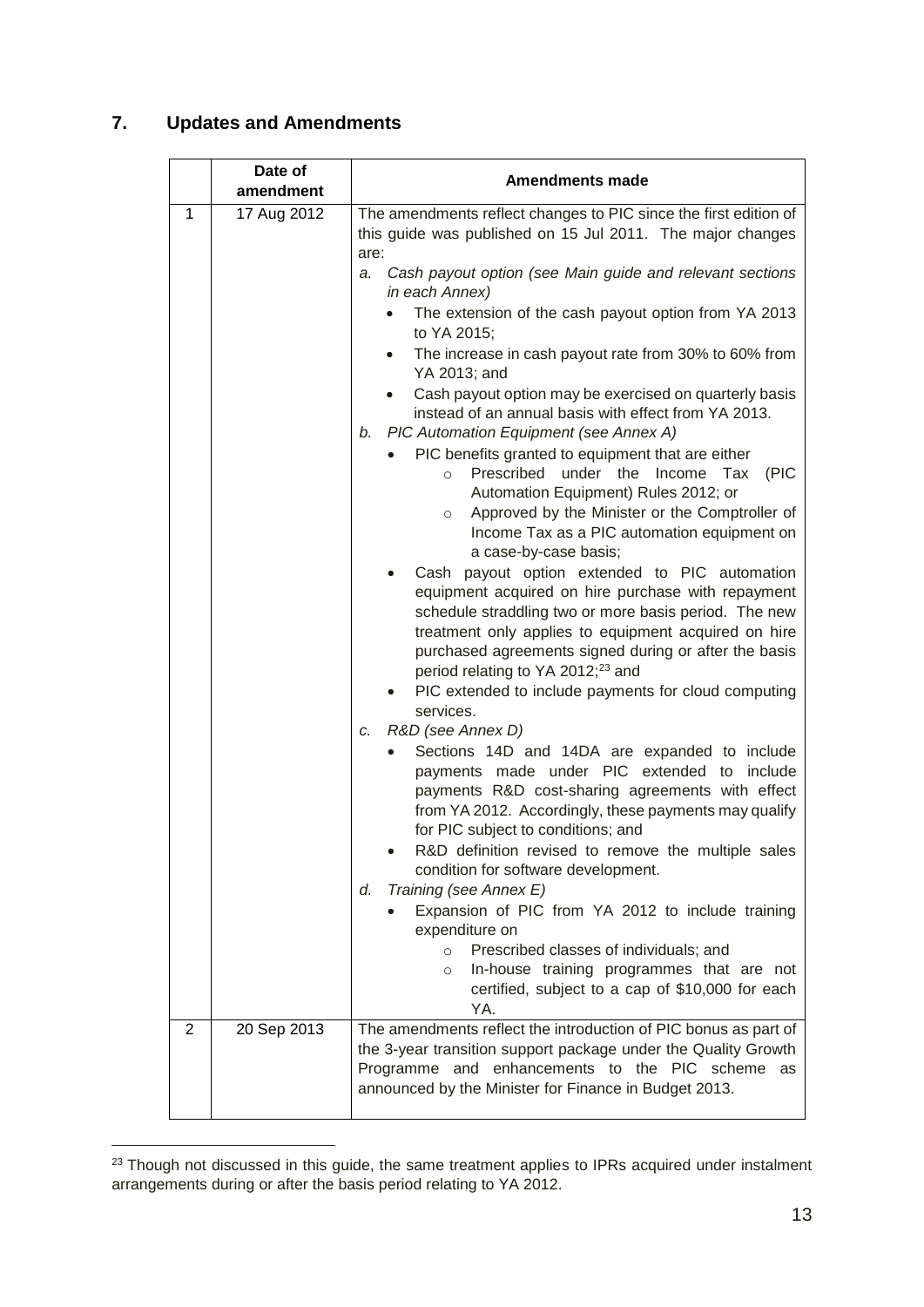|   | Date of       | <b>Amendments made</b>                                                                                                                                                                                                                                                                                                                                                                                                                                                                                                                                                                                                                                                                                                                                                                                                                                                |  |
|---|---------------|-----------------------------------------------------------------------------------------------------------------------------------------------------------------------------------------------------------------------------------------------------------------------------------------------------------------------------------------------------------------------------------------------------------------------------------------------------------------------------------------------------------------------------------------------------------------------------------------------------------------------------------------------------------------------------------------------------------------------------------------------------------------------------------------------------------------------------------------------------------------------|--|
|   | amendment     |                                                                                                                                                                                                                                                                                                                                                                                                                                                                                                                                                                                                                                                                                                                                                                                                                                                                       |  |
|   |               | With effect from YA 2013, the PIC scheme is enhanced as<br>follows:<br>a. PIC IT & Automation Equipment (see Annex A)<br>The criteria for approving automation equipment on a<br>$\bullet$<br>case-by-case basis are liberalised. Basic tools may also<br>be approved for purposes of PIC if they meet the<br>approval criteria.<br>b. Licensing of qualifying IPRs (see Annex B)<br>Licensing of qualifying IPRs is included as one of the<br>qualifying activities under PIC.                                                                                                                                                                                                                                                                                                                                                                                       |  |
| 3 | 19 Sep 2014   | The amendments reflect the extension of PIC for another 3 years<br>and the introduction of the PIC+ scheme for qualifying SMEs as<br>announced by the Minister for Finance in Budget 2014 (see Main<br>guide and relevant annexes).<br>Other amendments include the following enhancements to the<br>PIC scheme:<br>a. Cash payout option (see Main guide)<br>• Period for determining 3-local employee condition under<br>the cash payout option extended from 1 month to 3<br>months with effect from YA 2016; and<br>· Individuals employed under centralised<br>hiring<br>arrangements recognised as employees<br>b. Training (see Annex E)<br>Expansion of PIC from YA 2014 to include training<br>expenditure on individuals under centralised hiring<br>arrangements.<br>Introduction of measures to curb PIC abuses (see Main<br>C.                           |  |
|   | $22$ Nov 2016 | guide and Annex H).                                                                                                                                                                                                                                                                                                                                                                                                                                                                                                                                                                                                                                                                                                                                                                                                                                                   |  |
| 4 |               | The amendments incorporate the Budget 2016 changes:<br>a. Expiry of the PIC Scheme in YA 2018,<br>b. Reduction in the PIC cash payout rate from 60% to 40% for<br>qualifying expenditure incurred on or after 1 Aug 2016, and<br>Compulsory e-Filing of PIC cash payout applications with<br>C.<br>effect from 1 Aug 2016.<br>Other amendments include the following:<br>a. Remove information on PIC bonus which expired after YA<br>2015.<br>b. The evaluation criteria for the case-by-case approval of<br>automation equipment (see Annex A)<br>Remove paragraph on the clarification of the basic tool<br>criteria<br>c. Enhanced Writing-Down Allowance ("WDA") and Deduction for<br>Intellectual Property Rights ("IPRs") (see Annex B)<br>Enhancement to allow companies to make an irrevocable<br>election to claim the WDA over a five, ten or fifteen-year |  |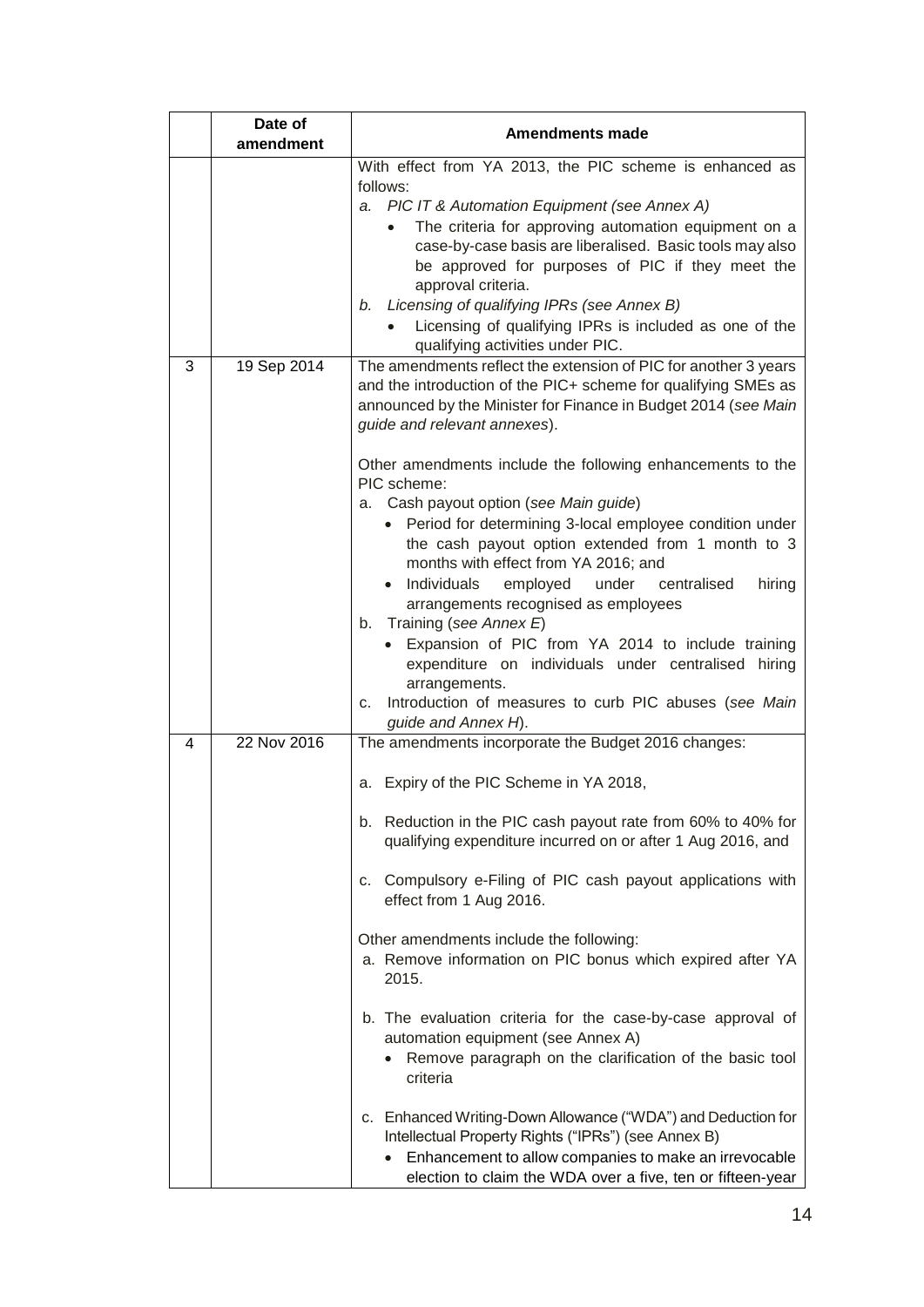| Date of<br>amendment | Amendments made                                                                                                       |  |
|----------------------|-----------------------------------------------------------------------------------------------------------------------|--|
|                      | period (on a straight line basis) on capital expenditure<br>incurred in acquiring the IPR - with effect from YA 2017. |  |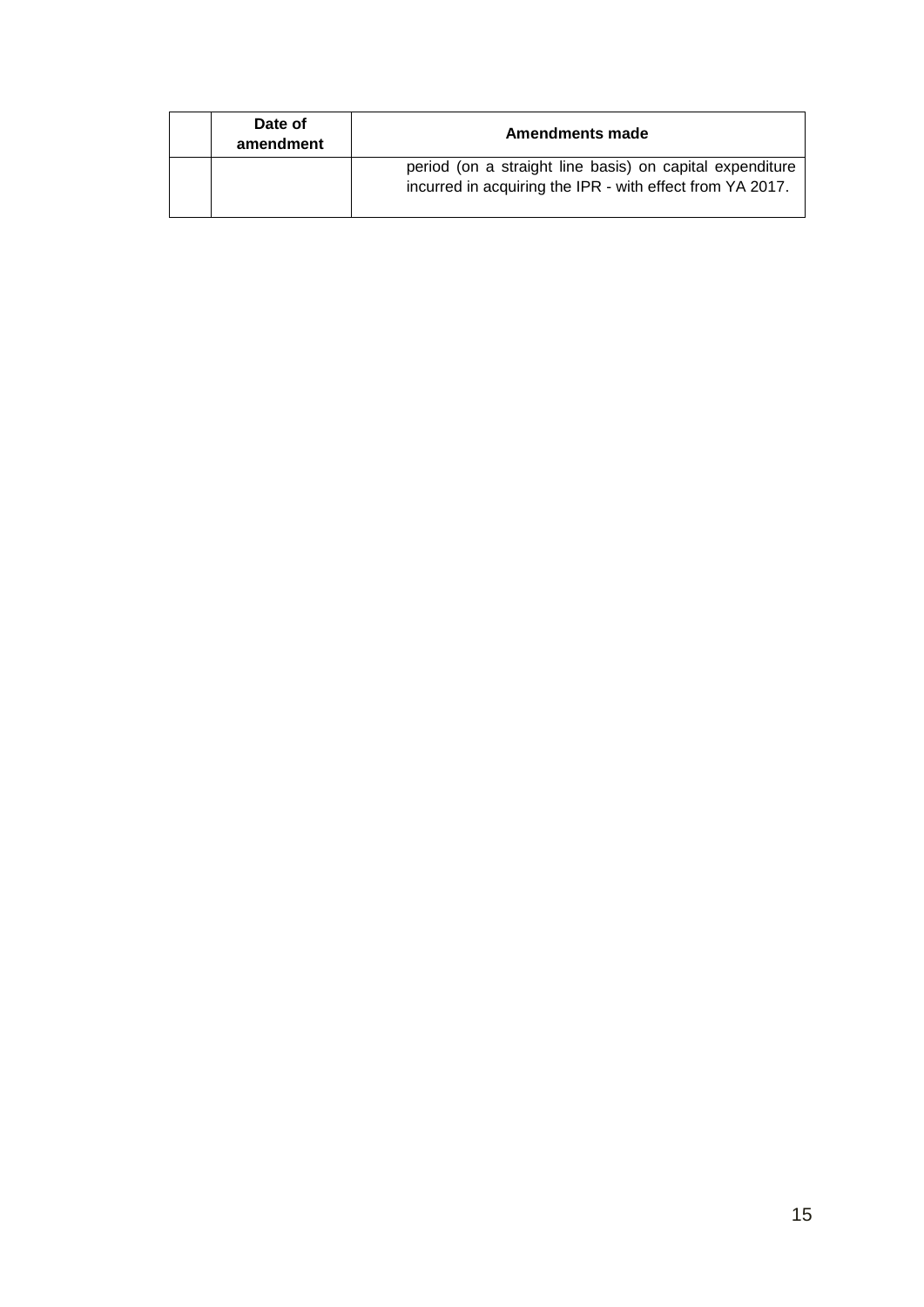## <span id="page-20-0"></span>**Annex A**

## <span id="page-20-1"></span>**Enhanced Capital Allowance and Deduction for Qualifying Equipment**

#### <span id="page-20-2"></span>**1. Introduction**

1.1. Currently, businesses may claim capital allowances on expenditure incurred on the acquisition of equipment. Table 1 below provides the writing-down period for such allowances. Businesses may also elect to defer their claim of the allowances.

#### *Table 1*

| <b>Writing-down</b><br>Governing section of the ITA<br>period |                | <b>Type of equipment</b>                              |
|---------------------------------------------------------------|----------------|-------------------------------------------------------|
|                                                               | Section 19A(2) | Prescribed automation<br>equipment <sup>24</sup> only |
| 3                                                             | Section 19A(1) | All (including prescribed<br>automation equipment)    |
| Tax working life per<br>Sixth Schedule                        | Section 19     | All (including prescribed<br>automation equipment)    |

- 1.2. Under PIC, capital allowance of 400% is granted on the first \$400,000 of capital expenditure incurred on the acquisition of PIC IT and automation equipment<sup>25</sup> ("qualifying equipment") for the YA. The 400% deduction comprises a 300% "enhanced allowance" and a 100% "base allowance". Expenditure in excess of \$400,000 continues to enjoy the relevant 100% base allowance.
- 1.3. For businesses that lease qualifying equipment, tax deduction of 400% is granted on the first \$400,000<sup>26</sup> of the leasing expenditure incurred, subject to certain conditions. Expenditure in excess of \$400,000 continues to enjoy a 100% deduction under section 14 of the ITA.

## <span id="page-20-3"></span>**2. Qualifying Equipment**

- 2.1. A PIC IT and automation equipment refers to:
	- a. any automation equipment<sup>27</sup> (i.e. any machinery or plant designed for the automation of functions or services) that is prescribed by the Minister; or

<sup>&</sup>lt;sup>24</sup> Please refer to the Income Tax (Automation Equipment) Rules 2012 for the latest list of prescribed automation equipment which is available on IRAS' website.

<sup>25</sup> See footnote 3.

<sup>&</sup>lt;sup>26</sup> The total of acquisition and leasing expenditure is capped at \$400,000.

<sup>&</sup>lt;sup>27</sup> From YA 2014, PIC benefits may be claimed on capital expenditure incurred in the provision of a website.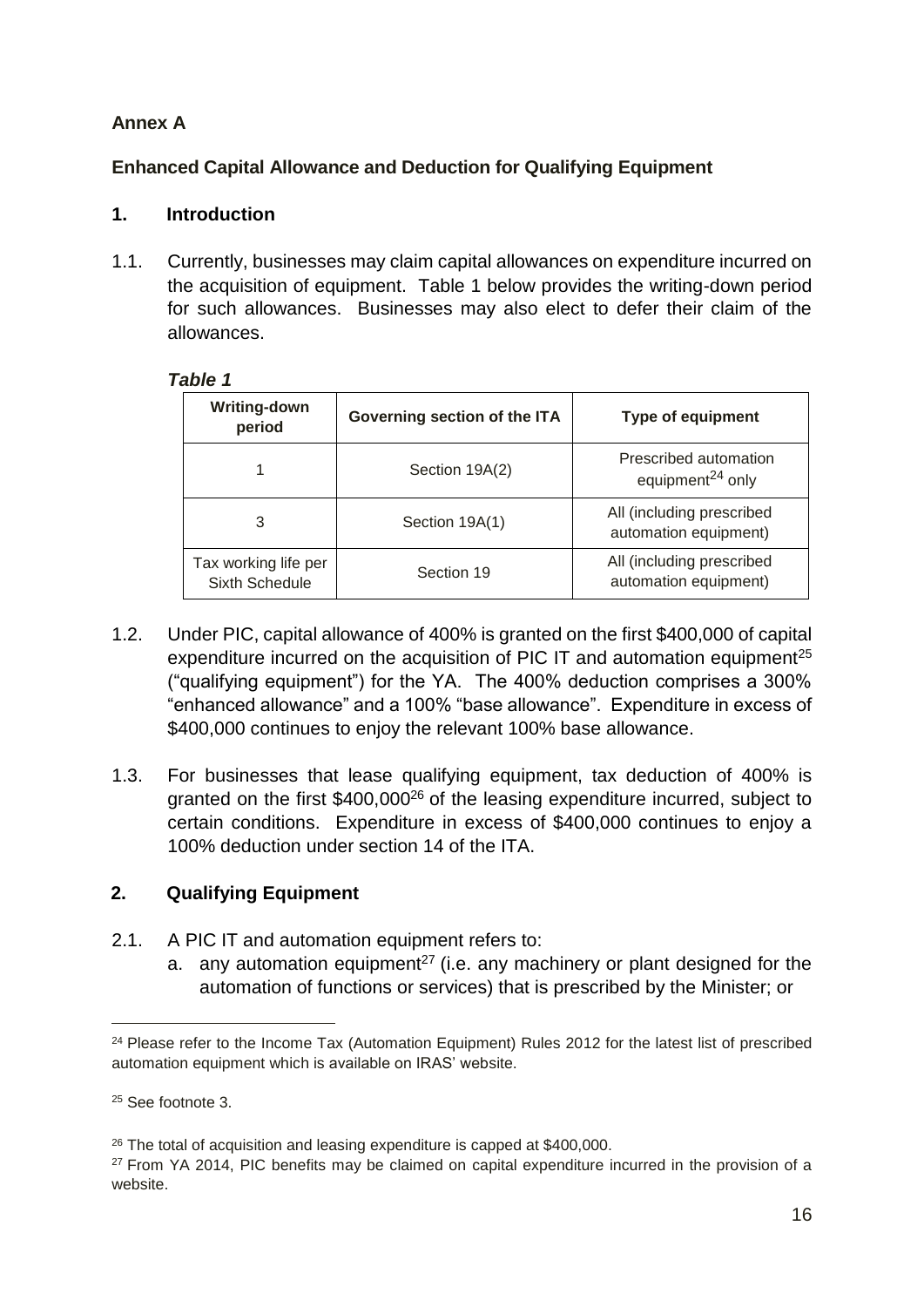- b. any automation equipment approved by the Minister or the Comptroller of Income Tax ("CIT") on a case-by-case basis.
- 2.2. For (b) above, prior to YA 2013, the Minister or CIT must be satisfied that the automation equipment:
	- a. is or is intended to be put into use in the core processes of the applicant's business;
	- b. enhances or will enhance the productivity of the applicant in carrying on his business such as reducing man-hours and increasing volume of outputs; and
	- c. is not a basic tool used in the applicant's business. Otherwise, the applicant must demonstrate that:
		- i. the automation equipment adopts technology that is more advanced than or superior to the technology used in other automation equipment used in his business to perform similar function; or
		- ii. on the date of application for approval of the automation equipment, no other automation equipment performing a similar function to that automation equipment has been used by the applicant in that business.
- 2.3. The evaluation criteria for the case-by-case approval of automation equipment are further liberalised from YA 2013. With the removal of the "not a basic tool" criterion, an automation equipment that is not on the prescribed list may be approved for PIC purposes if it:
	- a. is or is intended to be put into use in  $\frac{any}{any}$  of the work processes of the applicant's business<sup>28</sup>; and
	- b. enhances or will enhance the productivity of the applicant in carrying on his business<sup>29</sup>.

<sup>&</sup>lt;sup>28</sup> As a general rule, the automation equipment should automate or mechanise the work processes of the business that was previously done manually.

<sup>&</sup>lt;sup>29</sup> To determine if this criterion is met for newly set-up businesses which do not have existing operations, the equipment will be compared with the standard basic equipment used by other businesses in the same industry that are of comparable size to the newly set-up business.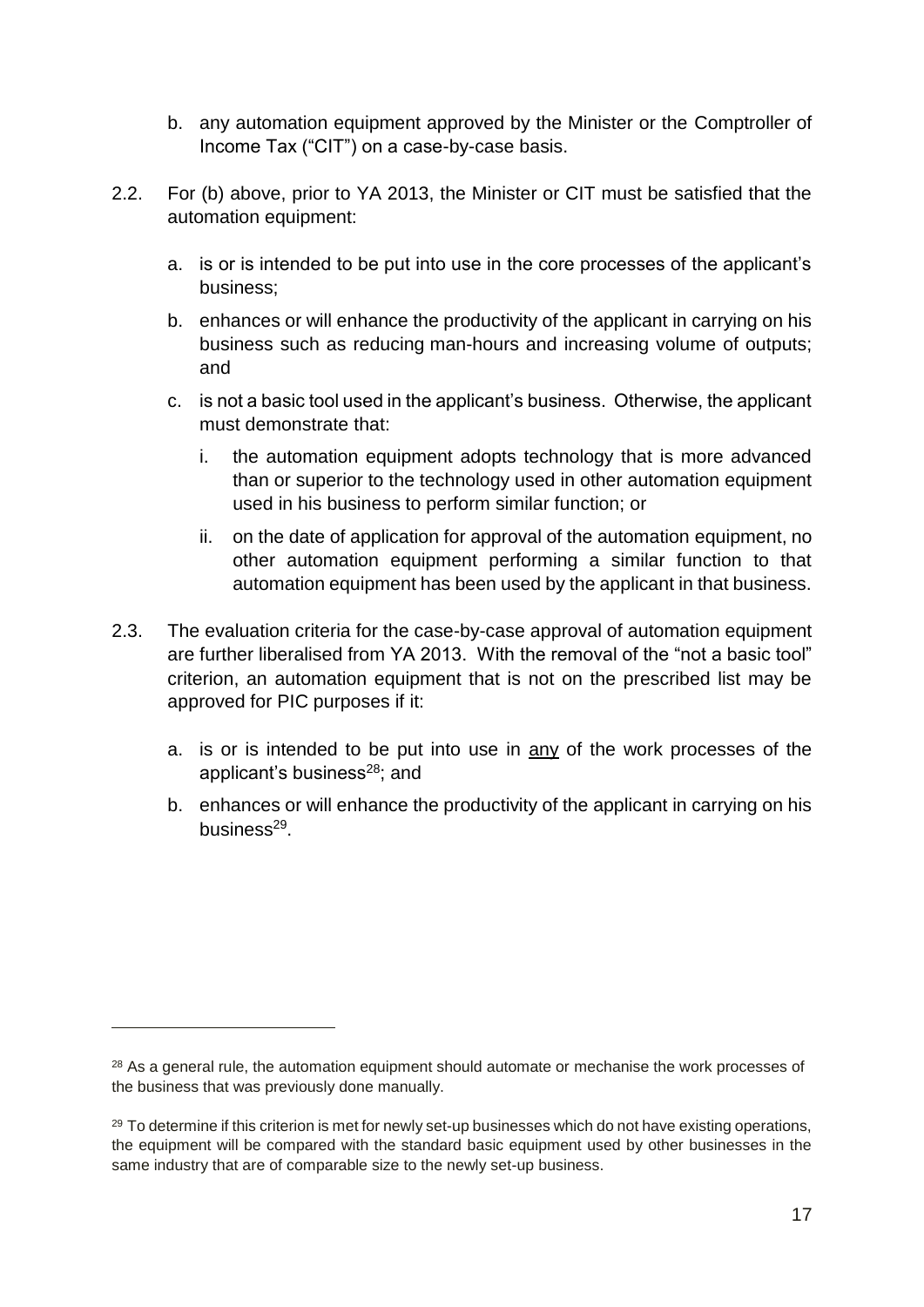- 2.4. Businesses may submit their Application for Approval of Automation Equipment Form for case-by-case approval to IRAS any time not later than the income tax filing due date for the relevant YA. A copy of the application form is available on IRAS' website.
- 2.5. IRAS will process an application within three weeks from the date of receipt of the duly completed form<sup>30</sup>, provided full information is submitted at the time of application.

#### <span id="page-22-0"></span>**3. Computation of Capital Allowance under PIC – Acquisition of Qualifying Equipment**

#### *Qualifying equipment acquired on cash terms*

3.1. The enhanced allowance on qualifying equipment is granted on top of the base allowance. The flowchart below guides a business in determining whether it can claim enhanced allowance on an equipment and if so, the period over which the base and enhanced allowances (if any) are to be written-down.



3.2. The determination of the allowances, i.e. initial allowance ("IA") and annual allowance ("AA") is summarised in Table 2 below:

<sup>&</sup>lt;sup>30</sup> For timely processing, businesses should submit their applications at least two months before the income tax filing due date for the relevant YA. Pending IRAS' approval, businesses should not claim any PIC benefits in respect of the automation equipment in question.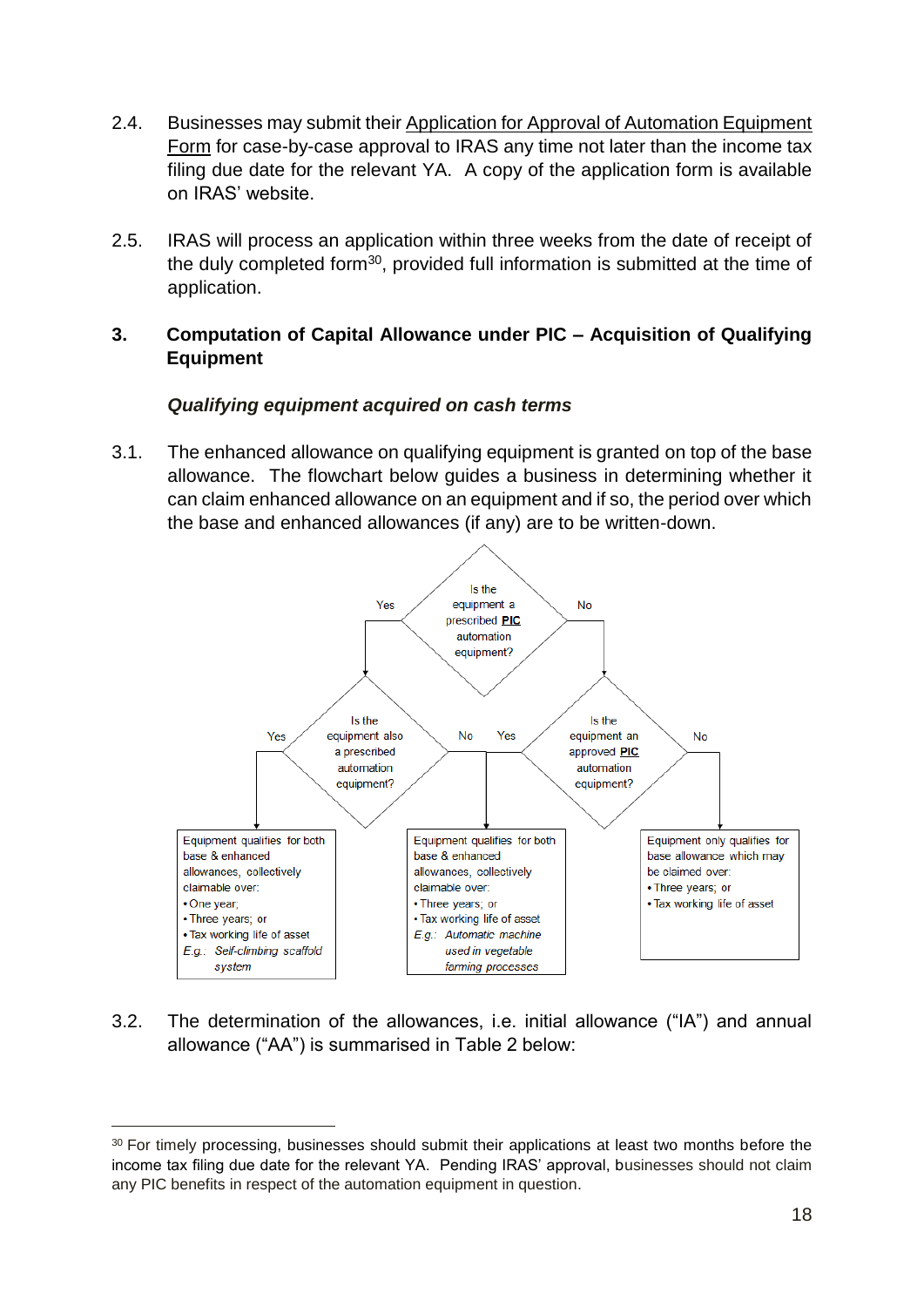#### *Table 2*

| <b>Type</b>                           | <b>Computation of IA and AA</b>                                               |  |
|---------------------------------------|-------------------------------------------------------------------------------|--|
| Accelerated claim over one<br>year    | $AA = 100\%$ x (Base allowance + Enhanced allowance)                          |  |
| Accelerated claim over<br>three years | $AA = 33\frac{1}{3}\%$ x (Base allowance + Enhanced allowance)                |  |
| Claim over tax working life           | $IA = 20\%$ x (Base allowance + Enhanced allowance)                           |  |
| of asset                              | $AA = [80\% \times (Base$ allowance + Enhanced allowance]<br>Tax working life |  |

3.3. As a general rule, enhanced allowance is claimed on the full cost of the equipment, subject to the annual expenditure cap of \$400,000. However, enhanced allowance may be claimed on the partial cost of only one equipment if this is to achieve the maximum expenditure cap in a qualifying YA.

#### *Qualifying equipment acquired on hire purchase*

- 3.4. Generally, the amount of capital allowance available for assets acquired on hire purchase in a YA is determined by reference to the principal sum repaid (i.e. capital expenditure incurred) during a basis period.
- 3.5. Under PIC, special provisions apply in determining the enhanced allowance available for qualifying equipment acquired on hire purchase. This is to align the tax benefits under PIC accorded to a business that acquires an asset with cash and another that acquires the same asset on hire purchase.
- 3.6. For qualifying equipment acquired on hire purchase, the enhanced allowance is determined based on the cost of the equipment for the purpose of applying the expenditure cap. Enhanced allowance is only allowed to the business concerned based on the principal repayment made during the year.
- 3.7. The determination of IA and AA allowable is summarised in Table 3 below:

| Type                                  | <b>Computation of IA and AA</b>                                         |
|---------------------------------------|-------------------------------------------------------------------------|
| Accelerated claim over one<br>year    | $AA = 100\%$ x $Y/Z$ x (Base allowance + Enhanced allowance)            |
| Accelerated claim over<br>three years | $AA = 33\frac{1}{3}\%$ x $Y/Z$ x (Base allowance + Enhanced allowance)  |
| Claim over tax working life           | $IA = 20\%$ x $Y/Z$ x (Base allowance + Enhanced allowance)             |
| of asset                              | $AA = 80\%$ x (Base allowance + Enhanced allowance)<br>Tax working life |

#### *Table 3*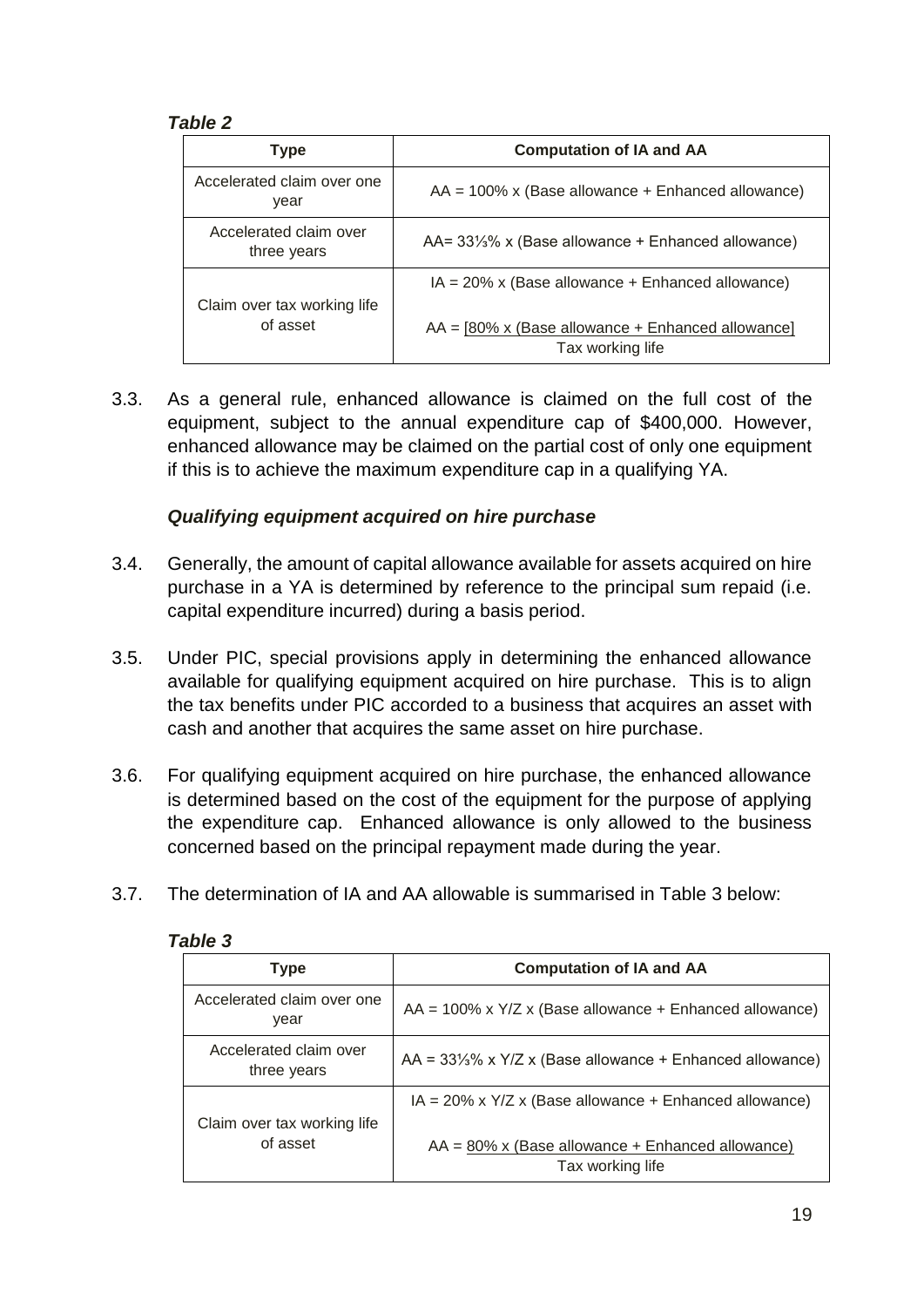where  $Y =$  principal repayments during the year (including deposits if any)  $Z = \text{cost}$  of the qualifying equipment:

3.8. Although the repayment schedules for certain hire purchase agreements may extend beyond the basis period for the last qualifying YA (i.e. YA 2018), businesses may continue to claim enhanced allowance on their qualifying equipment based on their repayment schedules. The amount of enhanced allowance is locked in as long as the qualifying equipment is acquired during the basis periods relating to any qualifying YAs (i.e. YA 2011 to YA 2018).

#### <span id="page-24-0"></span>**4. Option to Convert Qualifying Expenditure into Cash – Acquisition of Qualifying Equipment**

#### *Qualifying equipment acquired on cash terms*

- 4.1. The cash payout option is only available on a per equipment basis, subject to a cap of  $$100,000^{31}$  on qualifying expenditure for any of the six qualifying activities for each YA.
- 4.2. Businesses must convert the full amount of expenditure incurred on a qualifying equipment into cash, subject to the expenditure conversion cap for each YA.
- 4.3. Where the qualifying expenditure incurred on an equipment is in excess of the cap of \$100,000 for each YA, the excess is forfeited upon making the option and is no longer available for deduction as capital allowances against income of the business concerned.
- 4.4. From YA 2016, to qualify for the cash payouts, businesses will need to show that the equipment is in use by the business at the point when they elect for cash payout <sup>32</sup> . This condition is imposed to reinforce the objective of encouraging businesses to increase their productivity by using automation equipment in their businesses.

#### *Qualifying equipment acquired on hire purchase*

 $\overline{a}$ 

4.5. As expenditure incurred on equipment cannot be partially converted into cash, the cash payout option is not available to any equipment acquired on hire purchase with repayment schedule straddling over two or more years. In Budget 2012, this restriction is lifted and the cash payout option may be

<sup>&</sup>lt;sup>31</sup> A combined cap of \$200,000 for all six qualifying activities under PIC applies for YA 2011 and YA 2012.

<sup>&</sup>lt;sup>32</sup> For businesses with genuine cash-flow difficulties and are not able to secure the delivery of the equipment before payment is made, the Comptroller may waive the requirement on a case-by-case basis, subject to conditions.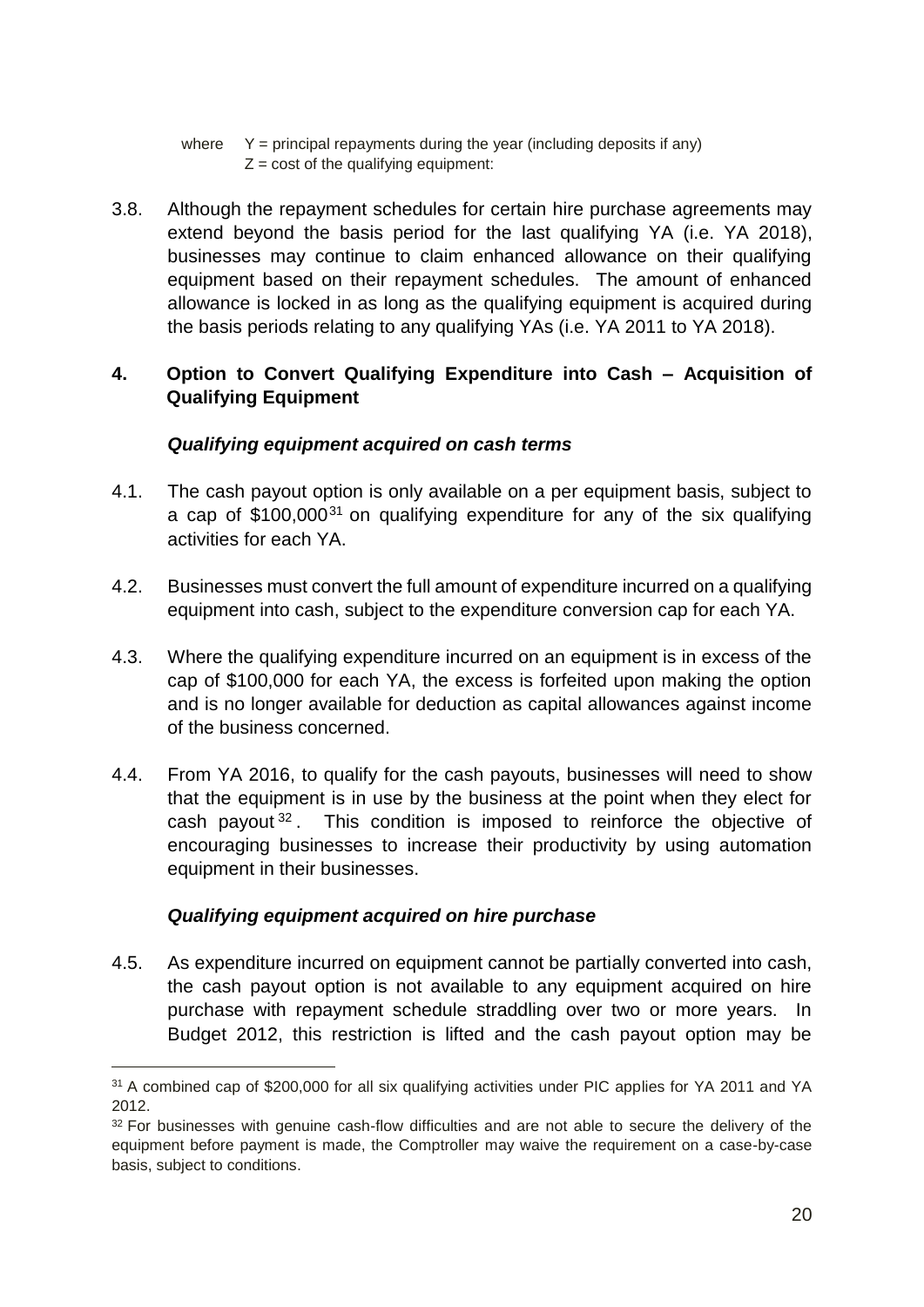exercised on equipment acquired under hire purchase agreements signed during or after the basis period relating to YA 2012.

- 4.6. The provisions in paragraph 4.1 to 4.4 applies to an asset acquired on hire purchase, with the following modifications:
	- a. 3 local-employees requirement To qualify for the cash payouts, the business must contribute CPF on the payrolls of at least 3 local employees as follows:

| Where the hire purchase<br>agreement is signed during<br>the basis period relating to YA | Contributes CPF on the payrolls of at least 3 local<br>employees for                                                                                   |  |
|------------------------------------------------------------------------------------------|--------------------------------------------------------------------------------------------------------------------------------------------------------|--|
| 2012 to 2015                                                                             | Last month of the quarter or combined consecutive<br>quarters in which the hire purchase agreement is<br>signed                                        |  |
| 2016 to 2018                                                                             | All three months of the quarter, or last three months of<br>the combined consecutive quarters, in which the hire<br>purchase agreement is signed 33,34 |  |

b. Cap on qualifying expenditure convertible into cash<sup>35</sup> - Only the cost of the qualifying equipment, excluding any finance charges, is to be taken into account. Cost in excess of the cap which is to be forfeited will be matched against the last instalment of the principal sum to be paid, followed by the penultimate instalment and so on, until the amount to be forfeited is completely offset.

To illustrate, a business intends to exercise a cash payout option on a piece of equipment acquired under a hire purchase agreement signed during the year ended 31 Dec 2011. The equipment costs \$81,000 and will be repaid over 18 equal instalments, starting from Nov 2011. With \$65,000 remaining unutilised from the combined cash conversion cap of \$200,000 for YA 2011 and YA 2012, only \$65,000 of the equipment cost is convertible into cash. The balance of \$16,000 (i.e. \$81,000 - \$65,000) will be disregarded.

<sup>&</sup>lt;sup>33</sup> The revised requirement was announced in Budget 2014 to reinforce the condition that the payouts are made to businesses with active business operations.

<sup>&</sup>lt;sup>34</sup> The three employees in each of the last three months of the relevant quarter or combined consecutive quarters need not be the same.

<sup>&</sup>lt;sup>35</sup> The expenditure conversion cap to be applied is determined based on the period in which the hire purchase agreement is signed.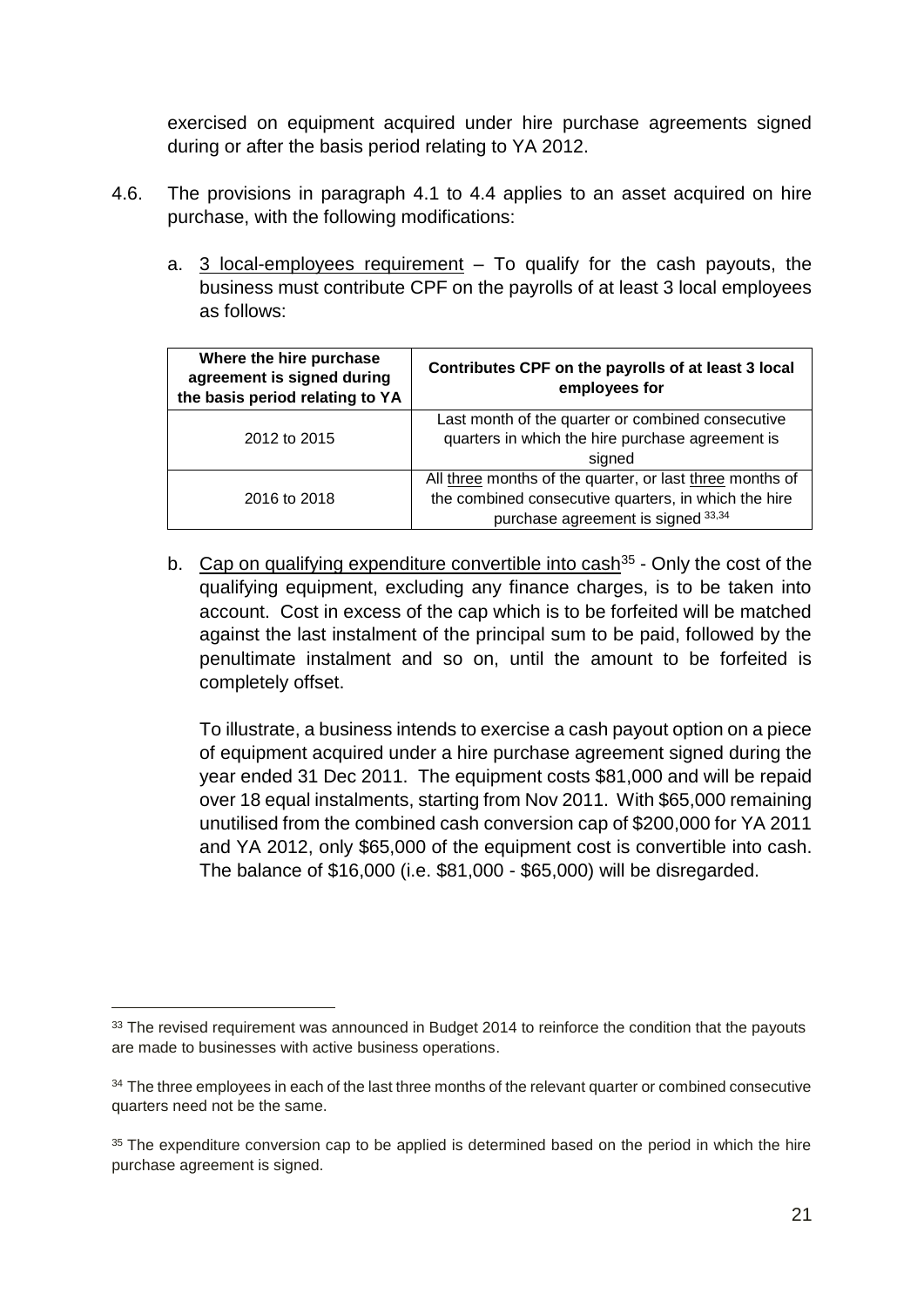| Financial<br>vear | No. of<br>instalments | Principal<br>repayment<br>(\$) | Amount to be<br>disregarded<br>(\$) | Amount convertible<br>into cash<br>(\$) |
|-------------------|-----------------------|--------------------------------|-------------------------------------|-----------------------------------------|
| 2011              |                       | 9,000                          | ۰                                   | 9,000                                   |
| 2012              | 12                    | 54,000                         |                                     | 54,000                                  |
| 2013              | 4                     | 18,000                         | 16,000                              | 2,000                                   |
| Total             | 18                    | 81,000                         | 16,000                              | 65,000                                  |

- c. Disbursement of cash payout The timing of the disbursement is dependent on the actual principal sum repaid during each period<sup>36</sup>. A business' eligibility to the cash payout is locked in as long as the hire purchase agreement is signed during any of the basis period relating to YA 2012 to YA 2018. The cash payout on principal sum repaid (subject to the qualifying expenditure cap) will be granted even beyond YA 2018.
- d. Cash payout rate The rate to be applied is tied to the YA relating to the period in which the hire purchase agreement is signed. For example, the cash payout rate for a hire purchase agreement signed during the basis period relating to YA 2012 is 30%. For agreements signed during the basis period relating to YA 2013 and up to 31 Jul 2016, the applicable cash payout rate is 60%. For those agreements signed on or after 1 Aug 2016, the applicable cash payout rate is 40%.
- 4.7. Annex A-1 further illustrates the computation of cash payout and capital allowance.

#### <span id="page-26-0"></span>**5. Minimum Ownership Period of Qualifying Equipment**

5.1. Businesses must own the qualifying equipment for a minimum period of one year ("one-year ownership period").

If the one-year ownership period is not met, the enhanced deduction or cash payout made may be clawed back or recovered. Similarly, any PIC bonus granted will be recovered. Table 4 below summarises the claw-back provisions.

| <b>PIC benefits</b>       |                          | <b>Equipment disposed of</b><br>within one year                    | <b>Equipment disposed of after</b><br>one year |
|---------------------------|--------------------------|--------------------------------------------------------------------|------------------------------------------------|
| <b>Claim</b><br>allowance | <b>Base</b><br>allowance | Compute balancing adjustments based on current rules <sup>37</sup> |                                                |

| Table | 4 |
|-------|---|
|       |   |

 $\overline{a}$ 

<sup>&</sup>lt;sup>36</sup> Businesses are required to inform IRAS of the actual amount of principal sum repaid during each quarter or combined consecutive quarters before IRAS could proceed with the disbursement of the cash payout. The requisite information is to be included in main form and Annex A1 of the PIC Cash Payout Application Form submitted at the end of each quarter or combined consecutive quarters, whichever the case maybe.

<sup>&</sup>lt;sup>37</sup> Section 20 of the ITA.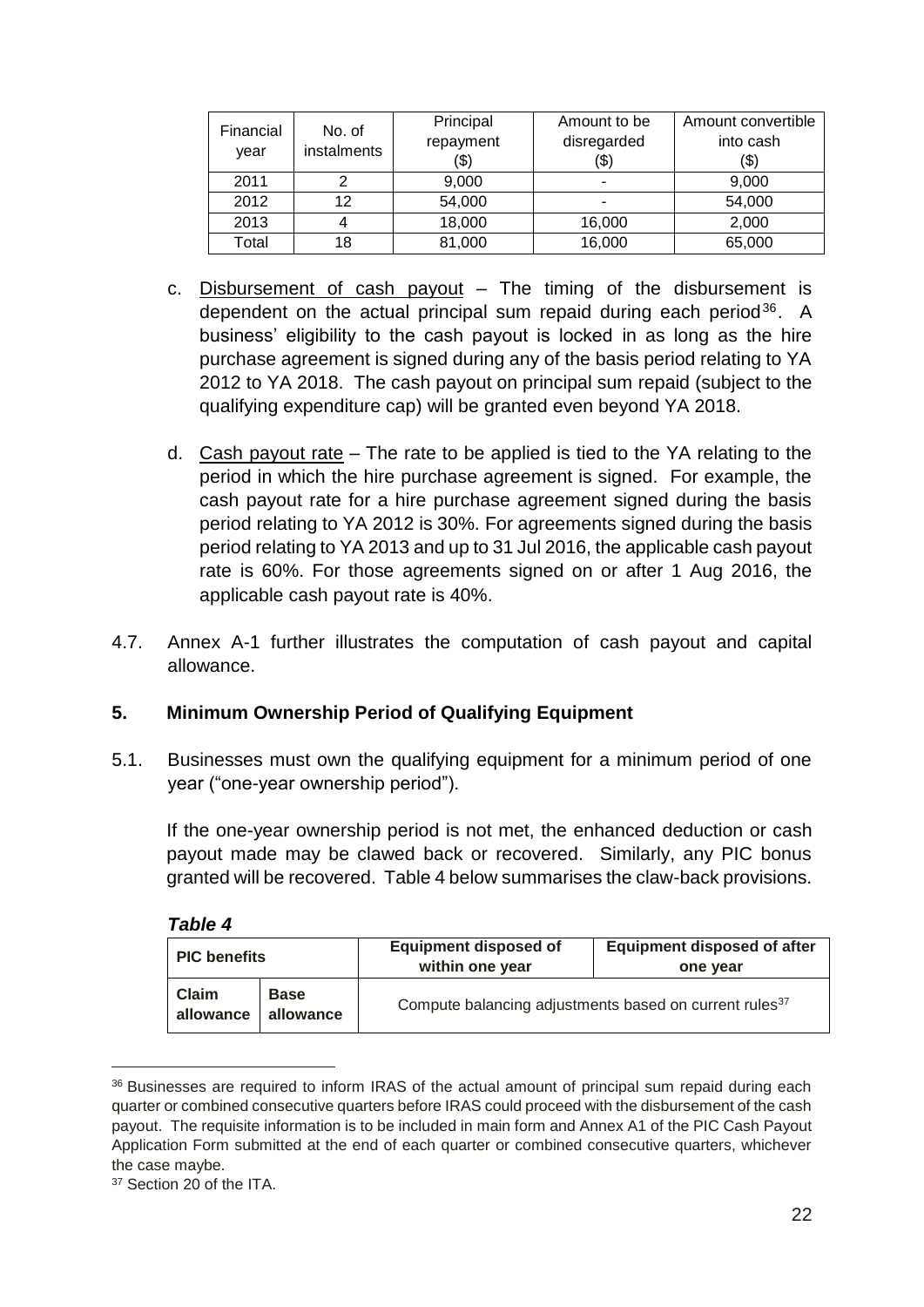| <b>Enhanced</b><br>allowance                       |  | Deemed as income chargeable<br>to tax in the year of disposal<br>(Note 1) | Adjustments not required<br>(Note 2)   |
|----------------------------------------------------|--|---------------------------------------------------------------------------|----------------------------------------|
| <b>Convert qualifying</b><br>expenditure into cash |  | Recovery of cash payout<br>(Note 3)                                       | No recovery of cash payout<br>(Note 4) |
| <b>PIC bonus</b>                                   |  | Recovery of PIC bonus                                                     | No recovery of PIC bonus               |

- Note 1: For equipment that is written off for tax purposes over three years or over its tax working life, the deemed income is capped at the amount of enhanced allowance previously granted to the taxpayer. The remaining enhanced allowance that has yet to be drawn down by the taxpayer is no longer available since the equipment is disposed of within one year.
- Note 2: For equipment that is written off for tax purposes over three years or over its tax working life, any enhanced allowance that has yet to be drawn down by the taxpayer is allowable to the business in the YA relating to the year of disposal.
- Note 3: For equipment that is acquired on hire purchase, cash payout granted prior to the disposal of the equipment will be recovered by IRAS. The remaining cash payout that has yet to be disbursed will not be available since the equipment is disposed of within one year.
- Note 4: For equipment that is acquired on hire purchase, cash payout is granted on the underlying principal sums incurred up to the date of disposal.
- 5.2. Where a business has claimed enhanced allowance on qualifying equipment and the one-year ownership period is not met, it should make claw-back adjustments in the income tax return and tax computation for the basis period in which the qualifying equipment is disposed of. The return must be accompanied by a duly completed Disposal of Qualifying Assets Form which is available on IRAS' website.
- 5.3. If a business has:
	- a. converted qualifying expenditure into cash; or
	- b. received PIC bonus in respect of qualifying expenditure;

and the one-year ownership period is not met, it has to notify IRAS by submitting the Disposal of Qualifying Assets Form within 30 days from the date of disposal of the equipment. Penalties may apply if the notification is not given.

5.4. Annex A-2 illustrates the application of the claw-back provisions.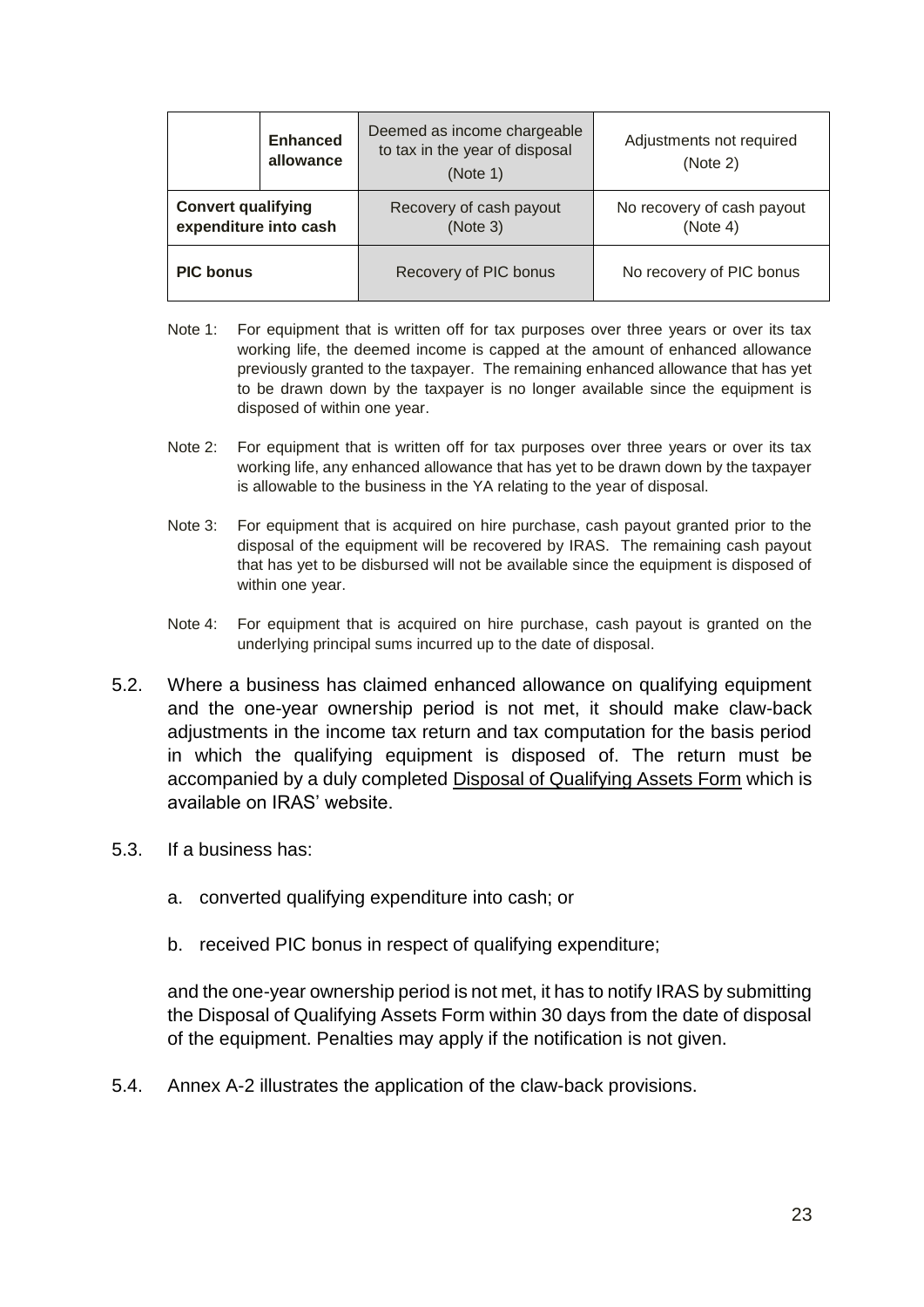#### *Waiver of the claw-back provisions for qualifying equipment*

5.5. The claw-back provisions may be waived under certain circumstances<sup>38</sup>. The two scenarios in which the requirement may be waived are elaborated below:

#### a. Scenario 1

If in the year of disposal, the cost of qualifying equipment (excluding cost of the equipment disposed of) acquired in the same basis period as the equipment disposed of is more than or equal to the expenditure cap applicable for that basis period, there will not be any claw-back of enhanced allowance or cash payout granted previously. This waiver is given automatically.

For example, a company acquired \$1,400,000 worth of qualifying equipment in Dec 2015 and claimed enhanced allowance on \$1,200,000<sup>39</sup> of the cost incurred when it submitted its YA 2016 tax return in Jun 2016. In Oct 2016, the company disposed of a piece of qualifying equipment, on which an enhanced allowance has been claimed. Assuming this piece of equipment costs \$45,000, the enhanced allowance of \$135,000 (i.e. 300% x \$45,000) will not be clawed back as the cost of qualifying equipment (excluding the cost of equipment disposed of) acquired in 2015 is \$1,355,000 (i.e. \$1,400,000 less \$45,000), which is higher than the cap of \$1,200,000.

#### b. Scenario 2

 $\overline{a}$ 

Where in the year of disposal, the cost of qualifying equipment (excluding cost of the equipment disposed of) acquired in the same basis period as the equipment disposed of is less than the expenditure cap applicable for that basis period, the claw-back provision may be waived on a case-bycase basis if IRAS is satisfied with the commercial reason(s) that led to the disposal.

5.6. Prior approval is not required for a waiver under Scenario 1 as described in paragraph 6.5 above. A business needs only to declare in its relevant tax return that cost of qualifying equipment (excluding cost of the equipment disposed of) acquired in the same basis period as the equipment disposed of is more than or equal to the expenditure cap.

<sup>&</sup>lt;sup>38</sup> The waiver of the claw-back provision is not extended to the acquisition of intellectual property rights ("IPRs") and the registration of specific IPRs but it applies to PIC bonus granted on qualifying equipment.

<sup>39</sup> Enhanced allowance is claimed based on the combined expenditure cap of \$1,200,000 for YAs 2016 to 2018 assuming that PIC+ is not applicable.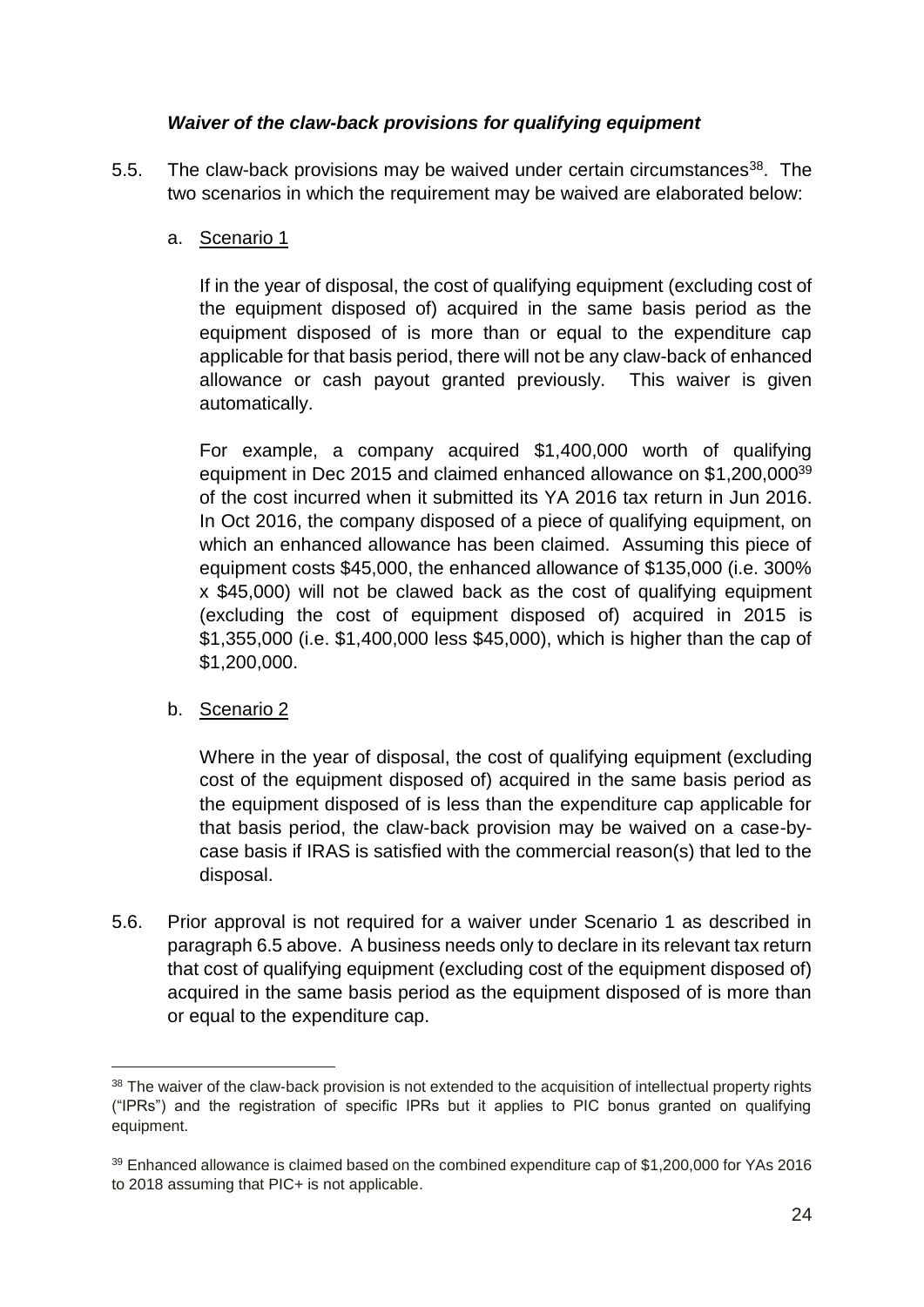- 5.7. For a business whose disposal of qualifying equipment falls under Scenario 2 described in paragraph 6.5, the commercial reasons for such disposal should be provided for IRAS' consideration.
- 5.8. IRAS may call for supporting documents for verification purposes.

#### <span id="page-29-0"></span>**6. Others**

#### *Qualifying equipment approved for Investment Allowance*

- 6.1. Qualifying equipment approved for investment allowance under Part X of the Economic Expansion Incentives (Relief from Income Tax) Act ("EEIA") are not precluded from benefitting from enhanced allowance available under PIC. However, if a company elects to claim enhanced allowance on the full cost of the equipment, it is not allowed to claim investment allowance on the same equipment. If enhanced allowance is granted on only part of the cost of the qualifying equipment, the company may still enjoy investment allowance on the remaining cost of the equipment. For example, if a company incurs expenditure to purchase equipment which cost \$500,000, the company may claim enhanced allowance on the first \$400,000 of the expenditure and investment allowance on the balance of \$100,000.
- 6.2. Generally, the investment allowance certificate specifies the maximum and minimum amount of capital expenditure required to be incurred and the maximum amount of investment allowance to be granted for each approved project. In determining whether such capital expenditure requirements are met, the full cost of an item of equipment is taken into consideration even if investment allowance is computed on part of the cost.
- 6.3. All other prevailing conditions governing the investment allowance under Part X of the EEIA continue to apply.

#### *Qualifying equipment for which allowance under section 19 or 19A had been previously granted to the same business*

6.4. If a business was previously granted allowance under section 19 or 19A of the ITA on a piece of equipment, the same equipment cannot qualify for enhanced allowance or deduction under PIC. For example, this applies where a business exercises its option to purchase qualifying equipment at the end of a sale-andleaseback agreement.

#### <span id="page-29-1"></span>**7. Computation of Deduction under PIC – Leasing of Qualifying Equipment**

#### *General framework*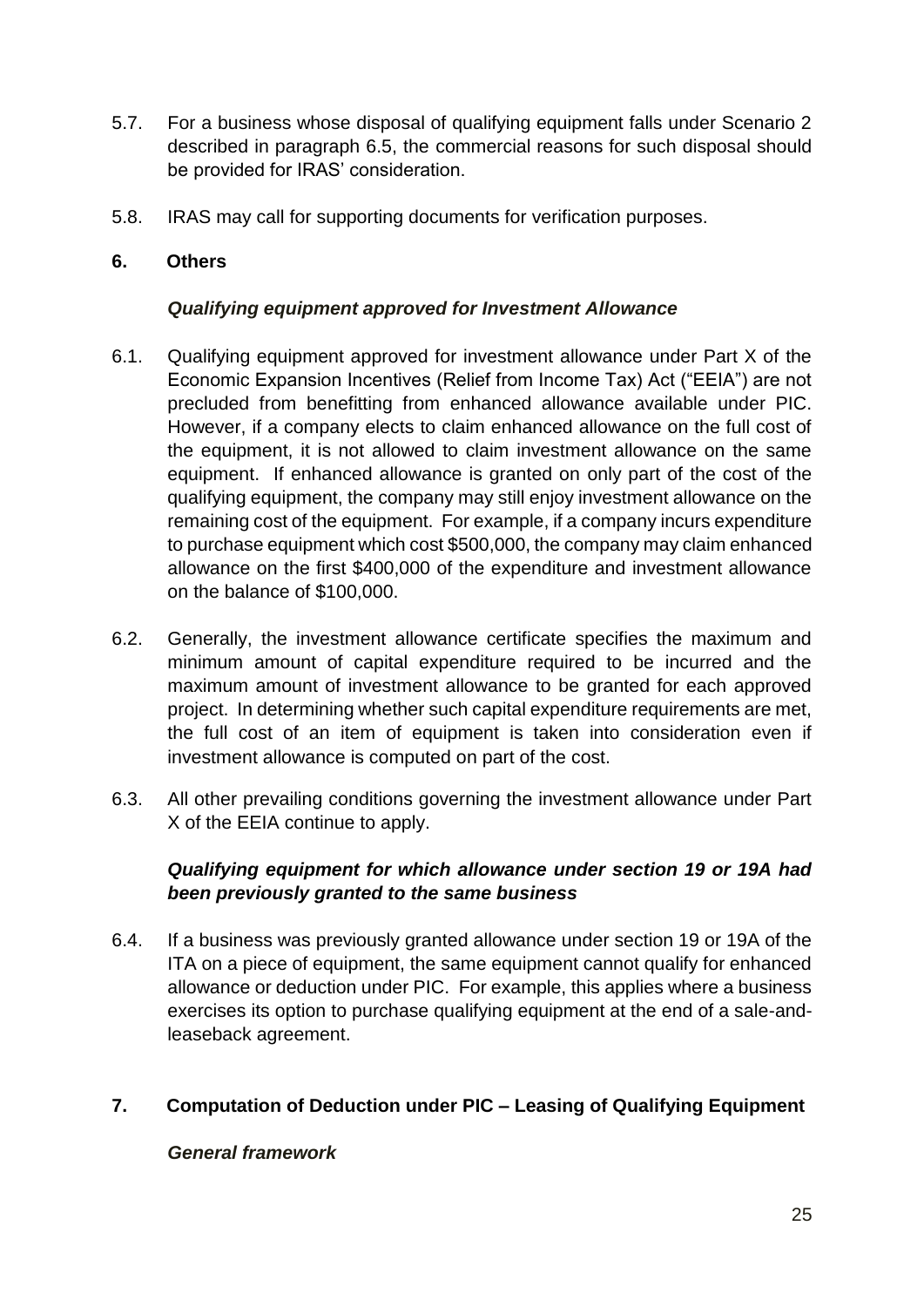- 7.1. For tax purposes, leases can be categorised into 3 types: operating lease, finance lease and finance lease treated as sale agreement $40$ .
- 7.2. Enhanced deduction is also granted on leasing expenditure incurred on qualifying equipment. However, the benefit from enhanced deduction is granted only to the lessee, not the lessor, of the equipment. This is because the lessee is the person who puts the equipment into productive use. Table 5 below contrasts the existing tax treatment with that under PIC.

| <b>Types of</b>                               | <b>Existing Treatment</b><br>(Before YA 2011) |                                                                                  | <b>Enhancements under PIC</b><br>(YA 2011 to YA 2018) |                                                                                        |
|-----------------------------------------------|-----------------------------------------------|----------------------------------------------------------------------------------|-------------------------------------------------------|----------------------------------------------------------------------------------------|
| <b>Leases</b>                                 | <b>Claims by</b><br>Lessor                    | <b>Claims by</b><br>Lessee                                                       | <b>Claims by</b><br><b>Lessor</b>                     | <b>Claims by</b><br>Lessee                                                             |
| <b>Operating</b><br>lease                     | Allowance on<br>100% of cost of<br>equipment  | Deduction on<br>100% of lease<br>payment                                         | Allowance on<br>$100\%$ of cost of<br>equipment       | Deduction on<br>400% of lease<br>payment                                               |
| <b>Finance lease</b>                          | Allowance on<br>100% of cost of<br>equipment  | Deduction on<br>100% of lease<br>payment<br>(inclusive of<br>finance<br>charges) | Allowance on<br>$100\%$ of cost of<br>equipment       | Deduction on<br>400% of lease<br>payment<br>(inclusive of<br>finance<br>charges $41$ ) |
| Finance lease<br>treated as sale<br>agreement | N.A.                                          | Allowance on<br>100% of cost of<br>equipment                                     | N.A.                                                  | Allowance on<br>400% of cost of<br>equipment                                           |

#### *Table 5*

- 7.3. The expenditure cap of \$400,000 applies to the total expenditure incurred on the acquisition and the leasing of qualifying equipment. To illustrate, if a business incurs \$300,000 to acquire a qualifying equipment and \$200,000 to lease another piece of equipment, it may claim enhanced allowance on the cost of qualifying equipment acquired (\$300,000) and an enhanced deduction on the charges of qualifying equipment leased (\$100,000).
- 7.4. A lessor is not entitled to claim enhanced allowance on qualifying equipment acquired for the purpose of leasing. He is also not allowed to convert expenditure on the equipment into cash.
- 7.5. However, just like any other businesses, the lessor may claim PIC benefits on equipment that is put to use for his business.

#### *Leasing of software*

<sup>40</sup> As defined under section 10D of the ITA and the Income Tax (Income From Finance Leases) Regulations. For a copy of the Income Tax Regulations, please refer to IRAS' website.

<sup>&</sup>lt;sup>41</sup> The inclusion of finance charges for purpose of PIC is a concession which helps businesses avoid the administrative difficulties faced in having to separate finance charges from the principal sum.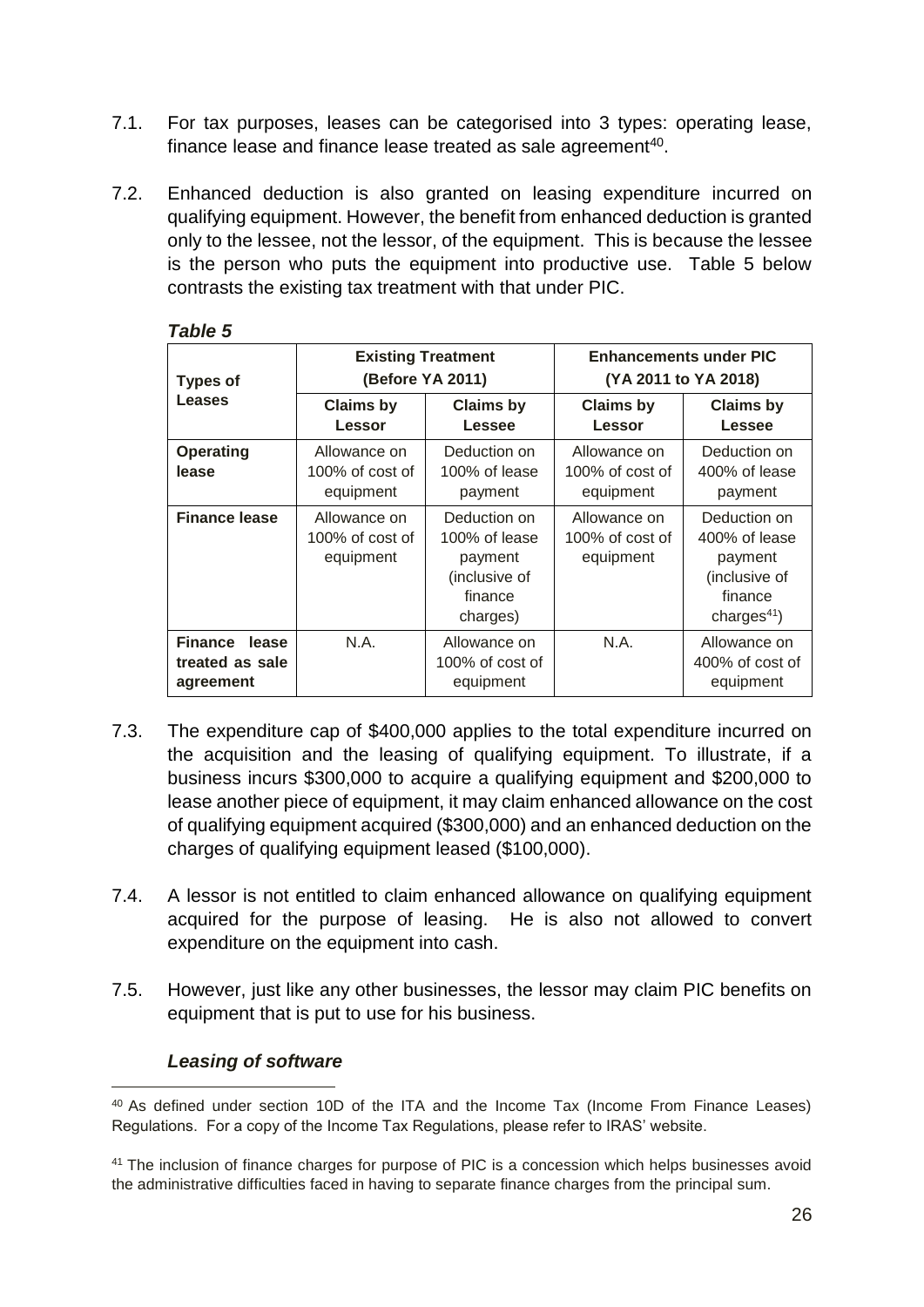- 7.6. Enhanced deduction is extended to lease payments for software, regardless of whether the software is installed on a qualifying equipment. The restriction on enhanced capital allowance claims by lessor as explained in paragraphs 7.4 and 7.5 above also applies to a lessor of software.
- 7.7. The enhanced deduction for software leasing is limited to payments where the lessee or end-user only receives the right to use the software and is not permitted to reverse engineer, decompile or disassemble the software, or exploit the copyright to the software. In other words, payments for the right to commercially exploit software do not qualify for enhanced deduction under PIC.

#### *Qualifying equipment for which allowance under section 19 or 19A had been previously granted to the same business*

7.8. If a business was previously granted allowance under section 19 or 19A of the ITA on the equipment, it cannot claim enhanced deduction under PIC on any lease payments made subsequently on the same equipment. An example is the sale-and-leaseback of equipment that a business had previously owned.

#### *Sublease of qualifying equipment*

7.9. If the equipment is subleased to another person (i.e. sub-lessee) during the basis period, the lessee is not allowed to claim enhanced deduction on the lease charges incurred during that basis period. This applies even if the equipment has been used by the lessee for part of the basis period. Any enhanced deduction granted to the lessee in prior YAs for that leased equipment will not be clawed back.

#### <span id="page-31-0"></span>**8. Option to Convert Qualifying Expenditure into Cash – Leasing of Qualifying Equipment**

- 8.1. If the equipment is subleased to another person (i.e. sub-lessee), the lessee is not allowed to convert any part of the leasing charges incurred into cash.
- 8.2. Unlike the cash payout option for qualifying expenditure incurred on the acquisition of equipment, the cash payout on qualifying expenditure arising from the leasing of equipment need not be made on a per equipment basis.

## <span id="page-31-1"></span>**9. Cloud Computing**

9.1. Generally, cloud computing refers to the delivery of IT-enabled resources and capabilities via the internet. The three common modes of delivery under the cloud computing framework are: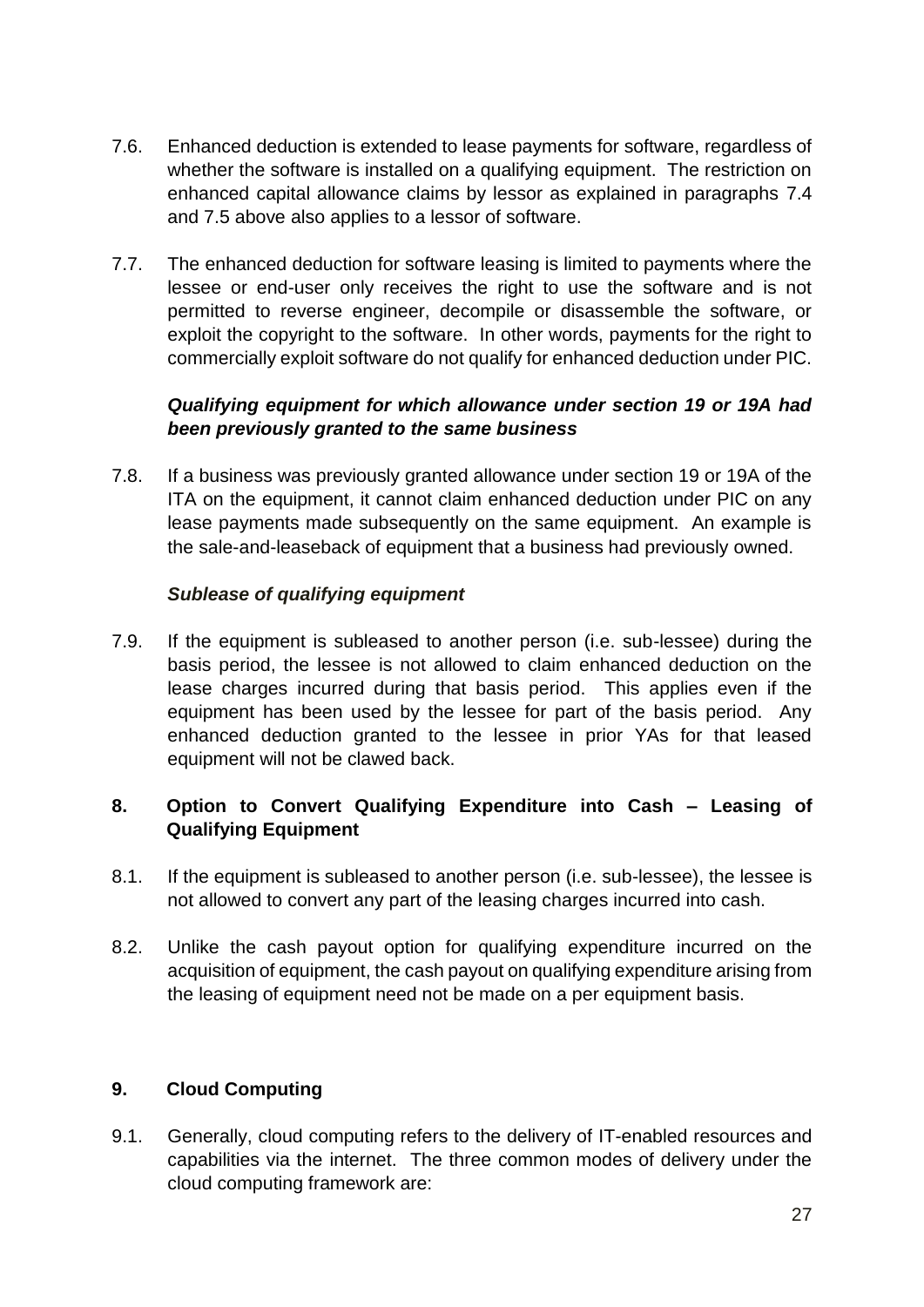- a. Software as a Service;
- b. Infrastructure as a Service; and
- c. Platform as a Service.
- 9.2. Payments for cloud computing are payments for services. In recognition that cloud computing promotes productivity through the adoption of information technology, without the need for heavy up-front investments by businesses, PIC benefits will be extended to such payments.
- 9.3. The PIC benefits on cloud computing payments is subject to the same expenditure cap of \$400,000 applicable to the acquisition and leasing of qualifying equipment for each YA. The cash payout option is available on qualifying cloud computing expenditure subject to the overall cap \$100,000 for each YA.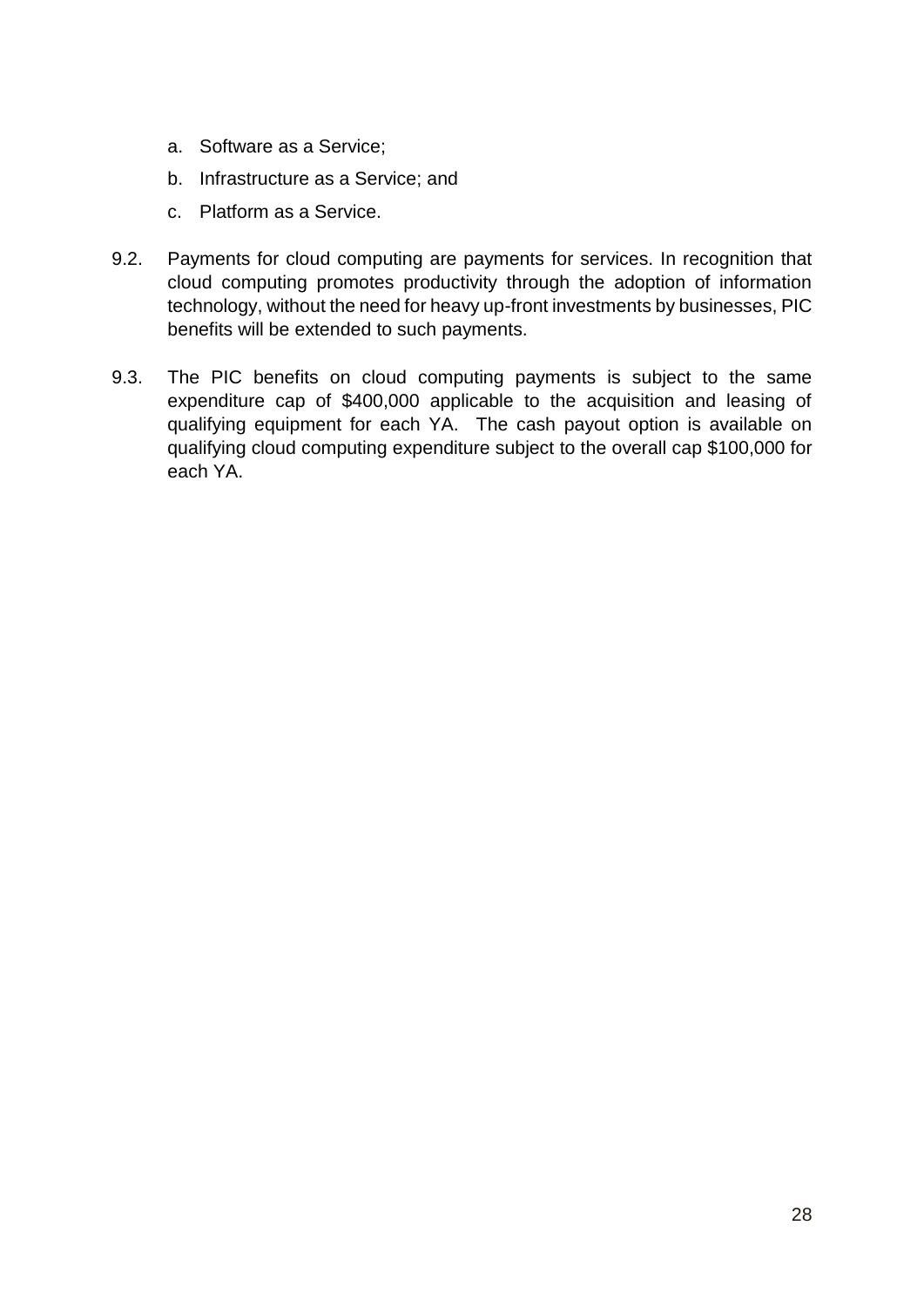#### <span id="page-33-0"></span>**Annex A-1: Example illustrating the conversion of qualifying expenditure into cash and the computation of capital allowance**

During the year ending 31 Dec 2014, Company A invests in several items of qualifying equipment for its factory. Besides Equipment W that is acquired on hire purchase ("HP"), all other equipment are acquired on cash terms. The cost and repayment schedule (where applicable) for each piece of equipment is as follows:

| <b>Equipment</b> | Repayments in year ending<br>2014<br>Cost<br>(i.e. YA 2015) |            | Repayments in year ending<br>2015<br>(i.e. YA 2016) |
|------------------|-------------------------------------------------------------|------------|-----------------------------------------------------|
|                  | \$'000                                                      | \$'000     | \$'000                                              |
| $W$ [HP]         | 200                                                         | $100^{42}$ | 100                                                 |
| X                | 150                                                         | 150        |                                                     |
|                  | 70                                                          | 70         | ٠                                                   |
|                  | 30                                                          | 30         | ٠                                                   |
| <b>Total</b>     | 450                                                         | 350        | 100                                                 |

#### *Step 1: Identify qualifying equipment on which PIC benefits will be claimed*

PIC benefits are granted on the first \$400,000 of qualifying expenditure incurred. As the aggregate of the cost of Equipment W and Equipment X is \$350,000 (i.e. \$200,000 + \$150,000), this leaves a balance of \$50,000, which Company A matches against the cost of Equipment Y.

| <b>Equipment</b> | Cost   | Amount eligible for PIC benefits<br>(capped at \$400,000) |
|------------------|--------|-----------------------------------------------------------|
|                  | \$'000 | \$'000                                                    |
| W [HP]           | 200    | 200                                                       |
| Χ                | 150    | 150                                                       |
| v                | 70     | 50                                                        |
|                  | 30     | $\overline{\phantom{a}}$                                  |
| <b>Total</b>     | 450    | 400                                                       |

#### *Step 2: Make election for cash payout*

-

Company A can either claim enhanced allowance on the qualifying expenditure incurred on Equipment W, X and Y (capped at \$400,000) or convert up to \$100,000 of the qualifying expenditure into cash.

| Equipment | <b>Eligibility for cash conversion</b>                                                                                                                                                                                                                                                      |  |  |  |
|-----------|---------------------------------------------------------------------------------------------------------------------------------------------------------------------------------------------------------------------------------------------------------------------------------------------|--|--|--|
| W [HP]    | Eligible. Equipment W is acquired through an HP agreement signed during the basis period<br>relating to YA 2015. Should an option be made on Equipment W, Company A can only convert<br>up to the cap of \$100,000. The balance of \$100,000 (i.e. \$200,000 - \$100,000) will be forfeited |  |  |  |

<sup>&</sup>lt;sup>42</sup> Excludes interests and other finance charges but includes deposits made during the basis period.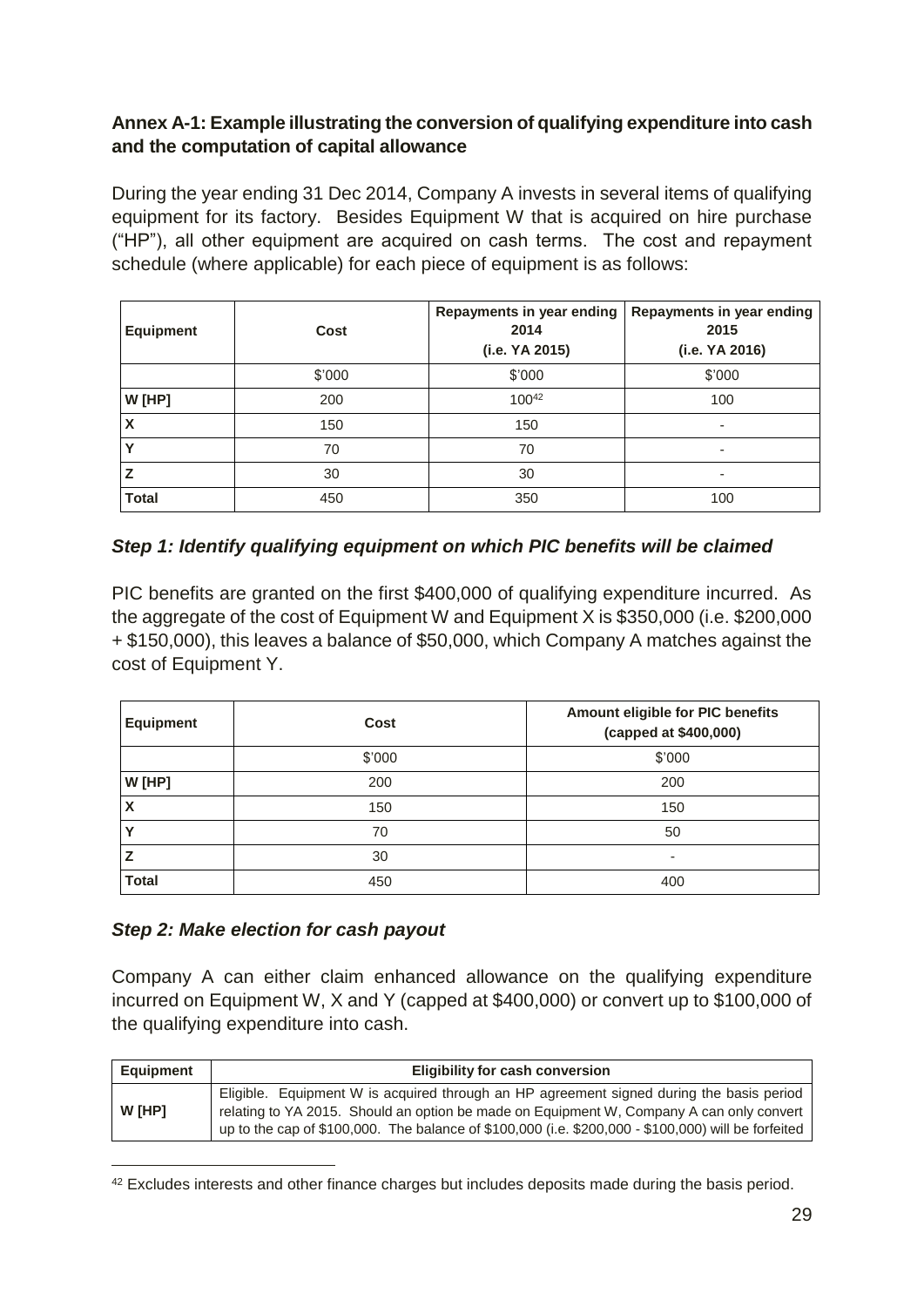| Equipment | <b>Eligibility for cash conversion</b>                                                                                                                                                                                                                                                                                                           |  |  |  |
|-----------|--------------------------------------------------------------------------------------------------------------------------------------------------------------------------------------------------------------------------------------------------------------------------------------------------------------------------------------------------|--|--|--|
|           | and no allowance can be claimed on it.                                                                                                                                                                                                                                                                                                           |  |  |  |
|           | Eligible. Should an option be made on Equipment X, Company A can only convert up to the cap<br>of \$100,000. The balance of \$50,000 (i.e. \$150,000 - \$100,000) will be forfeited and no<br>allowance can be claimed on it.                                                                                                                    |  |  |  |
|           | Not eligible. The option to convert qualifying expenditure into cash is on a per equipment basis<br>(i.e. option must be made on the full amount of capital expenditure incurred in relation to a<br>qualifying equipment). Since only a portion of the cost is eligible for PIC benefits, Equipment Y<br>is not eligible for a cash conversion. |  |  |  |

Company A exercises a cash payout option on Equipment X and receives \$60,000 (i.e. \$100,000 x 60%) in cash. Consequently, capital allowance claim on the balance of the cost of Equipment X is forfeited.

#### *Step 3: Compute capital allowance*

Company A decides to write-off the cost of its equipment in one year. The amount of annual allowance ("AA") due to Company A for each YA is as follows:

| <b>Equipment</b> | Cost   | Amount eligible for<br><b>PIC</b> benefits<br>(capped at<br>\$400,000) | 300% enhanced<br>allowance<br>(1) | 100% base<br>allowance<br>(2) | <b>Total capital</b><br>allowance<br>$(1) + (2)$ |
|------------------|--------|------------------------------------------------------------------------|-----------------------------------|-------------------------------|--------------------------------------------------|
|                  | \$'000 | \$'000                                                                 | \$'000                            | \$'000                        | \$'000                                           |
| $W$ [HP]         | 200    | 200                                                                    | 600                               | 200                           | 800                                              |
| X                | 150    | 150                                                                    | <b>NA</b>                         | <b>NA</b>                     | <b>NA</b>                                        |
| Υ                | 70     | 50                                                                     | 150                               | 70                            | 220                                              |
| Z                | 30     | ٠                                                                      |                                   | 30                            | 30                                               |
| <b>Total</b>     | 450    | 400                                                                    | 750                               | 300                           | 1,050                                            |

Total capital allowance claimable for each equipment

#### Capital allowance schedule for YA 2015 and YA 2016

| <b>Equipment</b>                            | $W$ [HP]   | X      | v      | Z      | <b>Total</b> |
|---------------------------------------------|------------|--------|--------|--------|--------------|
|                                             | \$'000     | \$'000 | \$'000 | \$'000 | \$'000       |
| <b>Total capital allowance</b><br>claimable | 800        |        | 220    | 30     | 1,050        |
| <b>Less: YA 2015 AA</b>                     | $400^{43}$ | ٠      | 220    | 30     | 650          |
| Tax written down value<br>("TWDV") c/f      | 400        | ۰      |        |        | 400          |
| <b>Less: YA 2016 AA</b>                     | 40046      | ٠      |        |        | 400          |
| <b>TWDV c/f</b>                             | ۰          | ۰      | -      | -      |              |

<sup>43</sup> AA for Equipment W is dependent on the principal sums repaid during the year i.e. \$100,000 /  $$200,000 \times $800,000 = $400,000.$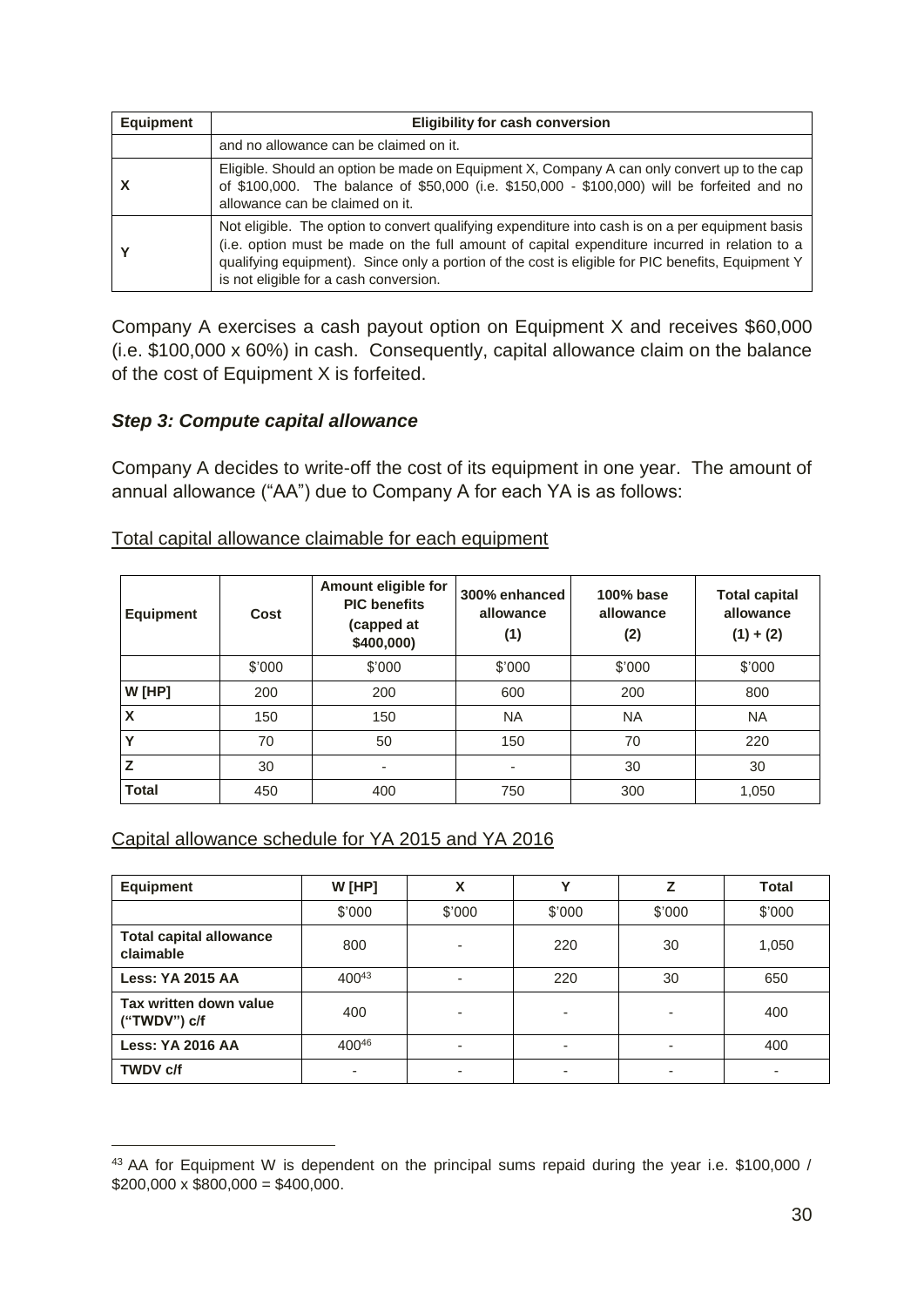#### <span id="page-35-0"></span>**Annex A-2: Examples illustrating the application of the claw-back provisions**

#### *Scenario*

Company B is a December year-end company. On 15 Dec 2014, Company B acquires a qualifying equipment for \$100,000 with cash. The equipment is disposed of on 20 Aug 2015 for \$60,000. Company B has not acquired any other qualifying equipment during the financial year ended 31 Dec 2014.

#### *Example 1*

Shortly after the year ended 31 Dec 2014, Company B elects to convert the qualifying expenditure of \$100,000 into a cash payout of \$60,000 (i.e. \$100,000 x 60%).



Less than 1 year

As the equipment is disposed of within one year from the date of acquisition, Company B is required to inform IRAS of the disposal within 30 days from the date of disposal. Based on the information provided, a notice is issued to Company B to recover the amount of cash payout from Company B. The cash payout of \$60,000 is repayable to the Comptroller within 30 days from the date of the notice, unless a waiver is granted.

Regardless of the amount of sale proceeds, Company B is not allowed to claim any base allowance in respect of the equipment since it has opted for cash conversion of the qualifying expenditure. Company B's tax computations for YA 2015 and YA 2016 are as follows:

| Tax computation for YA 2015 |        |
|-----------------------------|--------|
|                             | \$'000 |
| Adjusted profit/ (loss)     | (24)   |
| Unutilised losses c/f       | (24)   |
| Chargeable income           | Nil    |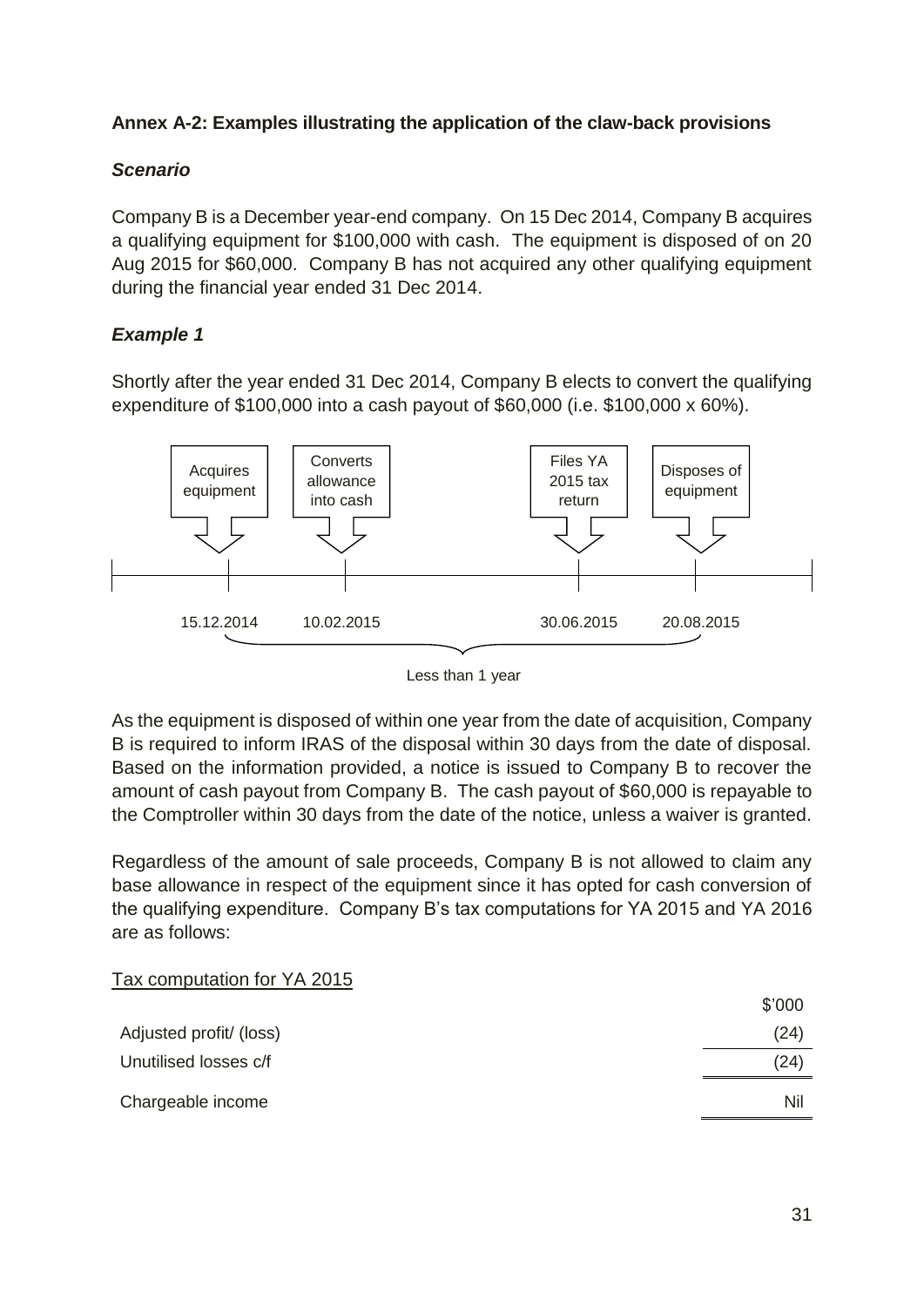### Tax computation for YA 2016

|                                                  | \$'000 |
|--------------------------------------------------|--------|
| Adjusted profit/ (loss)                          | 85     |
| Less: Unutilised loss b/f                        | (24)   |
| Chargeable income (before exempt amount)         | 61     |
| Less: Exempt amount                              | (33)   |
| Chargeable income (after exempt amount)          | 28     |
|                                                  |        |
| Tax assessed at 17%                              | 4.76   |
| Less: Corporate income tax rebate (50% x \$4.76) | 2.38   |
| Tax payable after rebate                         | 2.38   |
|                                                  |        |

### *Example 2A*

Company B elects to claim capital allowance over three years, starting from YA 2015. This comprises \$100,000 of base allowance and \$300,000 of enhanced allowance. As before, given that the one-year ownership period is not met, besides balancing adjustments on the base allowance, adjustment is made in the YA 2016 tax computation to claw-back any enhanced allowance granted previously.



Note 1: Current year capital allowance = 33¼% x (Base + Enhanced allowances)

```
= 33⅓% x ($100,000 + $300,000)
= $33,000^* + $100,000
```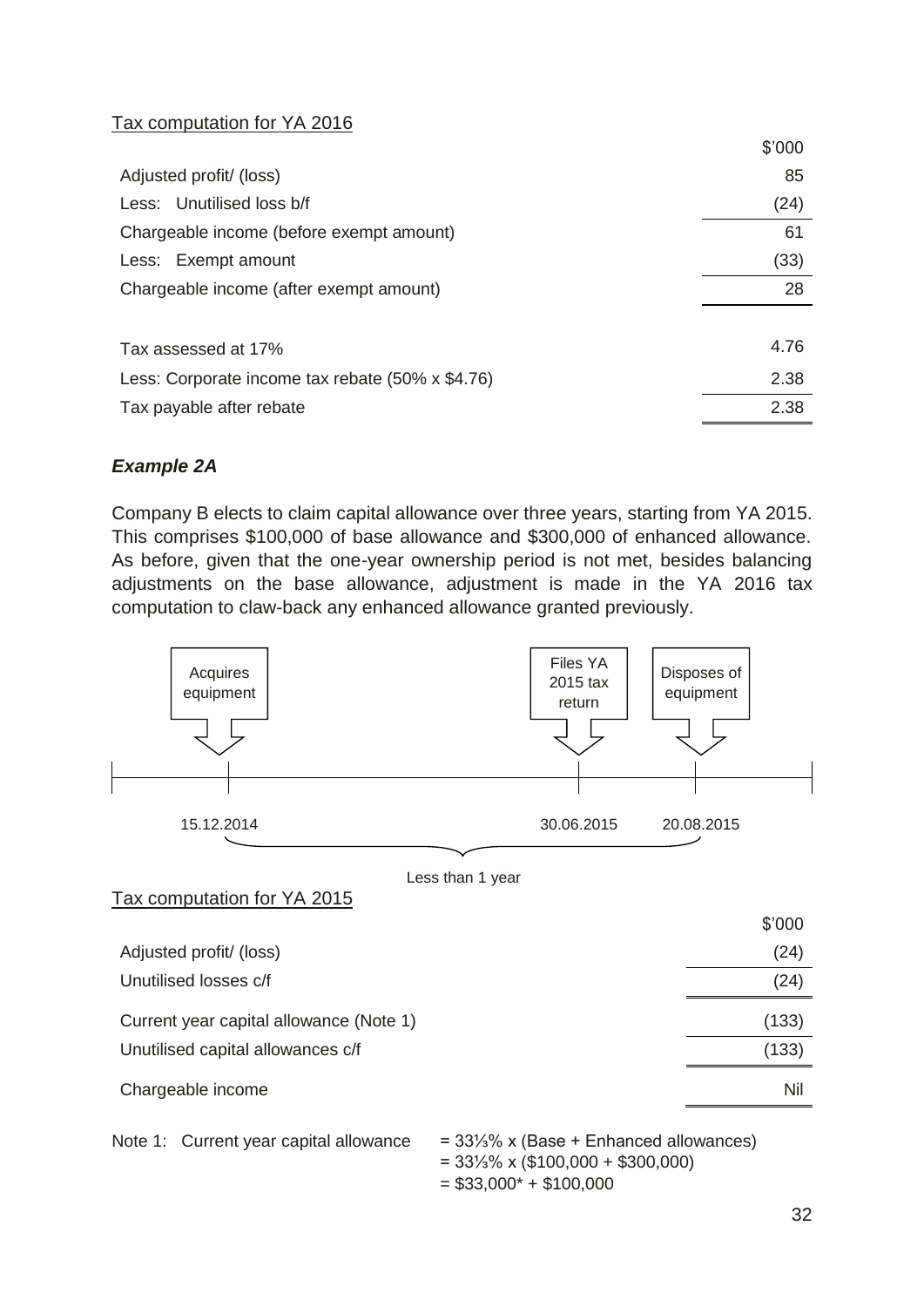#### $= $133,000$

\* Rounded to the nearest thousand

#### Tax computation for YA 2016

|                                         |                                                  | \$'000 | \$'000 |
|-----------------------------------------|--------------------------------------------------|--------|--------|
|                                         | Adjusted profit/ (loss)                          |        | 85     |
| Add:                                    | Enhanced allowance granted previously (Note 2)   |        | 100    |
|                                         |                                                  |        | 185    |
| Less:                                   | Unutilised capital allowances b/f                | (133)  |        |
|                                         | Balancing allowance (Note 3)                     | (7)    | (140)  |
|                                         |                                                  |        | 45     |
|                                         | Less: Unutilised losses b/f                      |        | (24)   |
|                                         | Chargeable income (before exempt amount)         |        | 21     |
|                                         | Less: Exempt amount                              |        | (13)   |
| Chargeable income (after exempt amount) | 8                                                |        |        |
|                                         | Tax assessed at 17%                              |        | 1.36   |
|                                         | Less: Corporate income tax rebate (50% x \$1.36) |        | 0.68   |
|                                         | Tax payable after rebate                         |        | 0.68   |
|                                         |                                                  |        |        |

Note 2: Balance of enhanced allowance that has not been drawn down is forfeited (i.e.  $$300,000 - $100,000 = $200,000$ .

Note 3: Balancing allowance  $=$  TWDV b/f - sale proceeds  $=$  (\$100,000 - \$33,000) - \$60,000  $= $7,000$ 

#### *Example 2B*

Similar to Example 2A above but in this instance, the equipment is disposed of on 20 Dec 2015. In this instance, as Company B has met the one-year ownership period requirement, its tax computation for YA 2016 is as follows:

Tax computation for YA 2016 (revised)

|                                            | \$'000 | \$'000 |
|--------------------------------------------|--------|--------|
| Adjusted profit/ (loss)                    |        | 85     |
| Less: Unutilised capital allowances b/f    | (133)  |        |
| Balancing allowance (as before)            | (7)    |        |
| Enhanced allowance not drawn down (Note 4) | (200)  | (340)  |
| Unutilised capital allowances c/f          |        | (255)  |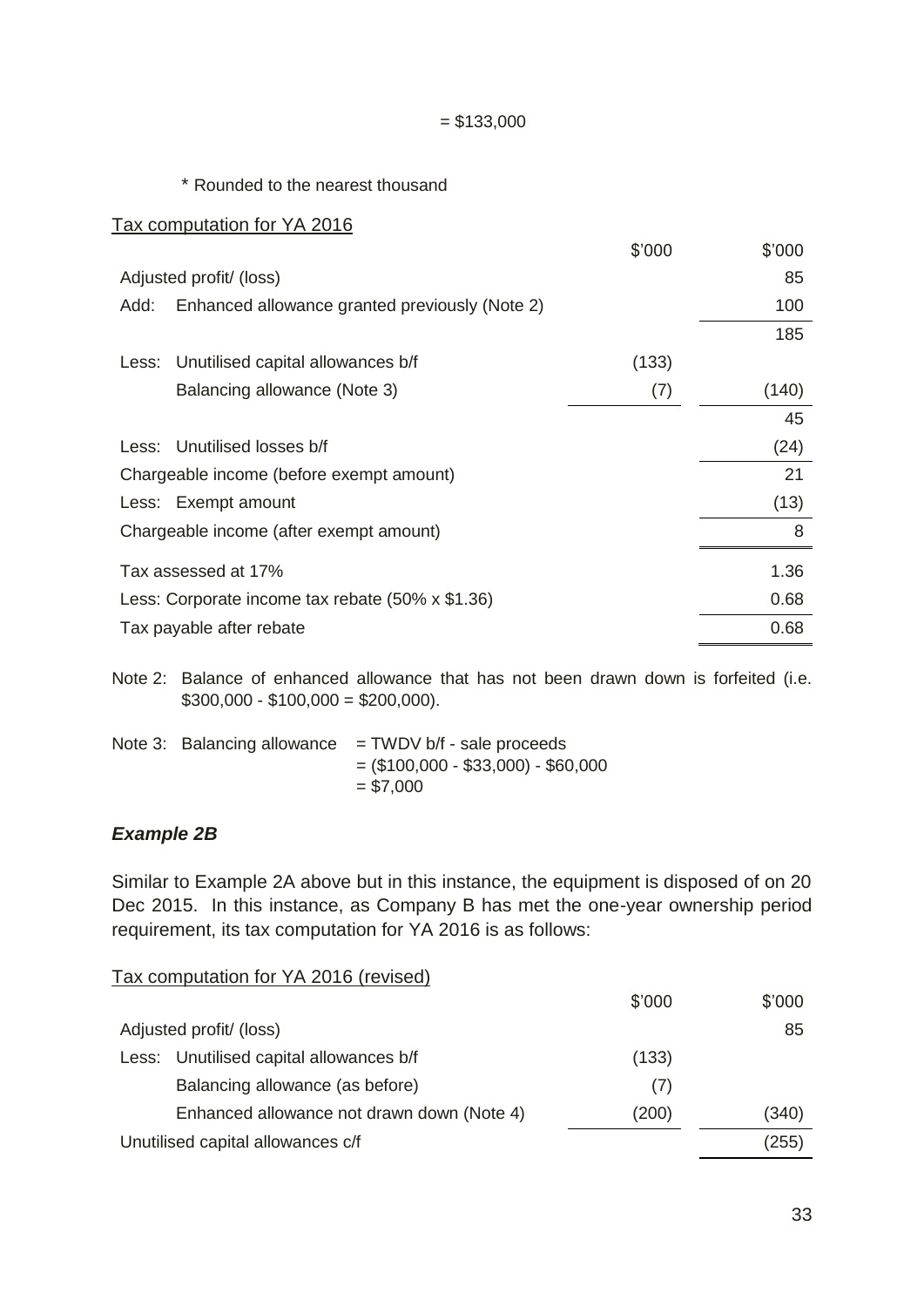Unutilised losses b/f & c/f (24)

Note 4: As the one-year ownership period requirement is met, the remaining enhanced allowance that has not been drawn down is allowed to the Company B in the year of disposal i.e. YA 2016.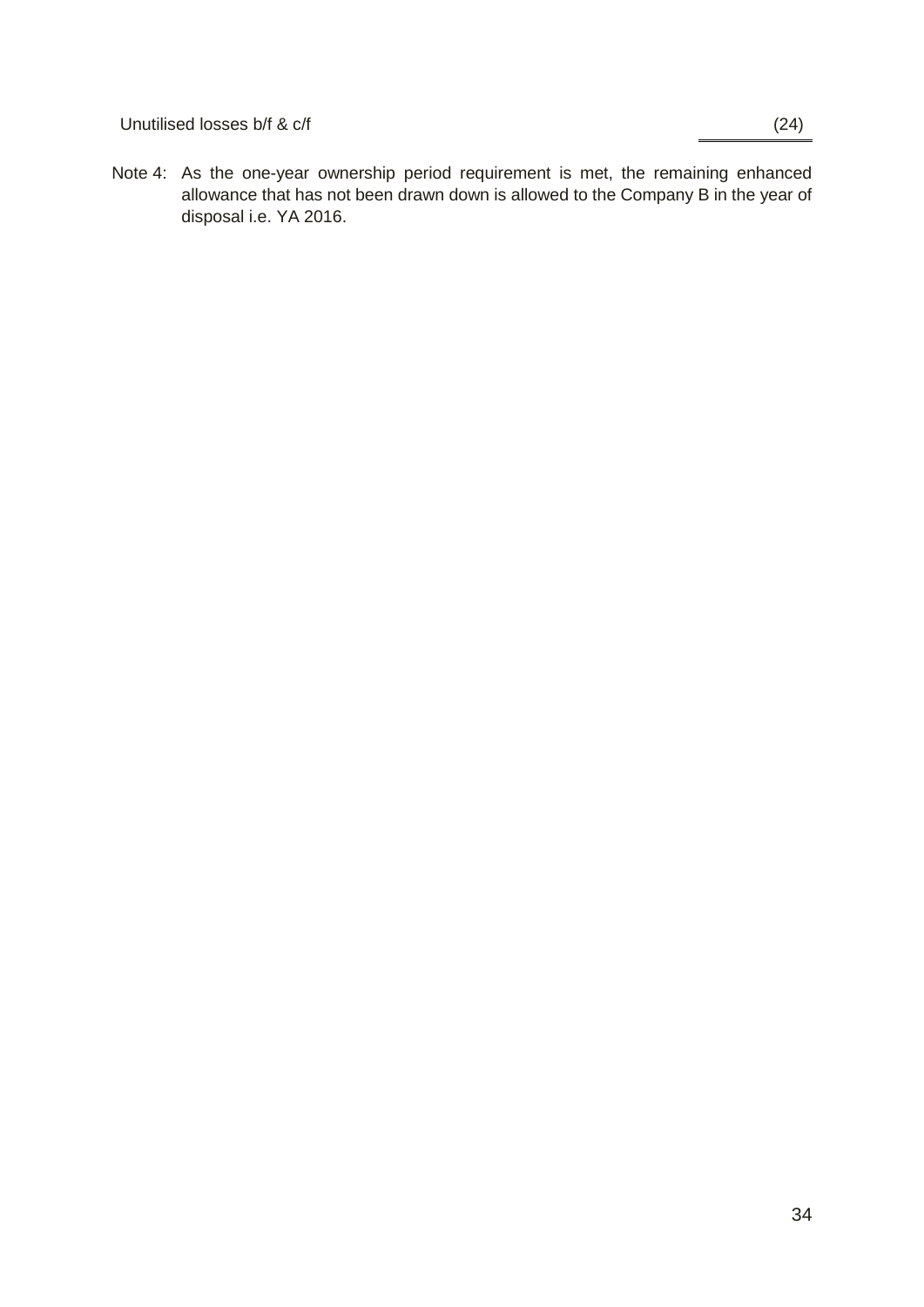## **Annex B**

**Enhanced Writing-Down Allowance ("WDA") and Deduction for Intellectual Property Rights ("IPRs")**

### **1. Introduction**

- 1.1. Prior to YA 2017, Section 19B of the ITA provides for WDA to be granted over five years on capital expenditure incurred by any company or partnership in acquiring IPRs for use in its trade or business<sup>44</sup>.
- 1.2. As announced in Budget 2016, with effect from YA 2017, to recognise the varying useful lives of IPRs and allow companies the flexibility to choose their writing-down period while maintaining a simple and certain tax regime, a company will be allowed to make an irrevocable election to claim the WDA over a five, ten or fifteen-year period (on a straight line basis) on capital expenditure incurred in acquiring the IPR. The irrevocable election applies to IPRs acquired during the basis periods for YA 2017 and after, and will have to be made via a declaration form at the time of lodgement of the income tax return in the first YA of the WDA claim.
- 1.3. From YA 2011 to YA 2018, a 400% WDA is granted on the first \$400,000 of the capital expenditure incurred to acquire IPRs (i.e. comprising 300% "enhanced WDA" and 100% "base WDA") for each YA, subject to certain conditions. Expenditure exceeding \$400,000 continues to enjoy 100% base WDA.
- 1.4. Both the "enhanced WDA" and "base WDA" are applicable only where IPRs are legally and economically owned by a company or partnership in Singapore. IPRs granted a waiver of the legal ownership condition under section 19B(2B) of the ITA and IPRs pertaining to films, television programmes, digital animations or games or other media and digital entertainment contents approved for WDA over two years under section 19B(2C) of the ITA do not qualify for enhanced WDA deduction.
- 1.5. All other conditions governing the allowance under section 19B of the ITA continue to apply.

### **2. Definition of IPR**

- 2.1. For the purpose of section 19B of the ITA, IPR means:
	- a. Patent;

-

<sup>44</sup> To qualify for the WDA, the capital expenditure must be incurred in respect of IPRs acquired on or before the last day of the basis period for YA 2020.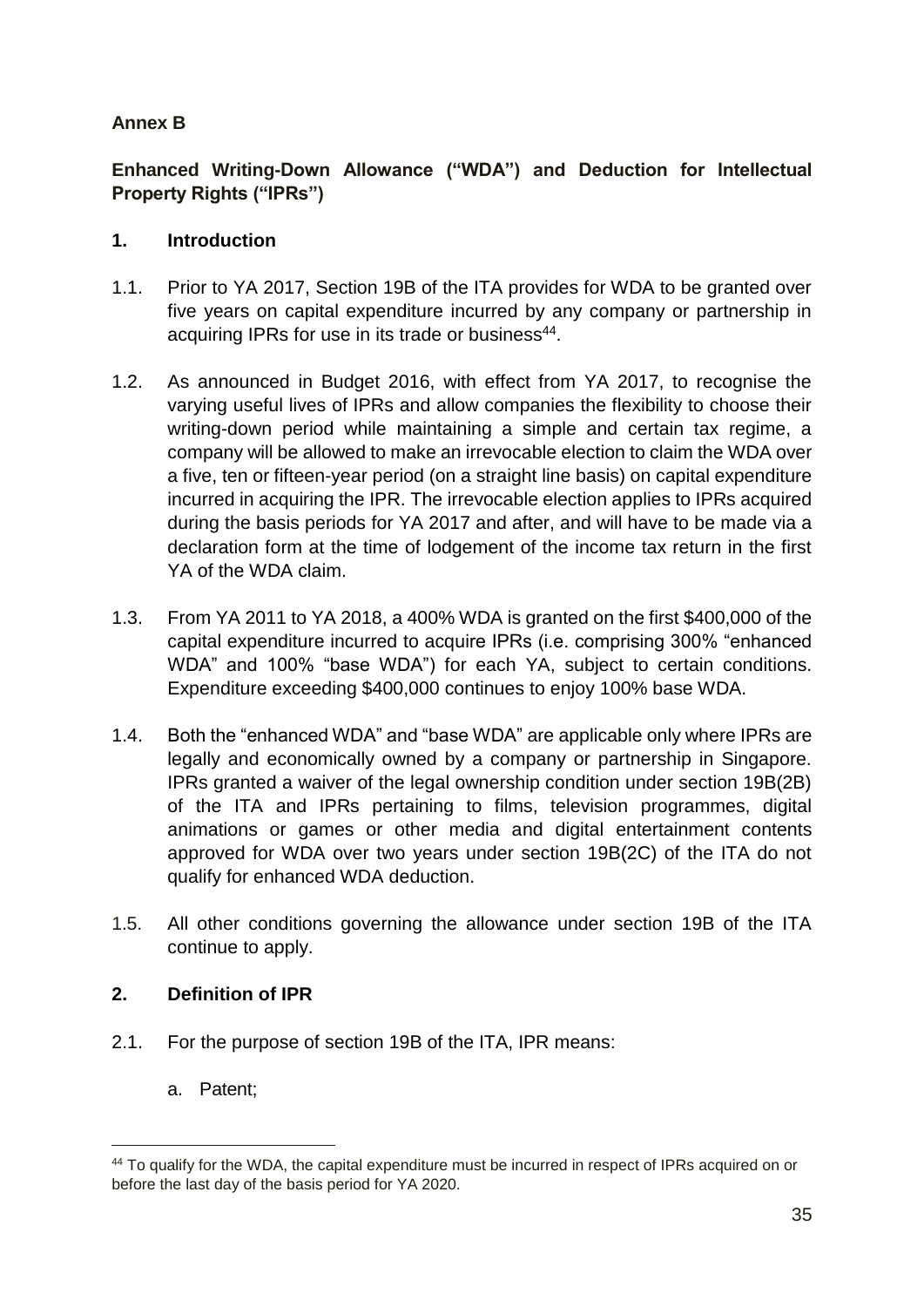- b. Copyright;
- c. Trade mark;
- d. Registered designs;
- e. Geographical indication;
- f. Layout design of integrated circuit;
- g. Trade secret and information with commercial value; and
- h. Plant variety<sup>45</sup>.

-

- 2.2. The following two categories do not fall within the scope of "copyright" and "trade secret and information with commercial value:
	- a. Customer information, including a list of those customers and requirements of those customers, gathered in the ordinary course of business; and
	- b. Information on work processes (including standard operating procedures), other than industrial information, or technique, that is likely to assist in the manufacture or processing of goods or materials.

# **3. Computation of WDA under PIC – Acquisition of IPRs**

- 3.1. As a general rule, enhanced WDA for IPRs is applicable on the full cost of an IPR, subject to the expenditure cap of \$400,000 per YA. Partial cost of one IPR may be claimed only if this enables enhanced WDA to be claimed up to the expenditure cap for the YA.
- 3.2. The base WDA and enhanced WDA (collectively, "qualifying WDAs") is to be claimed on a straight-line basis over the elected period of claim (i.e. five, ten or fifteen years) as follows:
	- $AA =$  (Base WDA + Enhanced WDA) / 5 years
	- $AA =$  (Base WDA + Enhanced WDA) / 10 years
	- $AA = (Base WDA + Enhanced WDA) / 15 years$

### **4. Option to Convert Qualifying Expenditure into Cash – Acquisition of IPRs**

4.1. The qualifying expenditure may be converted into cash payout on a per IPR basis, subject to a cap of \$100,000 for all six qualifying activities for each YA.

<sup>45</sup> With effect from YA 2011, the definition of IPR is expanded to include plant variety. As defined in the website of the Intellectual Property Office of Singapore (www.ipos.gov.sg), a plant variety is a plant group within a single botanical taxon (i.e. plant group having natural relationship) of the lowest rank.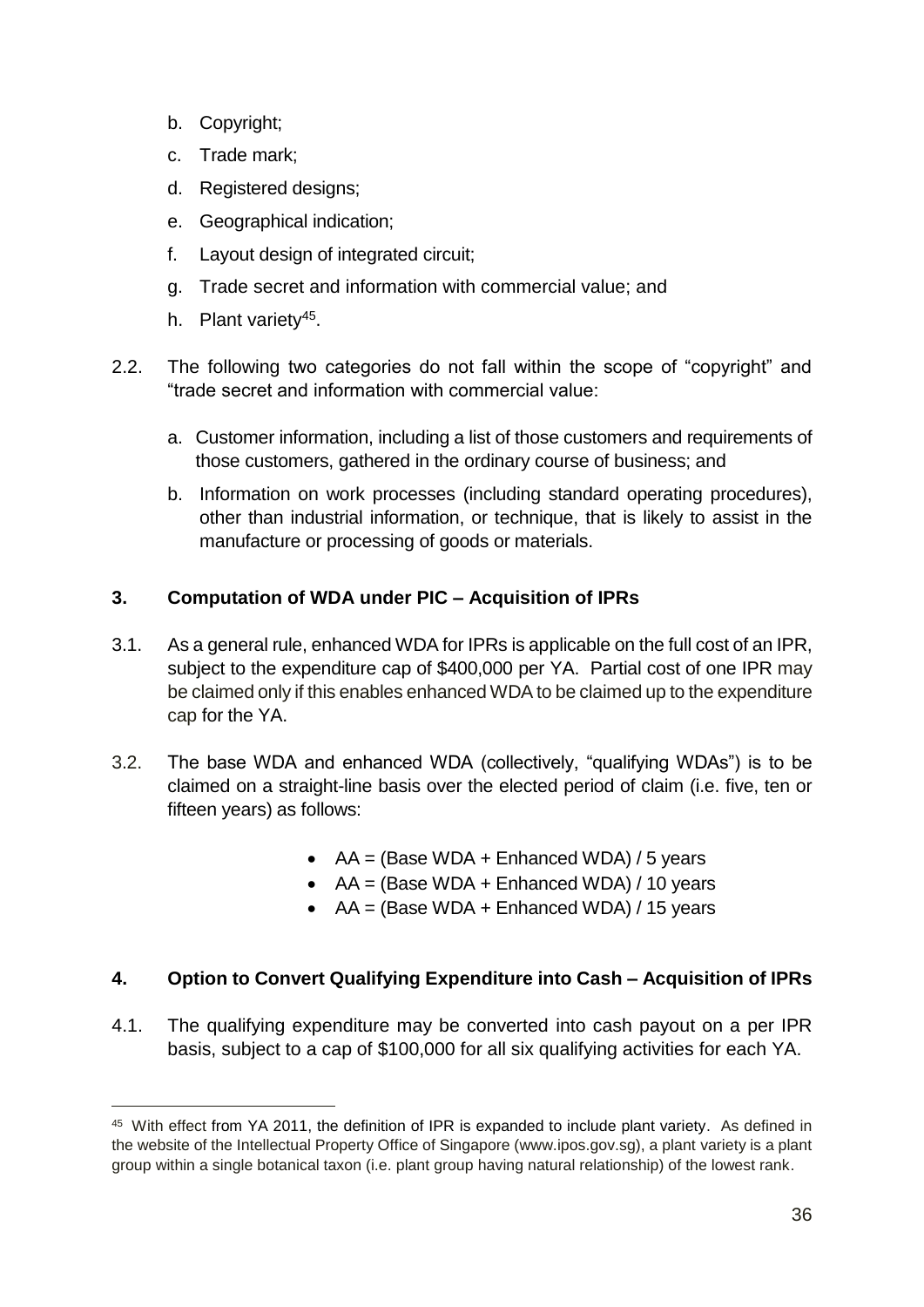4.2. Where the qualifying expenditure incurred on an IPR is in excess of the cap of \$100,000, the excess is forfeited upon conversion. The excess is not available for deduction as WDA against the income of the company or partnership concerned.

### **5. Minimum Ownership Period of IPR**

5.1 Companies or partnerships must own the IPRs for a minimum period of one year ("one-year ownership period"), failing which, claw-back provisions apply. This includes the recovery of PIC bonus granted in respect of the IPRs, if any.

### *Cessation of IPR*

-

- 5.2 Section 19B(4) of the ITA provides that where WDA has been made to a company or partnership for any IPRs<sup>46</sup> and, before the writing-down period ends, any of the following events (i.e. "specified events") occurs:
	- a. the IPRs come to an end without being subsequently revived;
	- b. the company or partnership sells, transfers or assigns all or any part of the IPRs; or
	- c. the company or partnership permanently ceases to carry on the trade or business for which the IPRs were acquired,

no WDA for the IPRs shall be made for the year in which the event occurs or any subsequent years.

- 5.3 Section 19B(4) of the ITA also provides for the following to apply if any of the specified events occurs during or after the basis period for YA 2011:
	- Where an IPR comes to an end without being subsequently revived, or a company or partnership owning the IPR permanently ceases to carry on the trade or business for which the IPR was acquired, any WDA granted previously will not be deemed as income in the year in which the event occurs.
	- Where a company or partnership sells, transfers or assigns all or any part of the IPRs:

*Proceeds from disposal of IPR is greater than the tax written down value<sup>47</sup> ("TWDV")*

<sup>46</sup> Section 19B(4) is applicable to all IPRs, including those granted a waiver under section 19B(2B) or approved under section 19B(2C) of the ITA.

<sup>&</sup>lt;sup>47</sup> Refers to the amount of base allowance that has not been drawn down as writing-down allowance.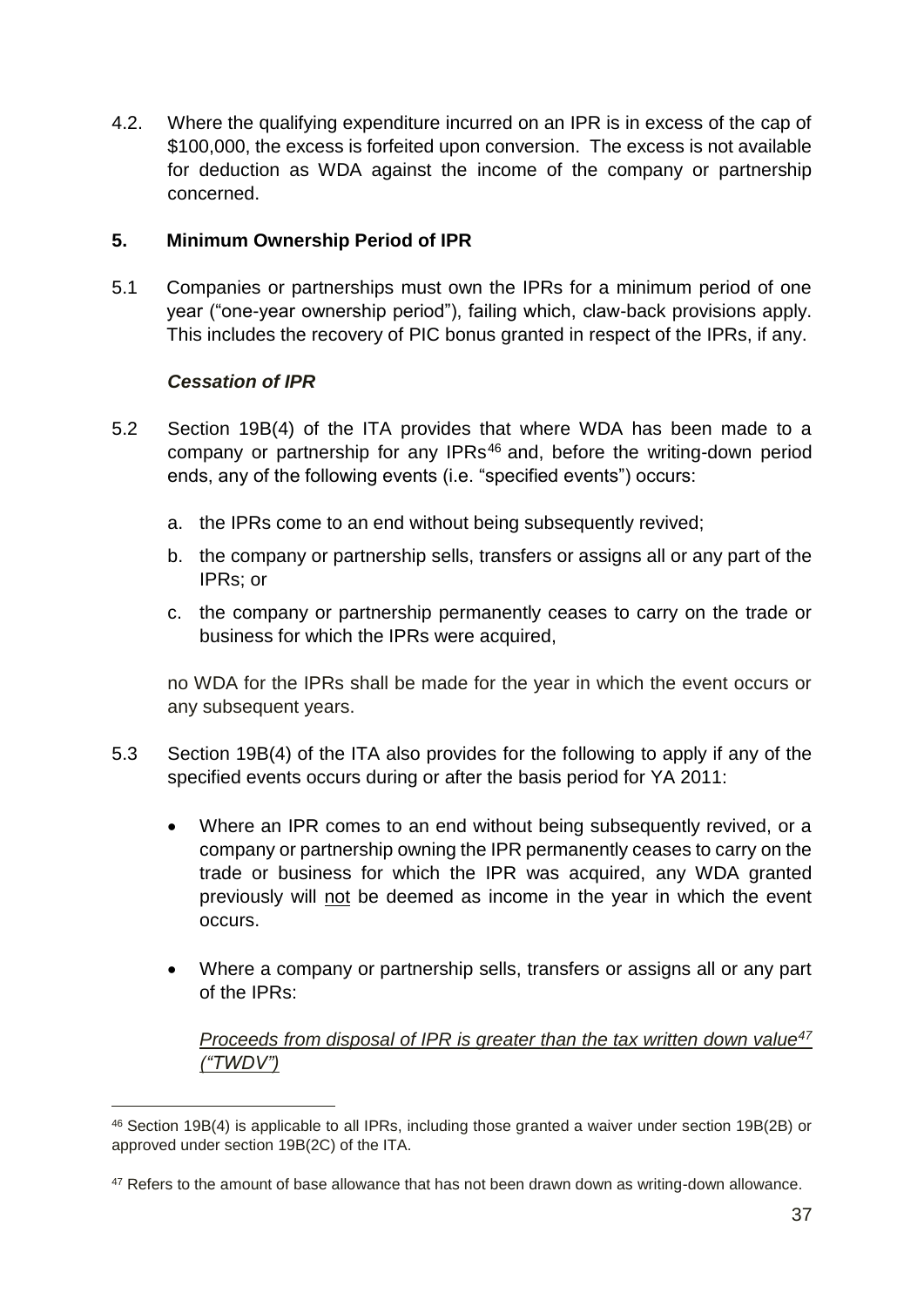The difference between the sale price and the TWDV of the IPR, capped at the amount of WDA granted previously, is deemed as income (i.e. a balancing charge) in the year in which the disposal occurs.

### *Proceeds from sale of IPR is less than or equal to the TWDV*

The difference between the sale price and the tax written down value of the IPR is not available as balancing allowance in the year in which the disposal occurs.

5.4 Table 1 and Table 2 below summarise the application of claw-back provisions in light of the changes to section 19B(4) of the ITA.

| Qualifying<br><b>WDAs</b><br>comprising | <b>Specified event</b><br>occurred within the<br>1 <sup>st</sup> year                                                                                                                       | <b>Specified event</b><br>occurred within the<br>2 <sup>nd</sup> to 5 <sup>th</sup> year <sup>#</sup> or<br>before the end of the<br>elected writing-down<br>period* | <b>Specified event</b><br>occurred after the 5 <sup>th</sup><br>year <sup>#</sup> or end of the<br>elected writing-down<br>period* |
|-----------------------------------------|---------------------------------------------------------------------------------------------------------------------------------------------------------------------------------------------|----------------------------------------------------------------------------------------------------------------------------------------------------------------------|------------------------------------------------------------------------------------------------------------------------------------|
| Base WDA                                | If sale price > TWDV, balancing charge<br>(capped at the amount of allowance granted<br>previously) is brought to tax.<br>If sale price $\leq$ TWDV, balancing allowance is<br>not allowed. | Balancing charge<br>(capped at the cost of<br>the IPR) is brought to<br>tax<br>(as per current tax<br>treatment)                                                     |                                                                                                                                    |
| Enhanced<br><b>WDA</b>                  | Any enhanced WDA<br>granted previously is<br>deemed as income in<br>the year of disposal.<br>Balance of enhanced<br>WDA is forfeited.                                                       | No claw-back of<br>enhanced WDA<br>previously granted.<br>Balance of enhanced<br>WDA is forfeited.                                                                   | No claw-back of<br>enhanced WDA.                                                                                                   |

#### *Table 1: WDA*

*# 5 years for capital expenditure incurred on acquiring the IPR during the basis periods for YA 2016 and before.*

*\* 5/10/15 years for capital expenditure incurred on acquiring the IPR during the basis periods for YA 2017 and after, as elected in the declaration form.*

### *Table 2: Cash payout/ PIC bonus*

| <b>Specified event occurred</b>                                           | <b>Specified event occurred</b>                                                                 | <b>Specified event occurred</b>           |
|---------------------------------------------------------------------------|-------------------------------------------------------------------------------------------------|-------------------------------------------|
| within the 1 <sup>st</sup> year                                           | within the 2 <sup>nd</sup> to 5 <sup>th</sup> year                                              | after the 5 <sup>th</sup> year            |
| Claw-back the entire cash<br>payout/ PIC bonus in the<br>year of disposal | Claw-back a proportionate<br>amount of the cash payout/<br>PIC bonus in the year of<br>disposal | No claw-back of cash<br>payout/ PIC bonus |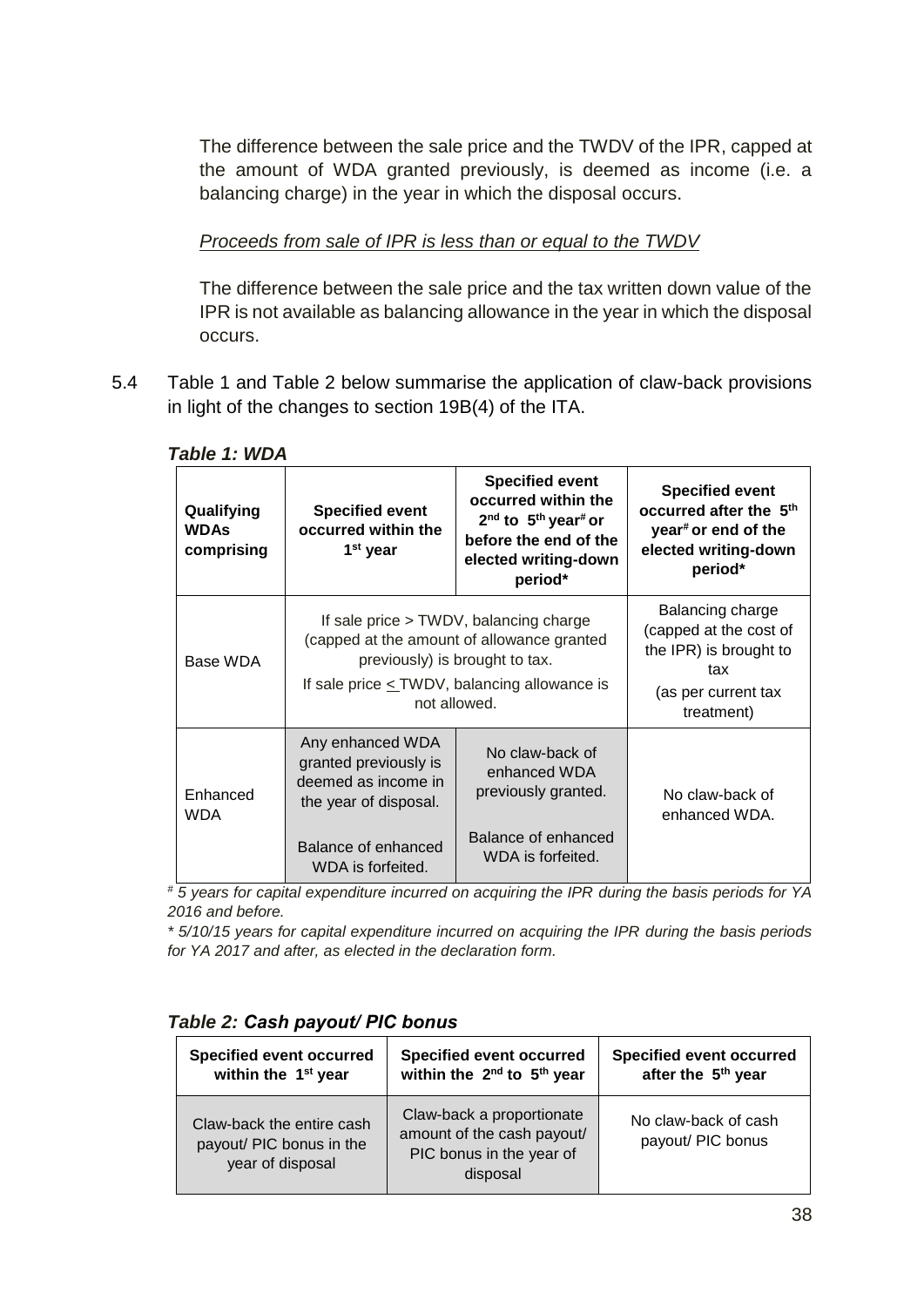| (Note 1) |  |
|----------|--|
|          |  |

Note 1: Amount to claw-back =  $(5 - No.$  of complete years which the IPR was held)/5] x cash payout/ PIC bonus

- 5.5 Where enhanced WDA on an IPR has been claimed and the specified event occurs within one year of the acquisition of the IPR, claw-back adjustments should be made in the income tax return for the YA in which the specified event occurs. Where cash payout has been opted or PIC bonus granted, the Disposal of Qualifying Assets Form should be submitted to IRAS within 30 days from the date of the specified event. Penalties may apply if the notification requirement is not complied with.
- 5.6 The examples in Annex B-1 illustrate the application of the claw-back provisions.

#### **6. IPRs Approved for Investment Allowance**

- 6.1 IPRs approved for investment allowance under Part X of the Economic Expansion Incentives (Relief from Income Tax) Act ("EEIA") are not precluded from benefitting from enhanced WDA available under PIC. However, if a company or partnership elects to claim enhanced WDA on the full cost of an IPR, it is not allowed to claim investment allowance on the same IPR. If enhanced WDA is granted on partial cost of an IPR, the company or partnership may still enjoy investment allowance on the remaining cost of the IPR. For example, if a company incurs expenditure to purchase an IPR costing \$1,000,000, it may claim enhanced WDA on the first \$400,000 of the expenditure and investment allowance on the balance of \$600,000.
- 6.2 Generally, the investment allowance certificate specifies the maximum and minimum amount of capital expenditure required to be incurred and the maximum amount of investment allowance to be granted for each approved project. For the purpose of determining whether such capital expenditure requirements are met, the full cost of an IPR is taken into consideration even if investment allowance is computed on part of the cost.
- 6.3 All other conditions governing the allowance under Part X of the EEIA continue to apply.

#### **7. IPRs in Respect of Software**

7.1 Consequent to the extension of PIC to lease payments (or license fees) incurred by end-users of software, a company or partnership that acquires IPRs in respect of software for purpose of licensing is not entitled to PIC benefits.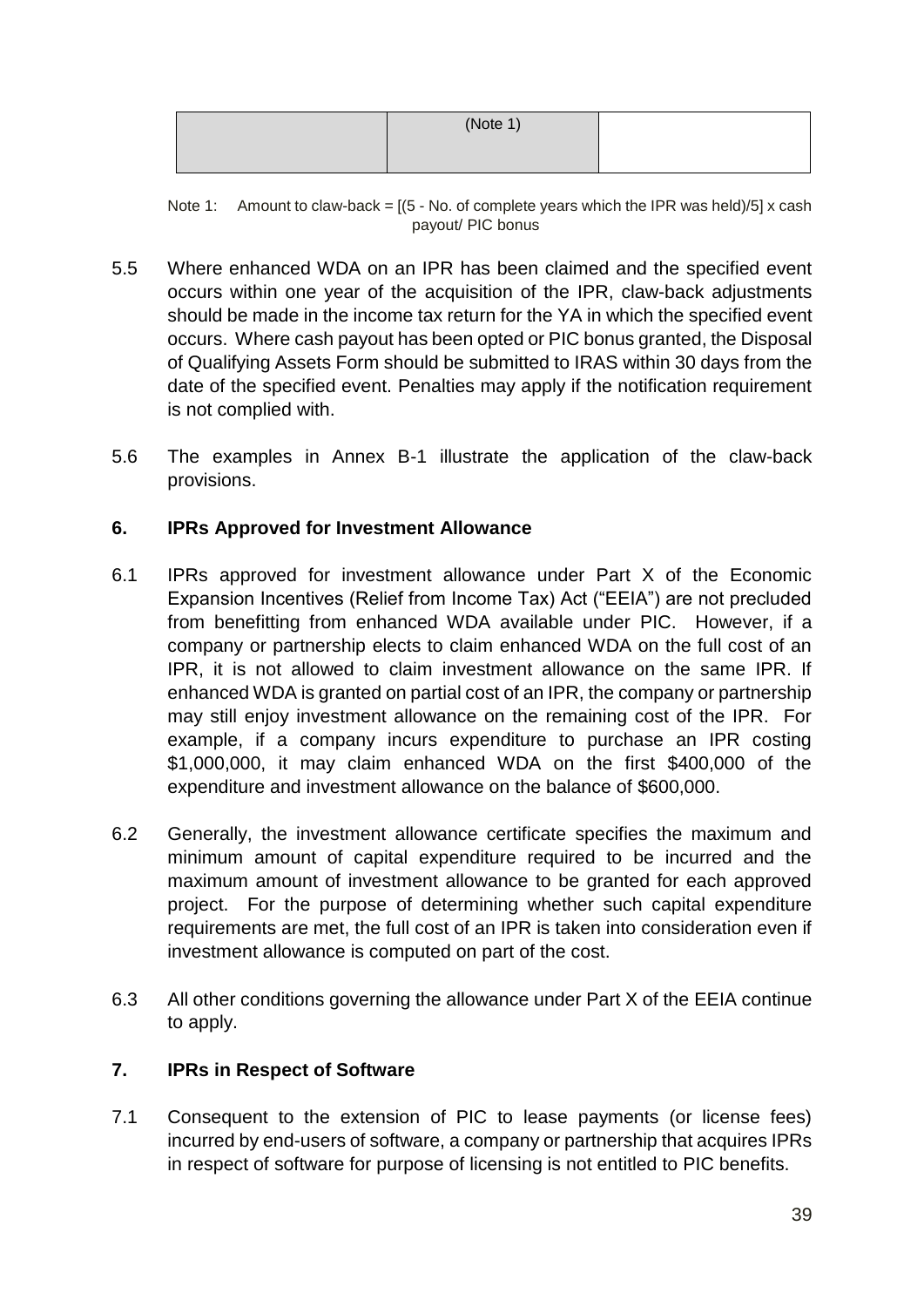7.2 However, the company or partnership may claim PIC benefits on such IPRs if they are acquired for use in its own business (other than for licensing).

### **8. Computation of Deduction under PIC – Licensing of IPRs**

#### *General framework*

- 8.1 From YA 2013, PIC benefits may be claimed on expenditure incurred on the licensing<sup>48</sup> of qualifying IPRs. This is in addition to the deduction that would have already been allowed to the business under section 14 or 14D of the ITA.
- 8.2 Qualifying IPRs refers to IPRs as listed in paragraph 2.1 but excludes:
	- a. any trade mark $49$ ; and
	- b. any rights to the use of software<sup>50</sup>
- 8.3 The expenditure cap of \$400,000 applies to the total of expenditure arising from the acquisition of IPRs and the licensing of qualifying IPRs. Such qualifying expenditure also qualifies for the cash payout under PIC. This applies to licensing expenditure on qualifying IPRs incurred for YA 2013 to YA 2018.

#### *Anti-abuse provisions*

-

#### *Licensing of qualifying IPRs from related parties*

8.4 Enhanced deductions will not be given if the qualifying IPR is licensed from a related party $51,52$ :

<sup>48</sup> Expenditure incurred on the licensing of qualifying IPRs means license fees and excludes expenditure for the transfer of ownership of any those rights and legal fees and other incidental costs arising from the licensing of such rights.

<sup>&</sup>lt;sup>49</sup> Trademarks are mainly for the identification of products and services. The licensing of trade marks is therefore not in line with the policy objective of encouraging businesses to achieve productivity and innovation in their product development and service offering. In the same vein, payments made in respect of franchising, selling and distributorship will also not qualify as licensing expenditure for purposes of PIC.

<sup>50</sup> Payments for the use of software are covered under leasing of PIC automation equipment.

<sup>51</sup> A 'related party', in relation to a person, means any other person who, directly or indirectly, controls that person, or is controlled, directly or indirectly, by that person, or where he and that other person, directly or indirectly, are under the control of a common person.

<sup>52</sup> The Minister may by order exempt a taxpayer from this rule.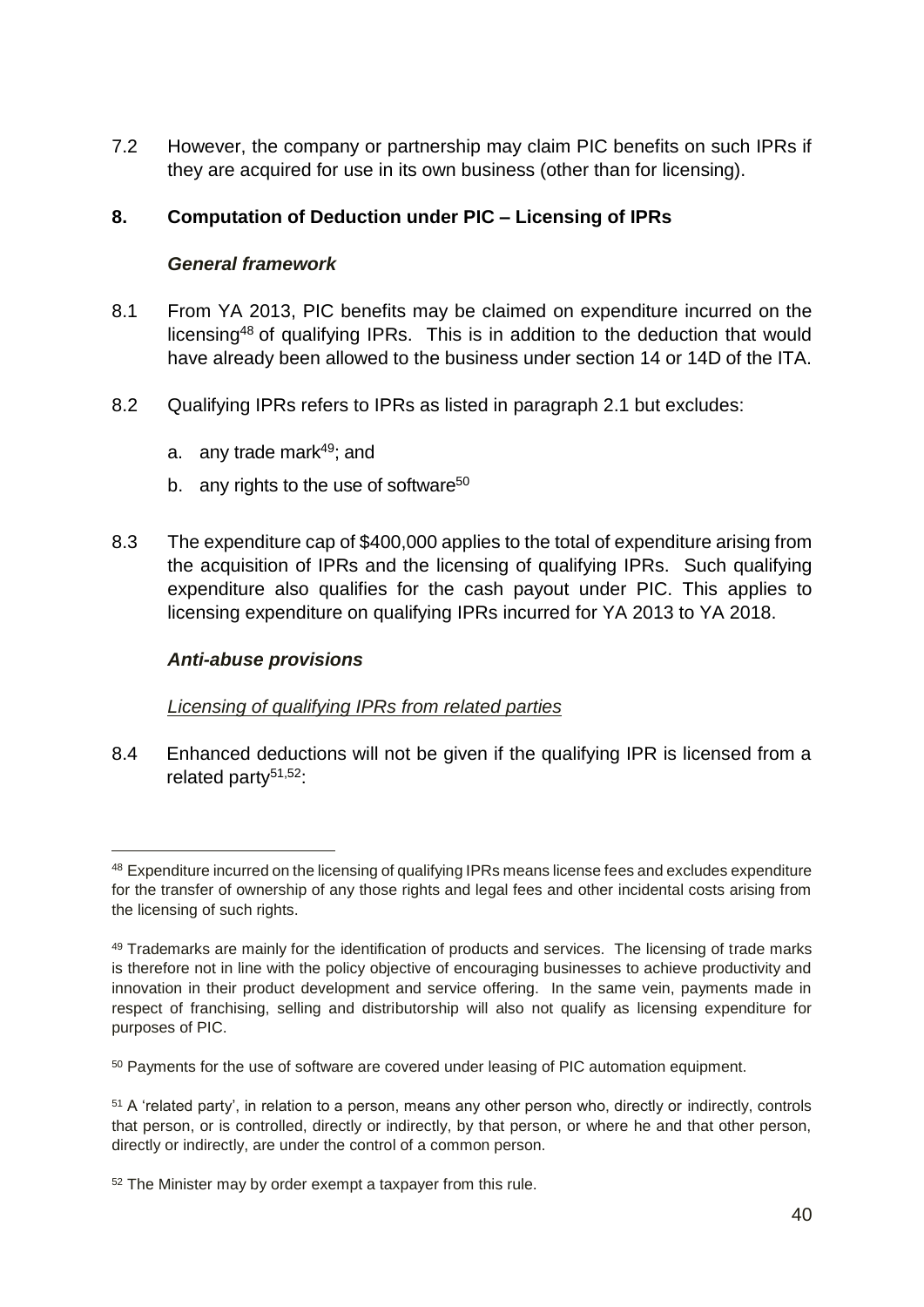- a. who carries on a trade or business in Singapore; and
- b. the qualifying IPR is acquired or developed (in whole or in part) by the related party during the basis period relating to YA 2011 or any subsequent YA.
- 8.5 The above does not affect the related party's entitlement to PIC benefits. In other words, subject to the prevailing rules, the related party will be able to claim:
	- a. enhanced writing-down allowances on qualifying costs incurred on the acquisition of IPRs;
	- b. enhanced deductions on qualifying research and development expenditure or qualifying IP registration costs incurred on the development and/ or registration of IPRs; or
	- c. enhanced deduction on licensing expenditure on qualifying IPRs licensed from another person.

### *Adjustments to the transacted price of an IPR*

8.6 To ensure that writing down allowances are granted based on transacted values that are reflective of the open market value ("OMV") of an IPR, the Comptroller is empowered to make the following adjustments to the transacted price of the IPR, if the IPR is not transacted at OMV:

a) If the acquisition price of the IPR is higher than the OMV of the IPR, the Comptroller may substitute the acquisition price with the OMV of the IPR and restrict the writing-down allowance based on the OMV of the IPR; and

b) If the disposal price of the IPR is lower than the OMV of the IPR, the Comptroller may substitute the disposal price with the OMV of the IPR for the purpose of computing balancing charge.

8.7 This change will apply to acquisitions, sales, transfers or assignments of IPRs that are made from 25 March 2016.

### *Qualifying IPRs for which writing-down allowance under section 19B had been previously granted to the same business*

8.8 If a business had been granted a writing-down allowance under section 19B of the ITA on an IPR previously, it cannot claim any enhanced deduction under PIC for expenditure incurred on the licensing of the same IPR.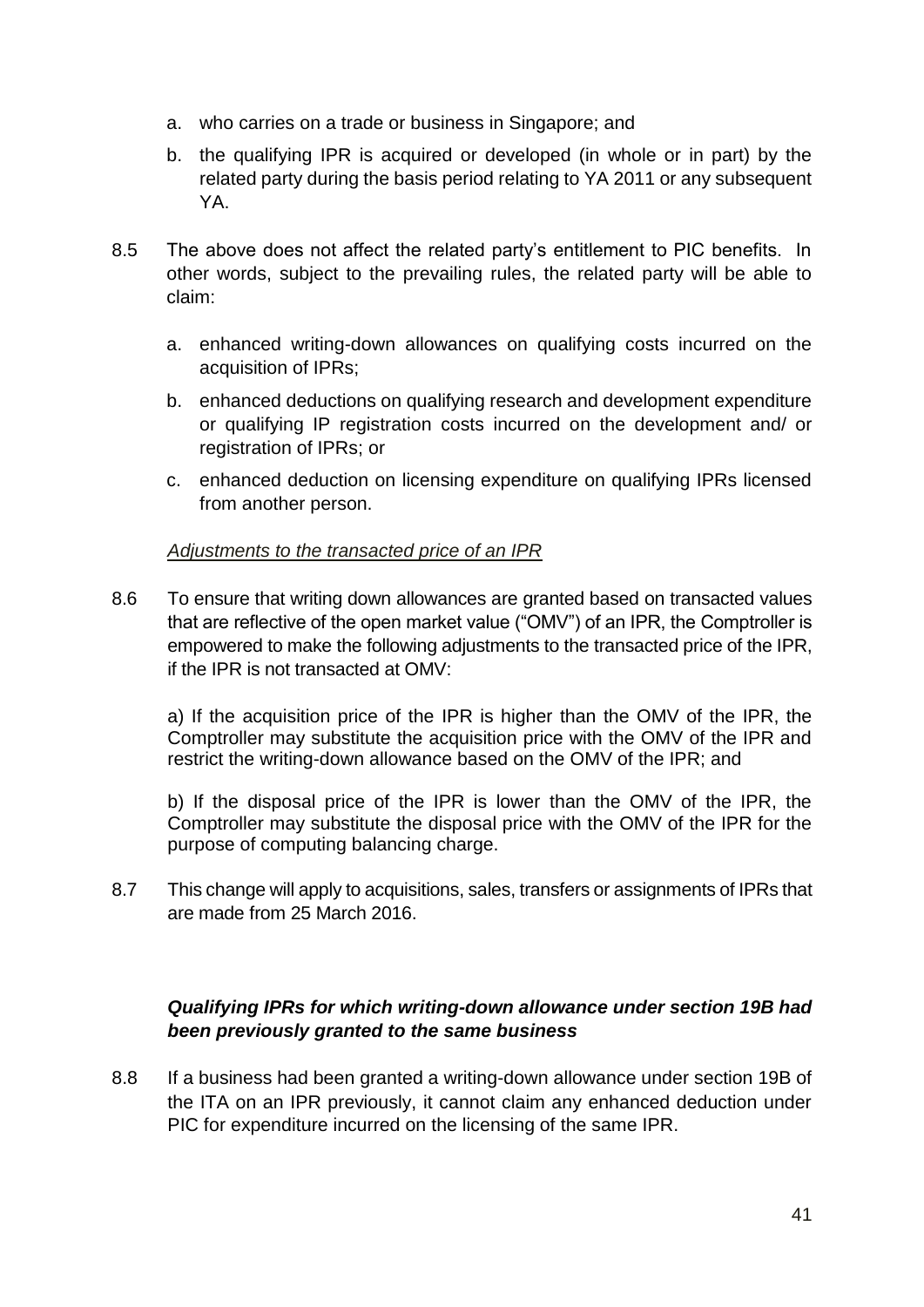# **9. Option to Convert Qualifying Expenditure into Cash – Licensing of IPRs**

9.1 The cash payout option is available for qualifying licensing expenditure, and this need not be made on a per IPR basis. The overall conversion cap of \$100,000 applies for each YA.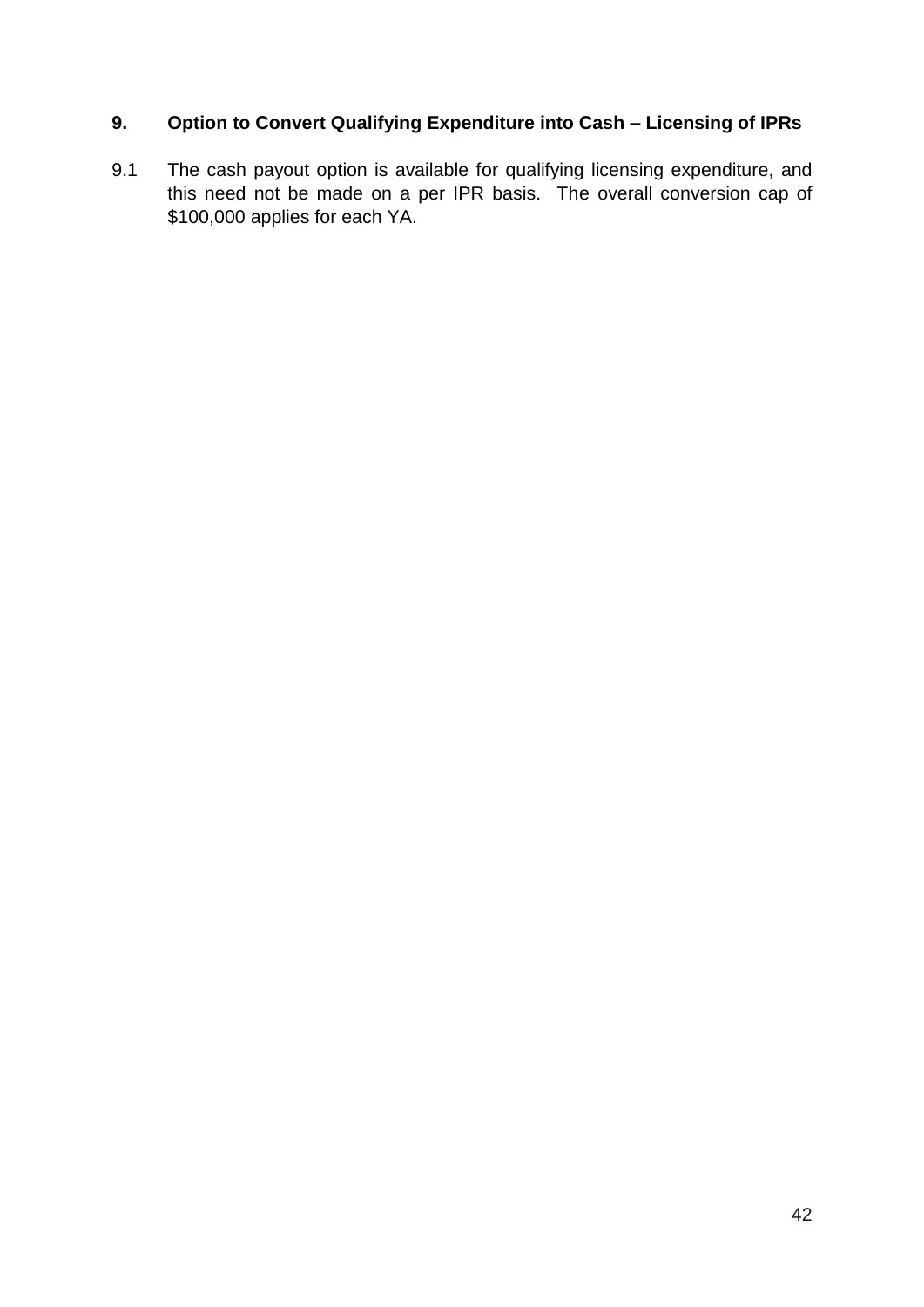### **Annex B-1: Examples illustrating the application of the claw-back provisions**

### *Example 1*

-

Company C, whose financial year ends on 30 Jun, is in the business of providing logistics and freight forwarding service. On 15 May 2012, it acquired the registered design for a packing box from a third party for \$450,000. Company C did not acquire any other IPRs during the financial year ended 30 Jun 2012.

With the combined expenditure cap of \$1,200,000 for each of the qualifying activities under PIC for YA 2013 to YA 2015, Company C can claim enhanced WDA on the full cost of the design of \$450,000 incurred during the basis period for YA 2013<sup>53</sup>. The qualifying WDAs, comprising base WDA and enhanced WDA, shall be written down over 5 years. The annual allowance for each YA is determined as follows:

| Base WDA (1)                | $= $450,000$                                                                        |
|-----------------------------|-------------------------------------------------------------------------------------|
| Enhanced WDA (2)            | $= $450,000 \times 300\% = $1,350,000$                                              |
| Qualifying WDAs $(1) + (2)$ | $= $450,000 + $1,350,000 = $1,800,000$                                              |
| Annual allowance ("AA")     | $= 20\% \times (\$450,000 + \$1,350,000)$<br>$= $90,000 + $270,000$<br>$= $360,000$ |

Company C sells the design to another company for \$580,000 on 1 Mar 2014 (basis period for YA 2015). Accordingly, the adjustments to be made in its YA 2015 tax computation are as follows:



<sup>53</sup> Company C in this case is eligible to avail enhanced WDA on expenditure incurred to acquire IPR of up to \$750,000 (i.e. \$1,200,000 less \$450,000) in YA 2014 and YA 2015.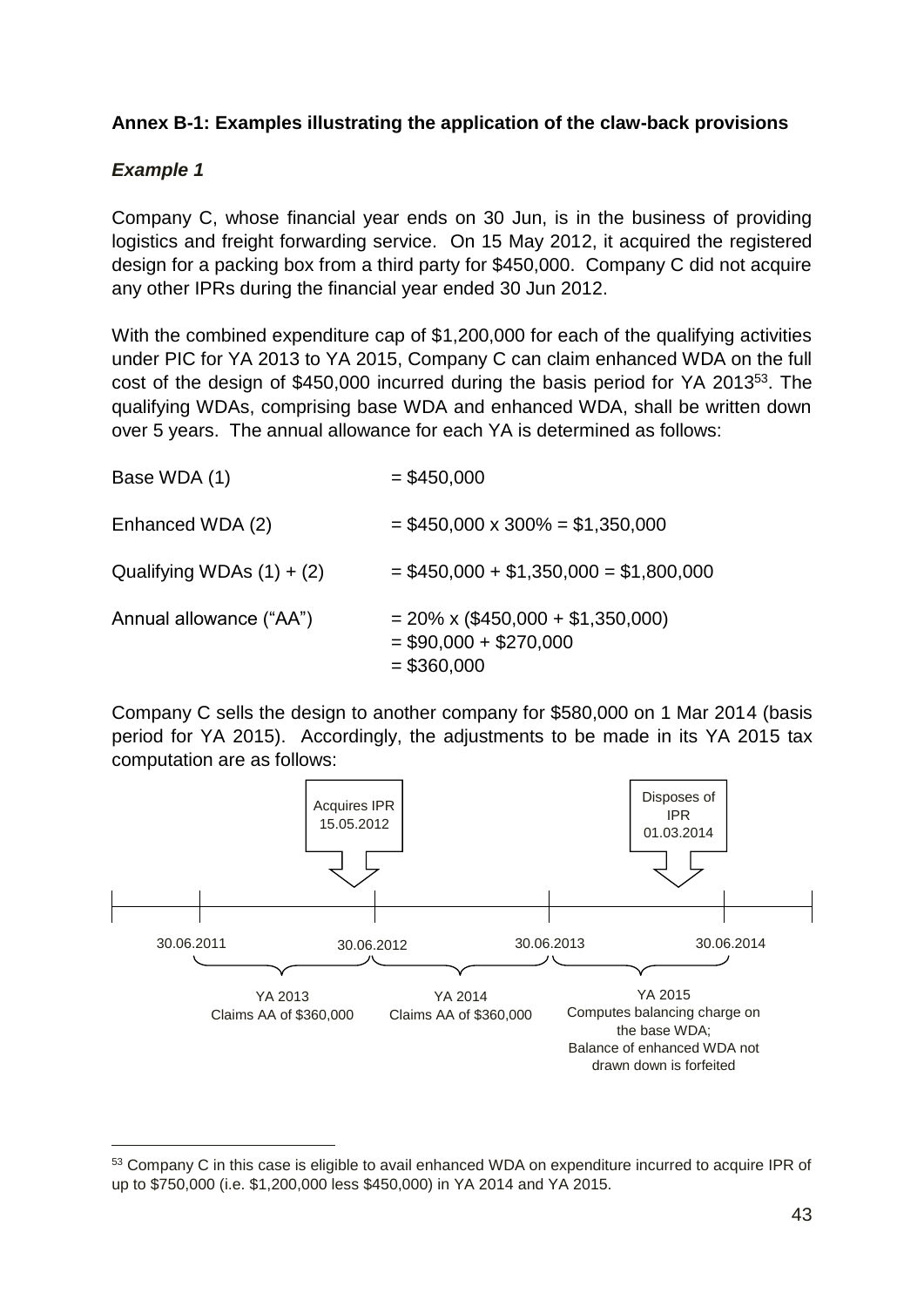#### *Computation of balancing charge in relation to base WDA*

| Base WDA granted previously            | $= $180,000$ (i.e. \$90,000 x 2) [a]        |
|----------------------------------------|---------------------------------------------|
| Tax written down value ("TWDV")        | $=$ \$450,000 $-$ \$180,000<br>$= $270,000$ |
| Difference between sale price and TWDV | $= $580,000 - $270,000$<br>$= $310,000$ [b] |

Balancing charge is the lower of [a] or [b]. As such, the amount of \$180,000 is brought to tax in YA 2015.

#### *Enhanced allowance*

Since Company C has met the one-year ownership period requirement, the enhanced WDA granted to Company C in YA 2013 and YA 2014 of \$540,000 (i.e. \$270,000 x 2) is not clawed back. However, the balance of enhanced WDA of \$810,000 (i.e. \$1,350,000 - \$540,000) that has not been drawn down is forfeited.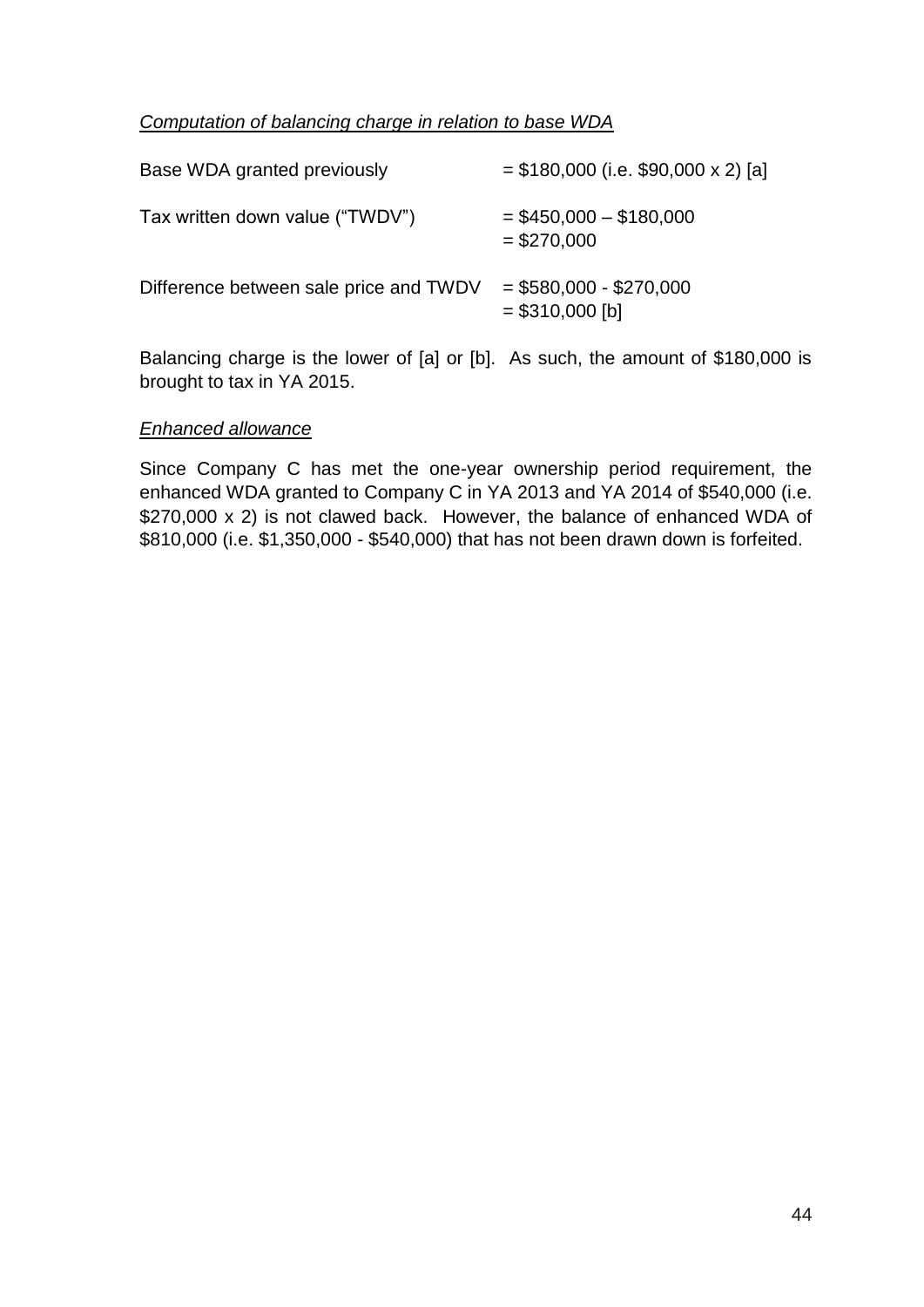# *Example 2*

Instead of incurring royalties for the use of a patented component used in its products, Company D, whose financial year ends on 30 Sep, decides to buy over the patent for \$230,000. Company D acquired the patent on 1 Aug 2011 and made an election to convert qualifying expenditure of \$230,000 into cash.

Protection for the patent expires on 31 May 2015, which is within the 5-year writingdown period. Claw-back of the cash payout is determined as follows:



### YA 2012

| Cash payout | $=$ 30% x \$200,000 <sup>54</sup> |
|-------------|-----------------------------------|
|             | $=$ \$60,000                      |

### YA 2016

-

Amount to claw-back =  $[(5 - No. of complete years IPR is held) / 5] x cash payout$  $=[(5 - 3) / 5] \times $60,000$  $= $24,000$ 

Company D is required to inform IRAS of the expiration of the patent by 30 Jun 2015 (i.e. within 30 days from the expiration of the patent).

<sup>54</sup> A combined expenditure conversion cap of \$200,000 for all six qualifying activities under PIC applies for YA 2011 and YA 2012.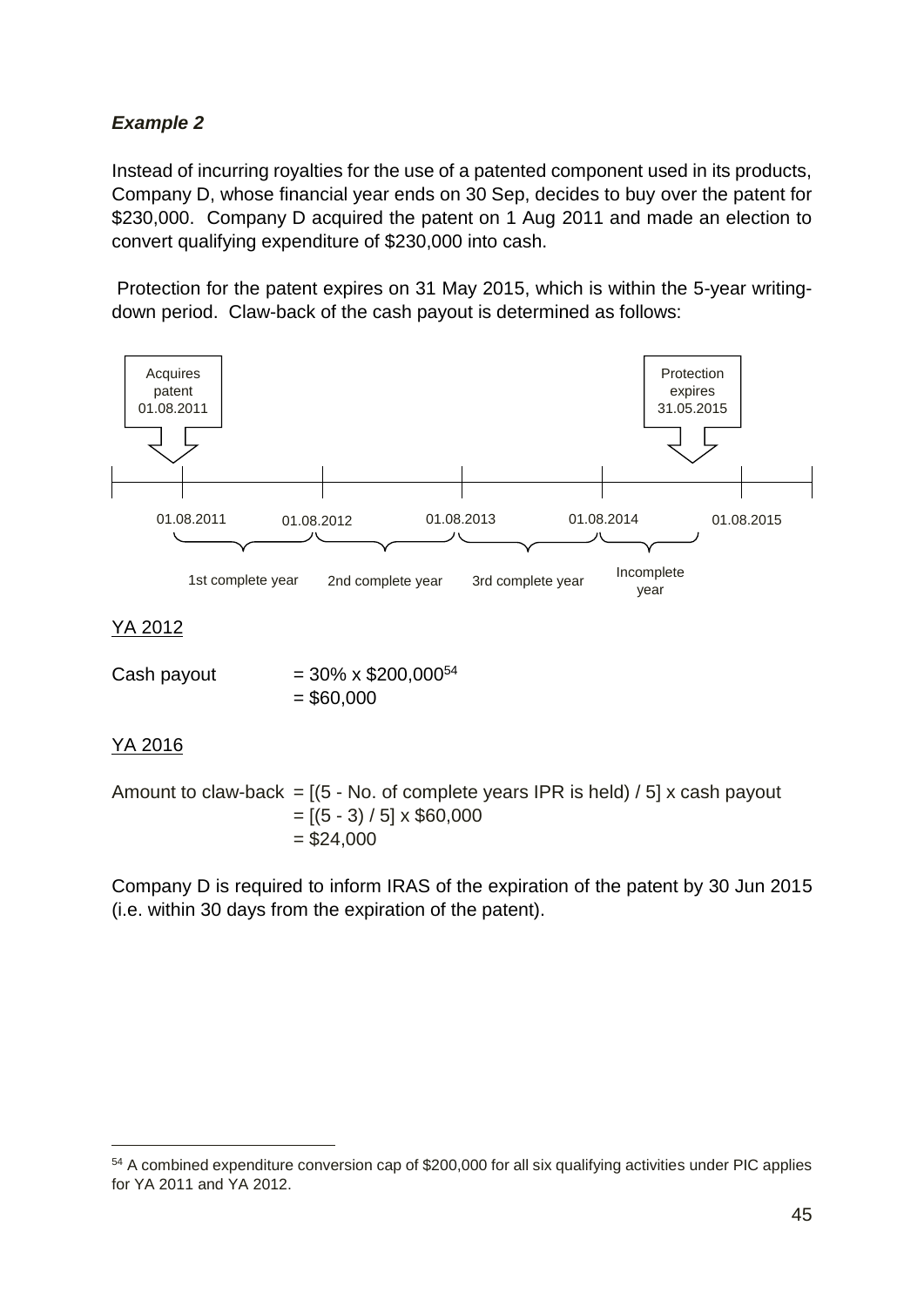# *Example 3*

Company E is a manufacturer whose financial year ends on 31 Dec. During the year ended 31 Dec 2009, it acquired a bundle of IPRs relating to the manufacturing process of one of its products at the price of \$450,000. The bundle of IPRs was subsequently sold in parts over a period of 3 years, starting from the year ended 31 Dec 2013.

| Date of sale | YA   | Sale price |
|--------------|------|------------|
| 1 Sep 2013   | 2014 | \$80,000   |
| 15 Jul 2014  | 2015 | \$380,000  |
| 4 Jan 2015   | 2016 | \$40,000   |

With the amendments to section 19B(4) of the ITA, the amount of WDA to be clawed back is determined as follows:

 $Cost of IPRs$   $= $450,000$ WDA granted previously  $= $360,000$  (i.e. for 4 YAs; from YA 2010 to YA 2013)  $TWDV = $90,000$ 

| YA   | <b>Sale</b><br>price | <b>TWDV</b><br>(Note 1)                                              | <b>Sale</b><br>price<br>TWDV? | <b>Balancing charge</b><br>(Note 2)                                                                                                                               |
|------|----------------------|----------------------------------------------------------------------|-------------------------------|-------------------------------------------------------------------------------------------------------------------------------------------------------------------|
| 2014 | \$80,000             | \$90,000                                                             | No.                           | N.A.<br>(No balancing allowance or charge)                                                                                                                        |
| 2015 | \$380,000            | \$10,000<br>(i.e. \$90,000 -<br>\$80,000                             | Yes                           | Lower of:<br>Sale price less TWDV= \$370,000;<br>WDA granted previously = $$360,000$<br>٠<br>Balancing charge = $$360,000$                                        |
| 2016 | \$40,000             | \$0;<br>since \$90,000<br>less previous<br>sale price is<br>negative | Yes                           | Lower of:<br>Sale price less TWDV= \$40,000;<br>$\bullet$<br>WDA granted previously = $$0$ (i.e.<br>$\bullet$<br>$$360,000 - $360,000$<br>Balancing charge = $$0$ |

- Note 1: Where IPRs are sold in parts, the amount of TWDV as at each point of sale is determined by taking the total WDA yet to be allowed less the aggregate of prices from the past sales of other parts of the IPRs. If the difference is less than or equal to zero, the TWDV at the point of the current sale is zero.
- Note 2: Where IPRs are sold in parts, the amount of WDA granted previously at each point of sale is determined by taking the total WDA granted less the aggregate of balancing charges made prior to the current sale.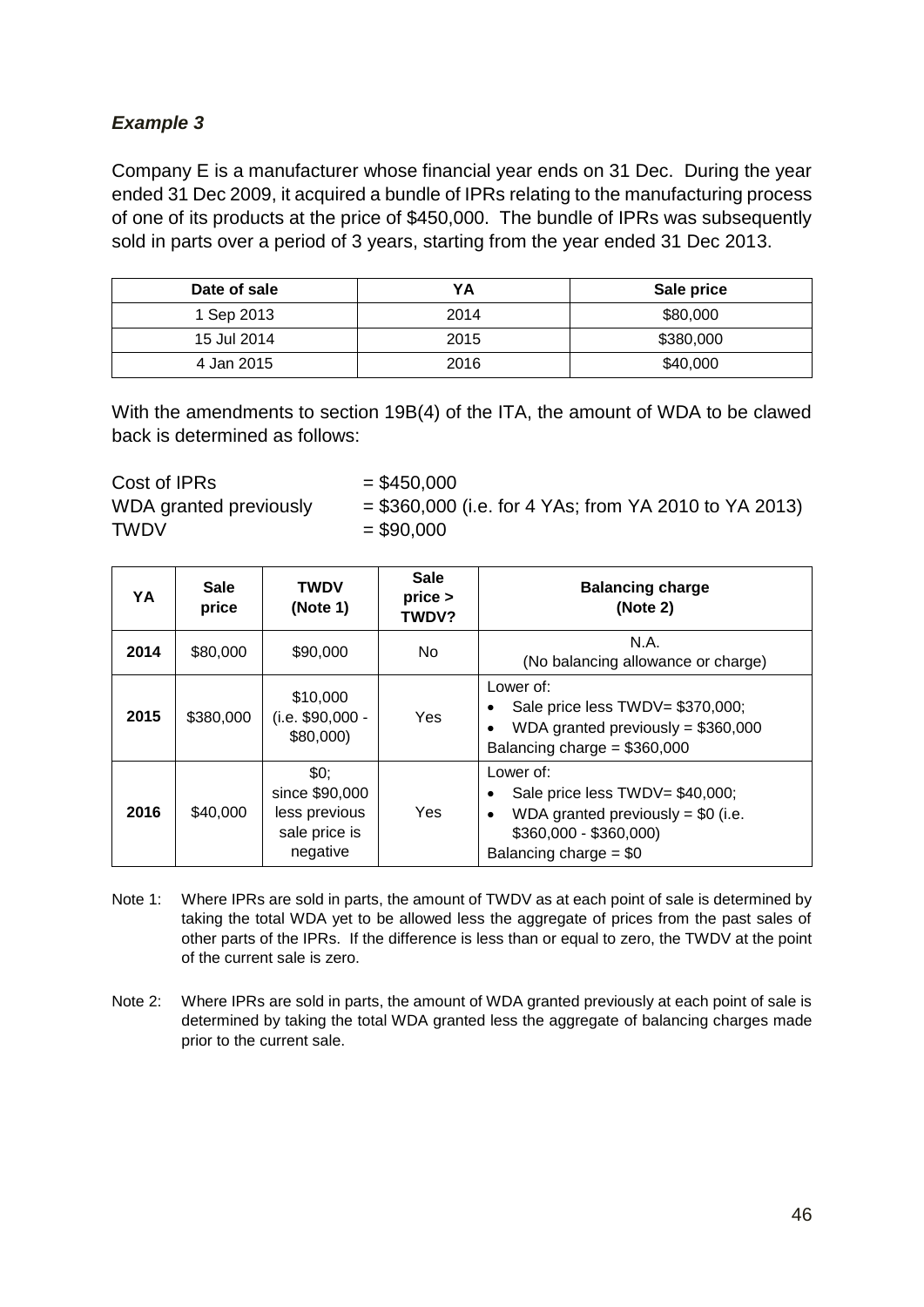# **Annex C**

## **Enhanced Tax Deduction of Costs for Registering Patents, Trademarks, Designs and Plant Varieties**

### **1. Introduction**

- 1.1. Section 14A of the ITA grants a tax deduction on costs incurred by any person carrying on a trade or business in registering patents, trademarks, designs and plant varieties ("qualifying IPRs"). The deduction is available until YA 2020 and is allowed on the condition that the legal and economic ownership of the qualifying IPRs belongs to the business entity in Singapore.
- 1.2. The tax deduction under section 14A of the ITA is increased to 400% ("qualifying deductions", comprising 300% "enhanced deduction" and 100% "base deduction") for the first \$400,000 of the costs incurred to register the qualifying IPRs. Any such costs in excess of \$400,000 incurred continue to enjoy 100% base deduction.
- 1.3. The enhanced deduction is granted from YA 2011 to YA 2018.

### **2. Registration Costs**

- 2.1. Registration costs are broadly divided into two categories: official fees and professional fees.
- 2.2. Official fees refer to payments made to the Registry of Patents, Registry of Trade Marks, Registry of Designs or the Registry of Plant Varieties in Singapore or elsewhere for the –
	- a. Filing of an application for a patent, for registration of a trade mark or design, or for the grant of protection of a plant variety;
	- b. Search and examination report on the application for a patent;
	- c. Examination report on the application for grant of protection for a plant variety; or
	- d. Grant of a patent.
- 2.3. Professional fees refer to fees incurred in relation to the registration of the qualifying IPRs, including fees payable to a person acting as an agent for:
	- a. Applying for any patent, for the registration of a trade mark or design, or for the grant of protection of a plant variety, in Singapore or elsewhere;
	- b. Preparing specifications or other documents for the purposes of the Patents Act (Cap. 221), the Trade Marks Act (Cap. 332), the Registered Design Act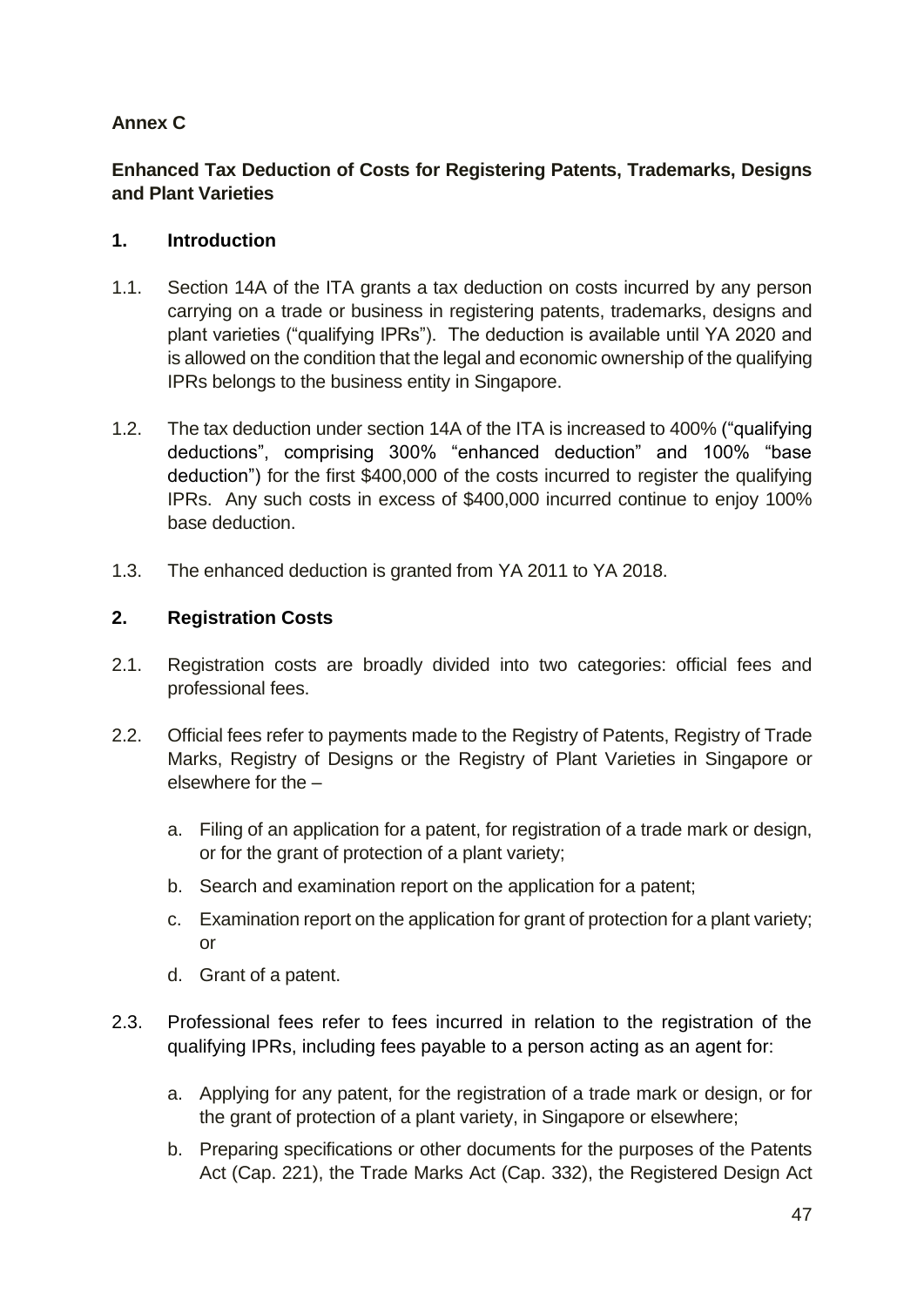(Cap. 266), the Plant Varieties Protection Act (Cap. 232A) or the intellectual property law of any other country in respect of patents, trademarks, designs or plant varieties; or

c. Giving advice on the validity or infringement of any patent, trade mark, design or plant variety.

Examples of allowable costs include those prior art searches and translation costs where overseas intellectual property offices require documentation or specifications to be submitted in their native languages.

#### **3. Computation of Enhanced Deduction under PIC**

- 3.1. The 300% enhanced deduction is granted on the first \$400,000 of costs incurred on the registration of qualifying IPRs. The enhanced deduction is granted regardless of the outcome of the application. This means that even if an application for registration is rejected, the related registration costs incurred are still eligible for the enhanced deduction. This is no different from the current tax treatment for patenting costs.
- 3.2. As a general rule, enhanced deduction for IPR registration cost must be claimed on the full cost of a filing, provided that the total IPR registration cost incurred does not exceed the annual expenditure cap of \$400,000. Partial cost of one IPR filing may be claimed only if this enables enhanced deduction to be claimed up to the expenditure cap. Where the IPR registration cost is a common expenditure, the base and enhanced deductions are determined first before allocating the deductions to each stream of income.
- 3.3. Registration costs qualifying for PIC benefits exclude any cost subsidised by grants or subsidy from the Government.

#### **4. Option to Convert Registration Costs into Cash**

- 4.1. The cash payout option is allowed on a per registration basis, subject to the overall expenditure cap of \$100,000 for each YA. A business must convert the total registration costs incurred in relation to a single application for registration of an IPR into cash, subject to the cap.
- 4.2. The total registration costs in excess of the cap will be forfeited and not be available for deduction against the income of the business.

#### **5. Minimum Ownership Period**

5.1. Businesses must own the related IPRs registered (or, where applicable, ensure the application for registration or grant of the related IPR is not assigned to another person) for a minimum period of one year ("one-year ownership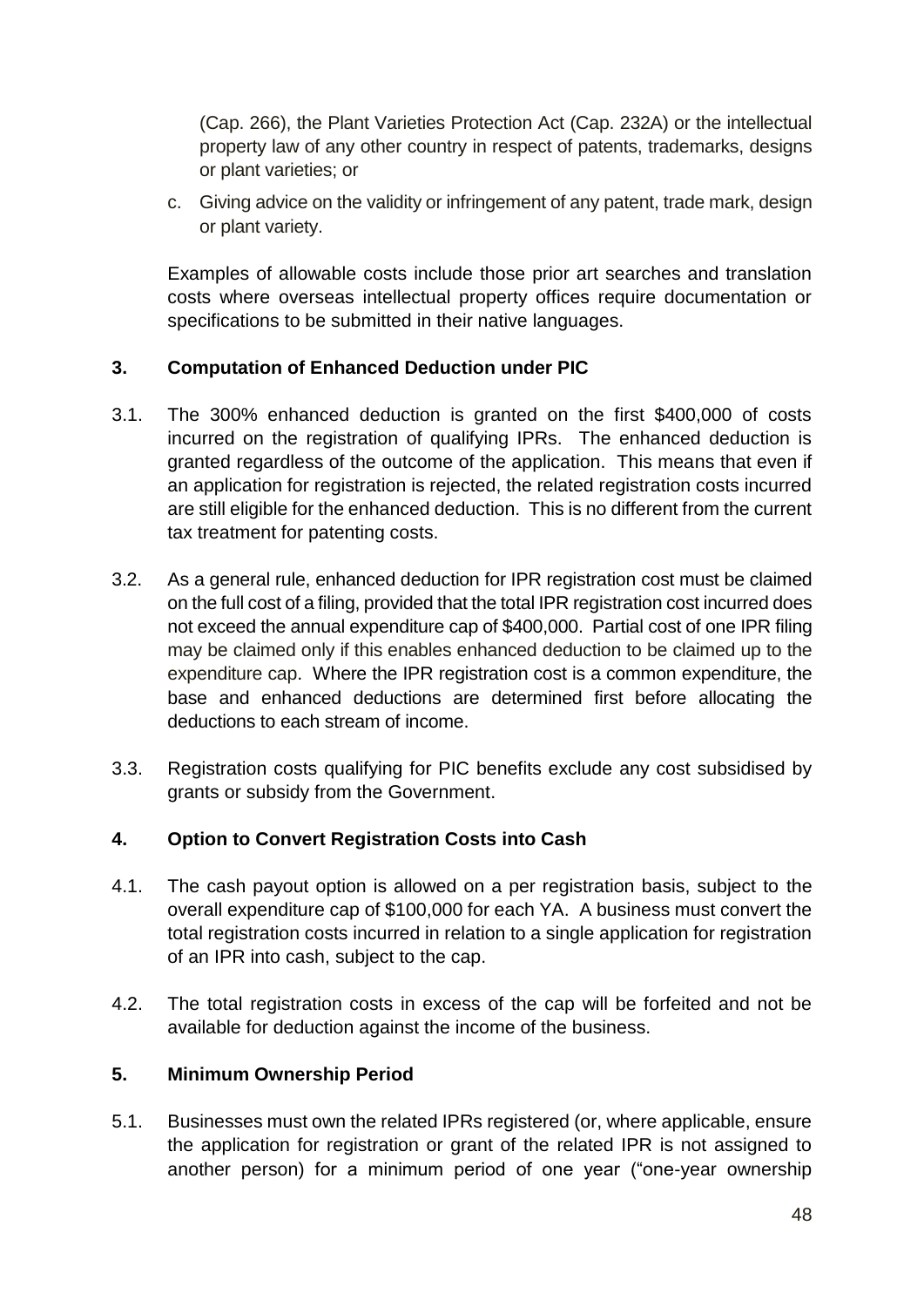period") failing which, claw-back provisions apply. This includes the recovery of PIC bonus granted in respect of the IPRs, if any. Table 1 below summarises the claw-back provisions.

| , ,,,,,,,                                      |                              |                                                                                                                                                   |                                       |  |
|------------------------------------------------|------------------------------|---------------------------------------------------------------------------------------------------------------------------------------------------|---------------------------------------|--|
| <b>PIC</b> benefits                            |                              | IPR disposed of within one<br>year                                                                                                                | IPR disposed of after one<br>year     |  |
| <b>Base</b><br>deduction<br>Claim              |                              | Lower of sale price of IPR or deduction granted previously shall<br>be deemed as income in the year of disposal (as per current tax<br>treatment) |                                       |  |
| deduction                                      | <b>Enhanced</b><br>allowance | Deemed as income chargeable<br>to tax in the year of disposal                                                                                     | No claw-back of enhanced<br>deduction |  |
| <b>Convert registration</b><br>costs into cash |                              | Recovery of cash payout                                                                                                                           | No recovery of cash payout            |  |
| <b>PIC bonus</b>                               |                              | Recovery of PIC bonus                                                                                                                             | No recovery of PIC bonus              |  |

| 1<br>ню |
|---------|
|---------|

5.2. If the one-year ownership period is not met, claw-back of the enhanced deduction granted must be reflected in its income tax return and tax computation for the basis period in which the IPR is disposed of. If the business has opted for cash payout or has received PIC bonus in respect of registration costs relating to the IPR disposed of, it must notify IRAS via the Disposal of Qualifying Assets Form within 30 days of the occurrence of such an event. Penalties may apply if the notification requirement is not complied with.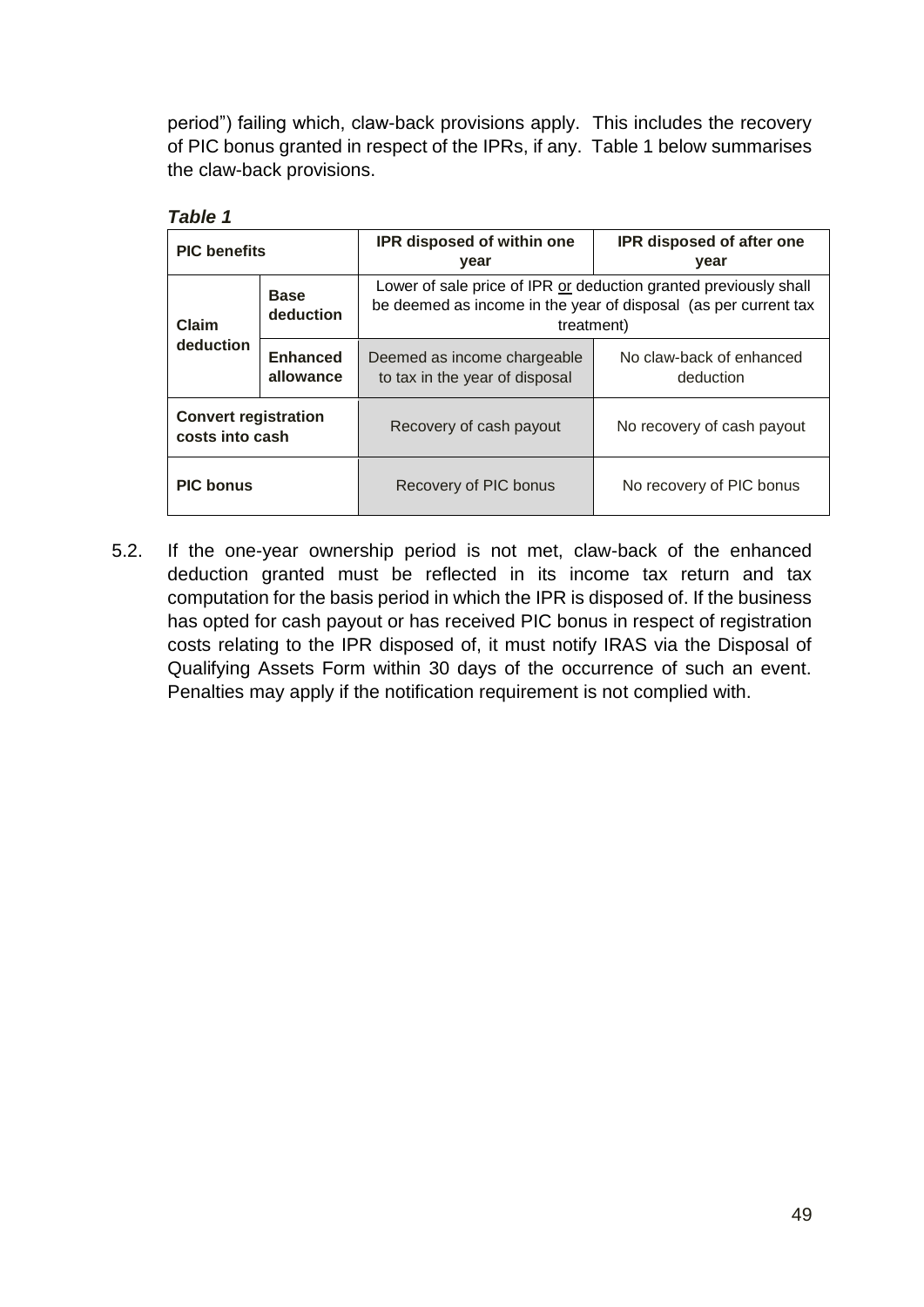## **Annex D**

## **Enhanced Tax Deduction of Qualifying Research & Development ("R&D") Expenditure**

#### **1. Introduction**

- 1.1. Businesses may claim 150% tax deduction on qualifying R&D expenditure incurred<sup>55</sup>. The 150% tax deduction, allowable under sections 14D (100%) and 14DA (50%), is applicable from YA 2009 to YA 2025 for R&D activities carried out in Singapore, whether directly or outsourced by a taxpayer.
- 1.2. In addition to above, under PIC, the tax deduction of qualifying R&D expenditure is further enhanced.

### *R&D activities conducted in Singapore*

A further 250% deduction ("enhanced deduction") is granted on the first \$400,000 of qualifying local R&D expenditure. Together with the 100% "base deduction" and 50% "additional deduction", the total of 400% tax deduction is available on the first \$400,000 of R&D expenditure incurred for each YA.

#### *R&D activities conducted overseas*

A further 300% deduction ("enhanced deduction") is granted on the first \$400,000 of qualifying overseas R&D expenditure incurred. Together with the 100% base deduction, the total of 400% tax deduction is available on the first \$400,000 of the qualifying overseas R&D expenditure incurred for each YA.

- 1.3. Regardless whether the R&D activities are conducted in Singapore or overseas, a taxpayer's qualifying R&D expenditure are subject to the same \$400,000 expenditure cap for each YA.
- 1.4. The PIC enhanced deduction is granted from YA 2011 to YA 2018.

### **2. Computation of Enhanced Deduction under PIC**

- 2.1. Similar to the additional deduction (50%) allowed under section 14DA of the ITA, qualifying R&D expenditure for the purpose of the PIC enhanced deduction (250% for local R&D expenditure and 300% for overseas R&D expenditure) is restricted to the following expenditure attributable to R&D:
	- a. staff costs (excluding directors' fees);

-

<sup>55</sup> For details of the R&D tax measures, please refer to e-Tax Guide "Research and Development Tax Measures" that is available on IRAS' website.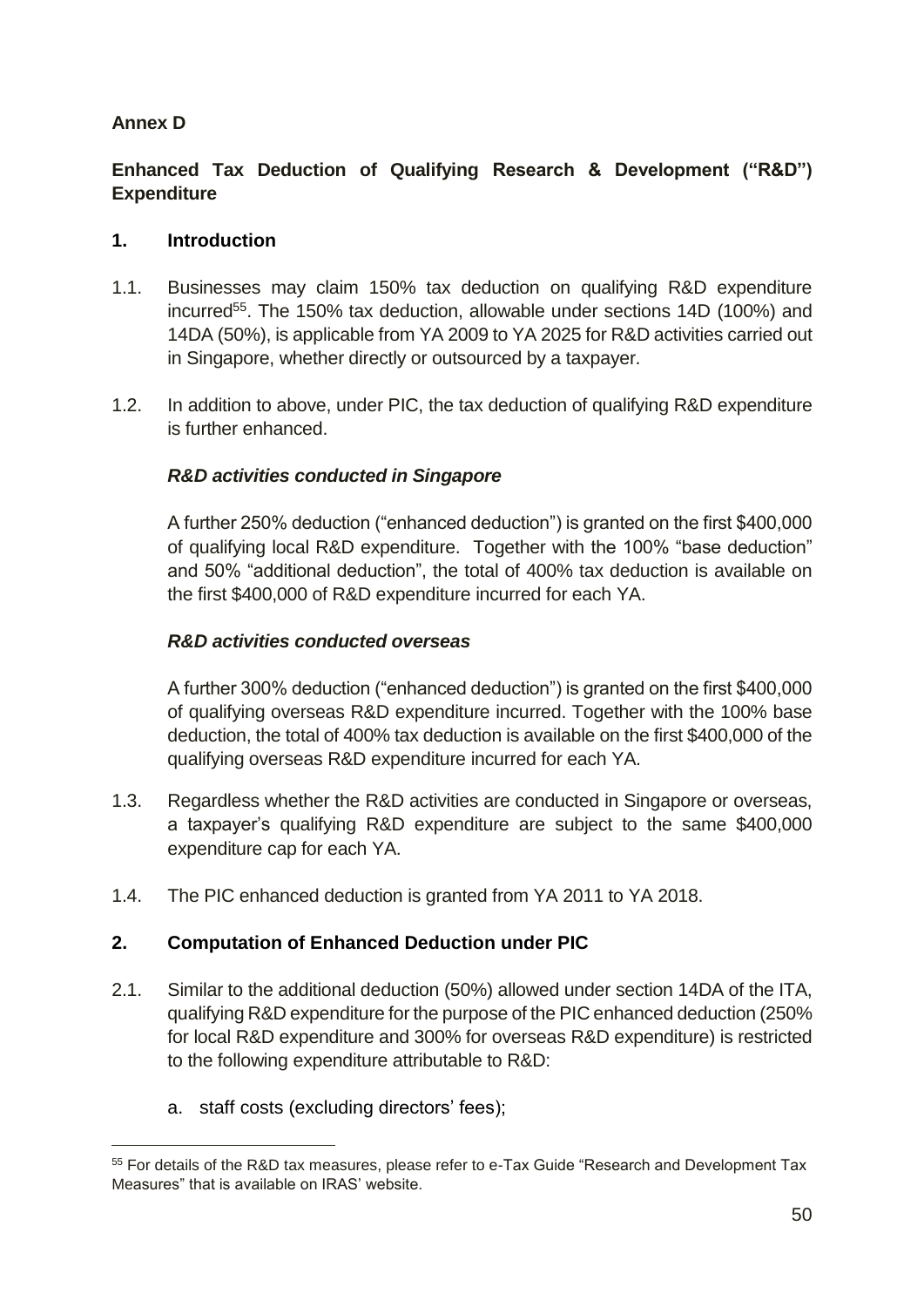- b. consumables; or
- c. any other item of expenditure on qualifying R&D activities which the Minister for Finance may prescribe by regulations<sup>56</sup>,

and should not include any expenditure that is subsidised by grants or subsidies from the Government. Table 2 below summarises the deduction claimable for R&D expenditure:

|                                        | Staff costs & consumables                                                                               |                                                                            |               |  |
|----------------------------------------|---------------------------------------------------------------------------------------------------------|----------------------------------------------------------------------------|---------------|--|
|                                        | <b>First \$400,000</b>                                                                                  | <b>Balance</b>                                                             | <b>Others</b> |  |
| <b>Local R&amp;D</b><br>expenditure    | 400%<br>(comprising 100% base<br>deduction, 50% additional<br>deduction and 250%<br>enhanced deduction) | 150%<br>(comprising 100% base)<br>deduction & 50% additional<br>deduction) | 100%          |  |
| <b>Overseas R&amp;D</b><br>expenditure | 400%<br>(comprising 100% base<br>deduction and 300%<br>enhanced deduction)                              | 100%                                                                       |               |  |

#### *Table 2*

-

2.2. A business that contracts with a R&D organisation to undertake on its behalf qualifying R&D activities may also claim base deduction and additional deduction on the fees payable to the R&D organisation to the extent the fees relate to qualifying R&D expenditure mentioned in paragraph 2.1. For this purpose, up to 60% of all fees payable to the R&D organisation may be claimed as qualifying R&D expenditure<sup>57</sup>. To illustrate, a company contracts with a R&D organisation to undertake R&D activities in Singapore on its behalf for a fee of \$500,000. Assuming the company obtains a grant of \$50,000 from the Government but does not have a breakdown of the expenditure items from the R&D organisation, the amount of additional and enhanced deductions claimable is determined as follows:

R&D expenditure net of Government grant = \$450,000 (i.e. \$500,000 - \$50,000)

| Deemed qualifying R&D expenditure | $= 60\% \times $450,000$<br>$= $270,000$ |
|-----------------------------------|------------------------------------------|
| Additional tax deduction          | $= 50\% \times $270,000$<br>$= $135,000$ |

<sup>56</sup> No further items of expenditure have been prescribed for this purpose.

<sup>57</sup> Where more than 60% of the fees actually relate to such qualifying R&D expenditure, the business may claim base deduction and additional deduction based on such actual qualifying R&D expenditure incurred if it is able to substantiate the claim.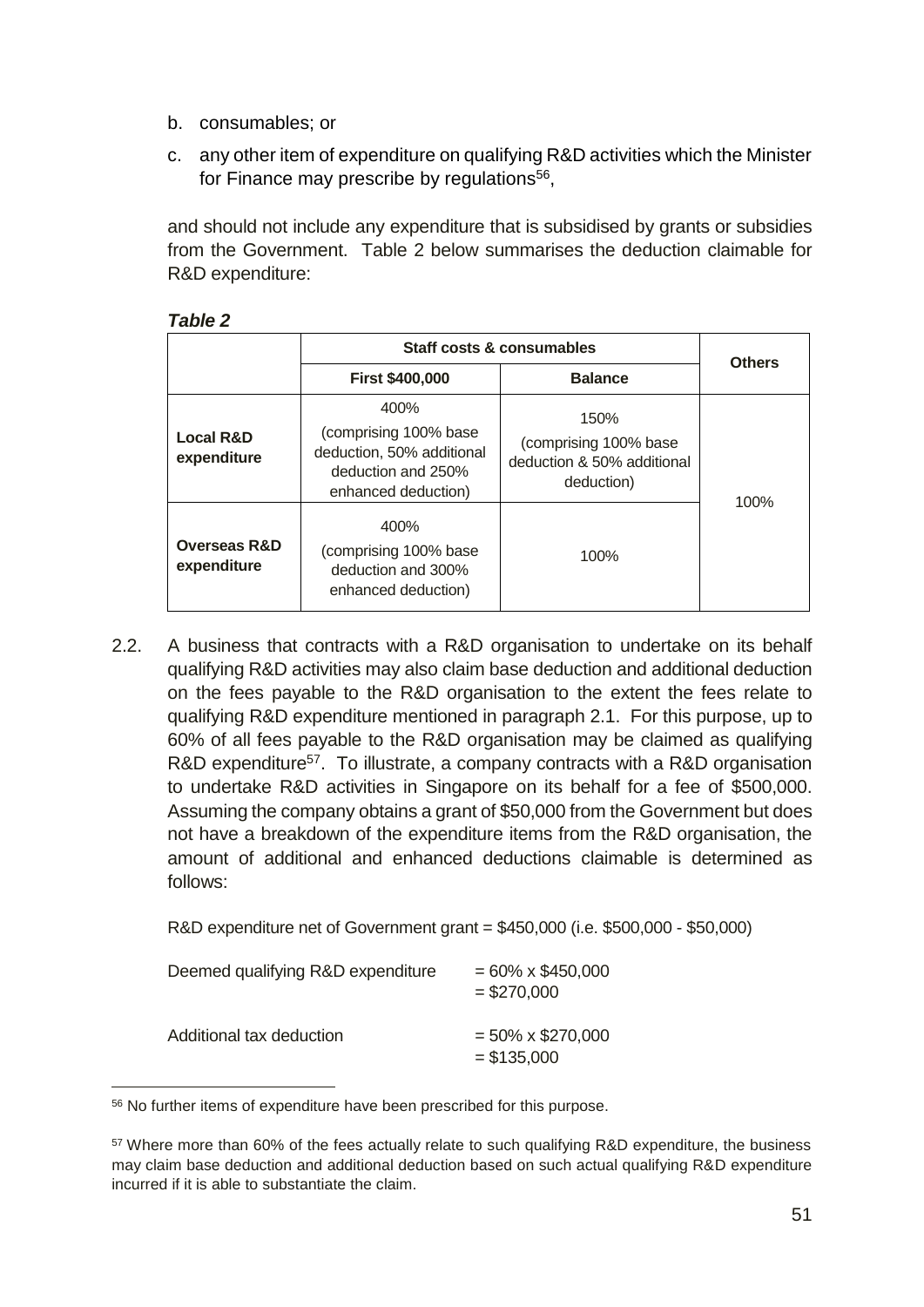| Enhanced tax deduction | $= 250\% \times $270,000$ |
|------------------------|---------------------------|
|                        | $=$ \$675,000             |

- 2.3. Similar to payments made to an R&D organisation, 60% of the payments made under a R&D CSA is deemed as qualifying R&D expenditure<sup>60</sup> for the purpose of claiming the additional deduction under section 14DA.
- 2.4. A person who conducts R&D activities both in Singapore and overseas is free to decide the order of his enhanced deduction claims. For instance, enhanced deduction may be claimed on qualifying overseas R&D expenditure first. Where such expenditure is below the expenditure cap of \$400,000, enhanced deduction may then be claimed on the qualifying local R&D expenditure, up to the expenditure cap.

### *Qualifying local R&D expenditure not relating to existing trade or business*

- 2.5. Where a person concurrently derives income subject to tax at the prevailing rate ("normal income") and the concessionary rate ("concessionary income"), deduction of any qualifying local R&D expenditure not related to its trade or business is first made against its normal income. Where its normal income cannot fully absorb the qualifying R&D expenditure, the excess qualifying local R&D expenditure is treated as normal unutilised loss and is available for offset against its concessionary income in accordance with section 37B of the ITA.
- 2.6. Where a person derives income that is subject to tax at more than one concessionary rate, and incurs qualifying local R&D expenditure that is not related to its trade or business, the qualifying local R&D expenditure is allowed as a deduction against its income that is subject to tax at the highest concessionary tax rate, after applying an adjustment factor (see formula below):

A x Prevailing corporate tax rate Highest concessionary tax rate

A is the total amount of claimable deduction in respect of the non-trade related qualifying R&D expenditure under sections 14D, 14DA and 14E of the ITA.

- 2.7. If the concessionary income subject to tax at the highest concessionary tax rate cannot fully absorb the qualifying local R&D expenditure, the excess qualifying local R&D expenditure is treated as unutilised loss for the trade for which the concessionary income is derived and is available for offset against other concessionary income in accordance with section 37B of the ITA.
- 2.8. For the purpose of PIC, the expenditure cap of \$400,000 is applied on qualifying local R&D expenditure before applying the adjustment factor (i.e. applied on "A" in the formula above). To illustrate, a company enjoys a concessionary tax rate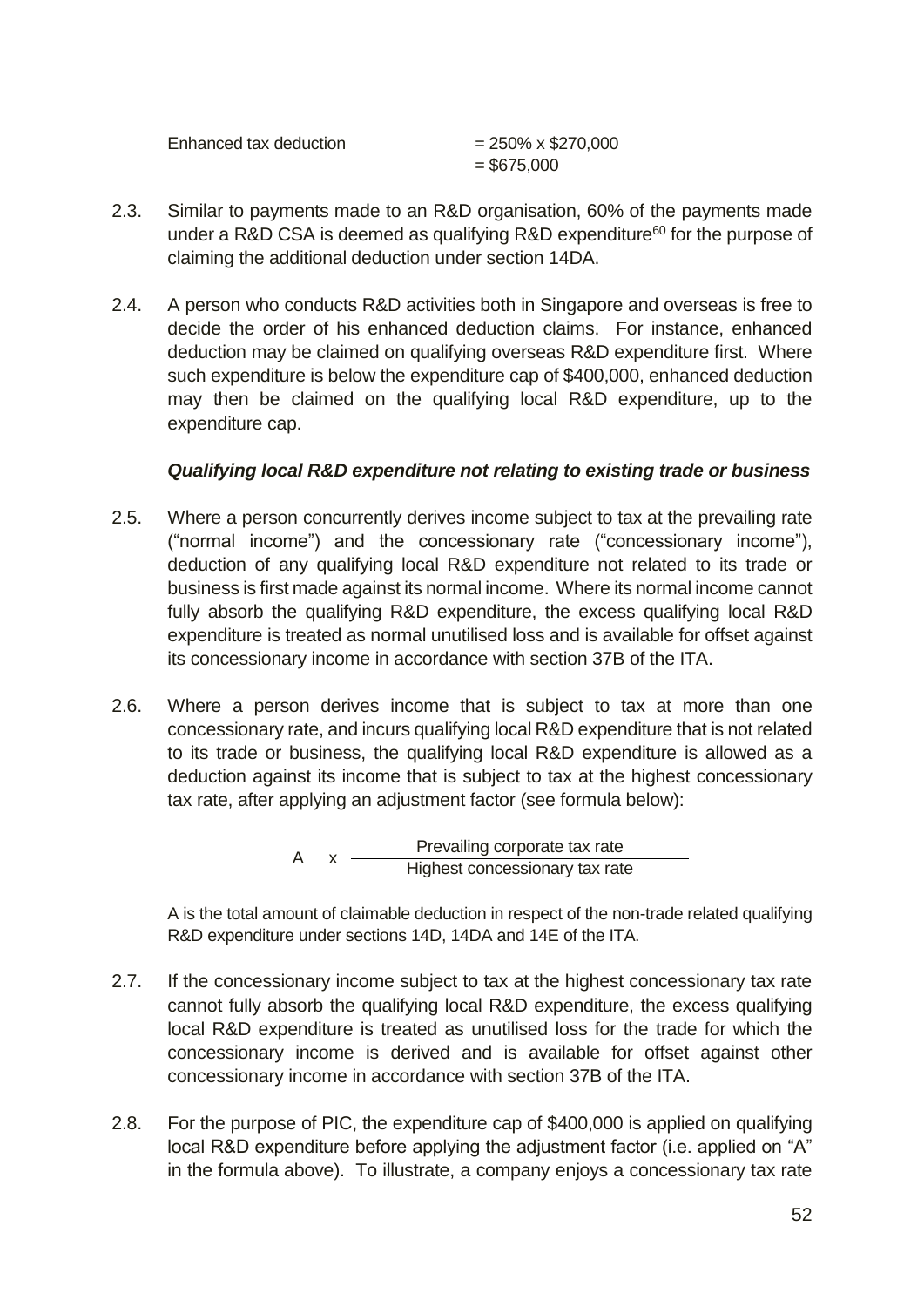of 10% on its trade income. During the year ending 30 Jun 2015, it incurs \$500,000 of qualifying local R&D expenditure in respect of R&D activities that is not related to its existing trade. The amount of tax deduction against the company's concessionary income is determined as follows:

Qualifying R&D expenditure = \$500,000

|                                                        | \$'000 |             |
|--------------------------------------------------------|--------|-------------|
| Base deduction                                         | 500    |             |
| 50% additional deduction on qualifying R&D expenditure | 250    |             |
| 250% enhanced deduction on qualifying R&D expenditure  | 1,000  | <b>Note</b> |
| Deductions claimable against normal income             | 1,750  |             |
| Note: $$1,000,000 = 250\% \times $400,000$ (capped)    |        |             |

| Deductions against concessionary income | $=$ \$1,750,000 x (17% / 10%) |
|-----------------------------------------|-------------------------------|
|                                         | $=$ \$2,975,000               |

### **3. Option to Convert Qualifying R&D Expenditure into Cash**

- 3.1. The option to convert qualifying R&D expenditure (whether incurred locally or otherwise) into cash is subject to overall cap of \$100,000 for each YA.
- 3.2. For this purpose, the amount of qualifying local R&D expenditure incurred for R&D activities unrelated to a person's current trade or business that is convertible into cash is determined before the application of the adjustment factor (as described in paragraph 2.6 above). If the company in the illustration above opts to receive the maximum cash payout of \$60,000 (i.e. to convert a maximum qualifying local R&D expenditure of \$100,000 into cash at the rate of 60%), the revised amount of tax deduction against its concessionary income is determined as follows:

|                                                                    | \$'000 |             |
|--------------------------------------------------------------------|--------|-------------|
| Total qualifying R&D expenditure                                   | 500    |             |
| Qualifying R&D expenditure eligible for PIC benefits (capped)      | 400    |             |
| Less: Qualifying R&D expenditure converted into cash               | (100)  |             |
| Qualifying R&D expenditure eligible for an enhanced deduction      | 300    |             |
|                                                                    |        |             |
|                                                                    | \$'000 | <b>Note</b> |
| Base deduction (i.e. \$500,000 less \$100,000 converted into cash) | 400    |             |
| 50% additional deduction on qualifying R&D expenditure             | 200    | 1           |
| 250% enhanced deduction on qualifying R&D expenditure              | 750    | 2           |
| Deductions claimable against normal income                         | 1,350  |             |

Note:

1  $$200,000 = 50\% \times $400,000$  (i.e. base deduction)

 $2$  \$750,000 = 250% x \$300,000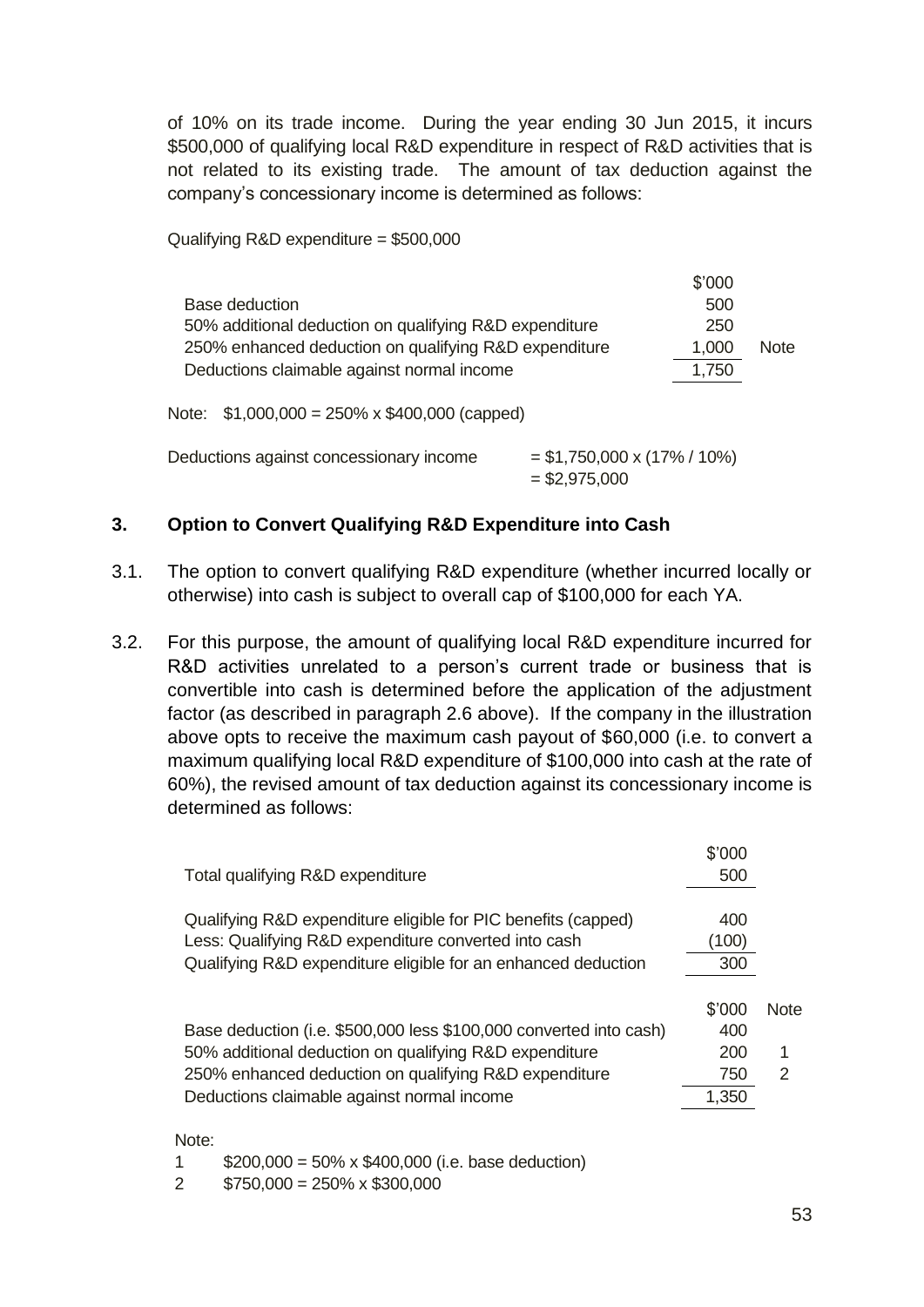Deductions against concessionary income  $= $1,350,000 \times (17\% / 10\%)$  $=$  \$2,295,000

#### **4. Cap on Amount of Deductions under Sections 14, 14D, 14DA and 14E of the ITA**

- 4.1. Section 14E of the ITA allows a further deduction on approved R&D projects. However, the total deduction allowable under sections 14E, 14, 14D and 14DA in respect of any expenditure incurred by a business for the approved R&D project shall not exceed 200% of such expenditure incurred.
- 4.2. The above cap remains in place during the qualifying YAs of PIC. To illustrate, if a company wishes to claim a 250% enhanced deduction on the first \$400,000 of qualifying local R&D expenditure incurred for an approved R&D project, it is precluded from making any further claim under section 14E of the ITA on such amount of expenditure. The company may however claim the further tax deduction under section 14E of the ITA on the balance of qualifying R&D expenditure that does not qualify for the 250% enhanced deduction, subject to the cap of 200% of such expenditure incurred.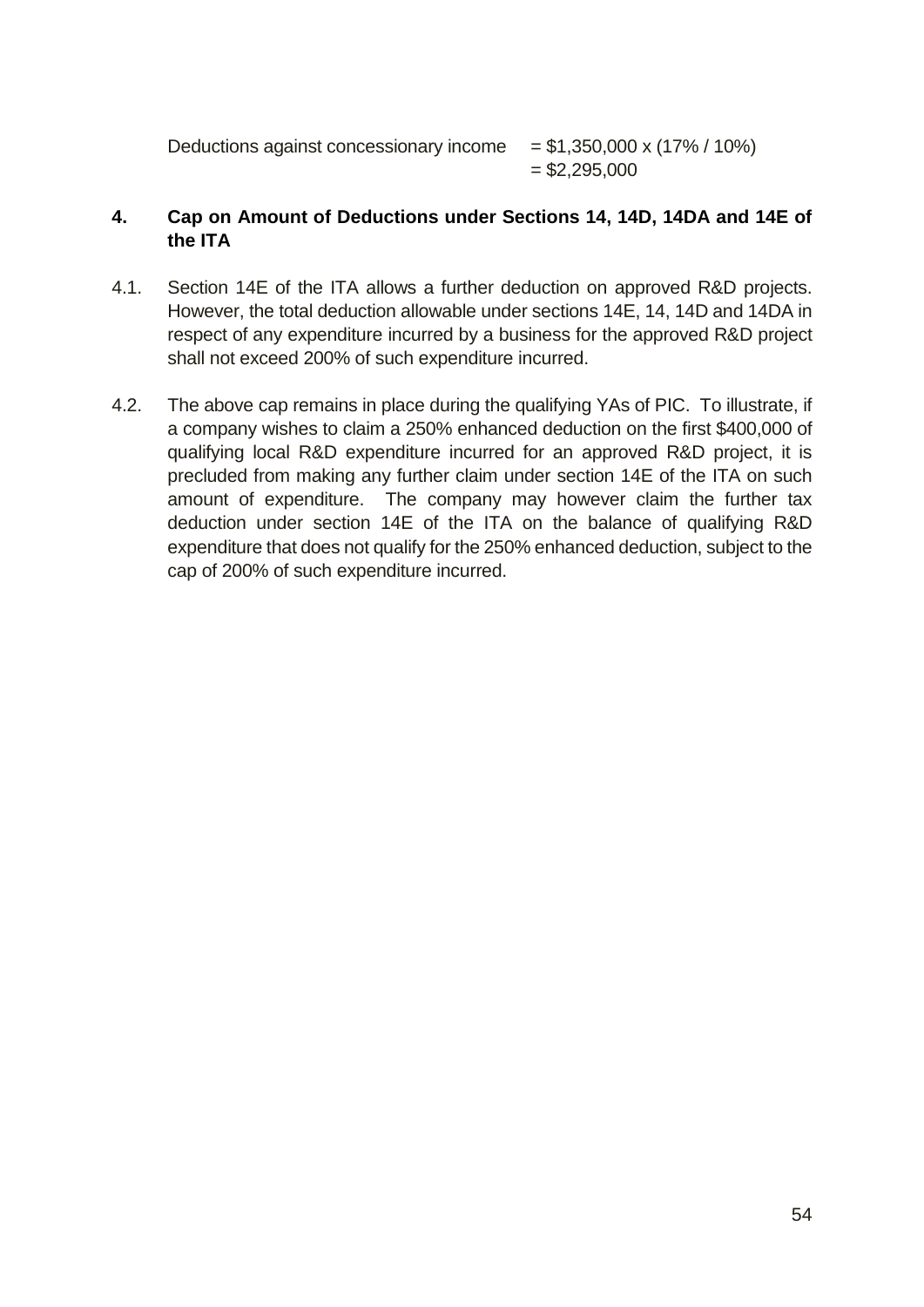# **Annex E**

-

# **Enhanced Tax Deduction of Qualifying Training Expenditure**

## **1. Introduction**

- 1.1. To encourage continual upgrading of skills of our workforce, a deduction of 400% (comprising 100% "base deduction" and 300% "enhanced deduction") is granted on the first \$400,000 of qualifying training expenditure incurred for each YA. All training expenditure, including qualifying training expenditure, exceeding \$400,000 incurred during the basis period continues to enjoy 100% base deduction, subject to the general tax deduction rules under sections 14 and 15 of the ITA.
- 1.2. The enhanced deduction for qualifying training expenditure is available from YA 2011 to YA 2018.

# **2. Training of employees and prescribed classes of individuals**

### *Prescribed classes of individuals*

- 2.1. Prior to YA 2012, only training expenditure incurred in respect of employees qualifies for enhanced deduction under PIC. Recognising that a business may incur training expenditure on individuals who are not employees of the business but are, nevertheless, engaged by the business to carry on its trade<sup>58</sup>, the scope of training is expanded to include qualifying training expenditure incurred on the following prescribed classes of individuals:
	- a. Salespersons registered under the Estate Agent Act;
	- b. Representatives within the meaning of the Financial Advisers Act;
	- c. Representatives within the meaning of the Securities and Futures Act; and
	- d. Insurance agents of insurers licensed under the Insurance Act.

The change is effective from YA 2012.

2.2. In addition to the above, individuals who lease assets from a business to provide a service to others may also be a prescribed class of individuals, such that the business can claim PIC benefits on qualifying expenditure incurred on these individuals. From YA 2012, hirers of taxis from taxi service operators licensed under the Road Traffic Act have been prescribed for this purpose.

<sup>&</sup>lt;sup>58</sup> The engagement of an individual by a business for the furtherance of its trade reflects the need for a regular working relationship between the business and the individual as well as the sharing of risks and rewards between the two.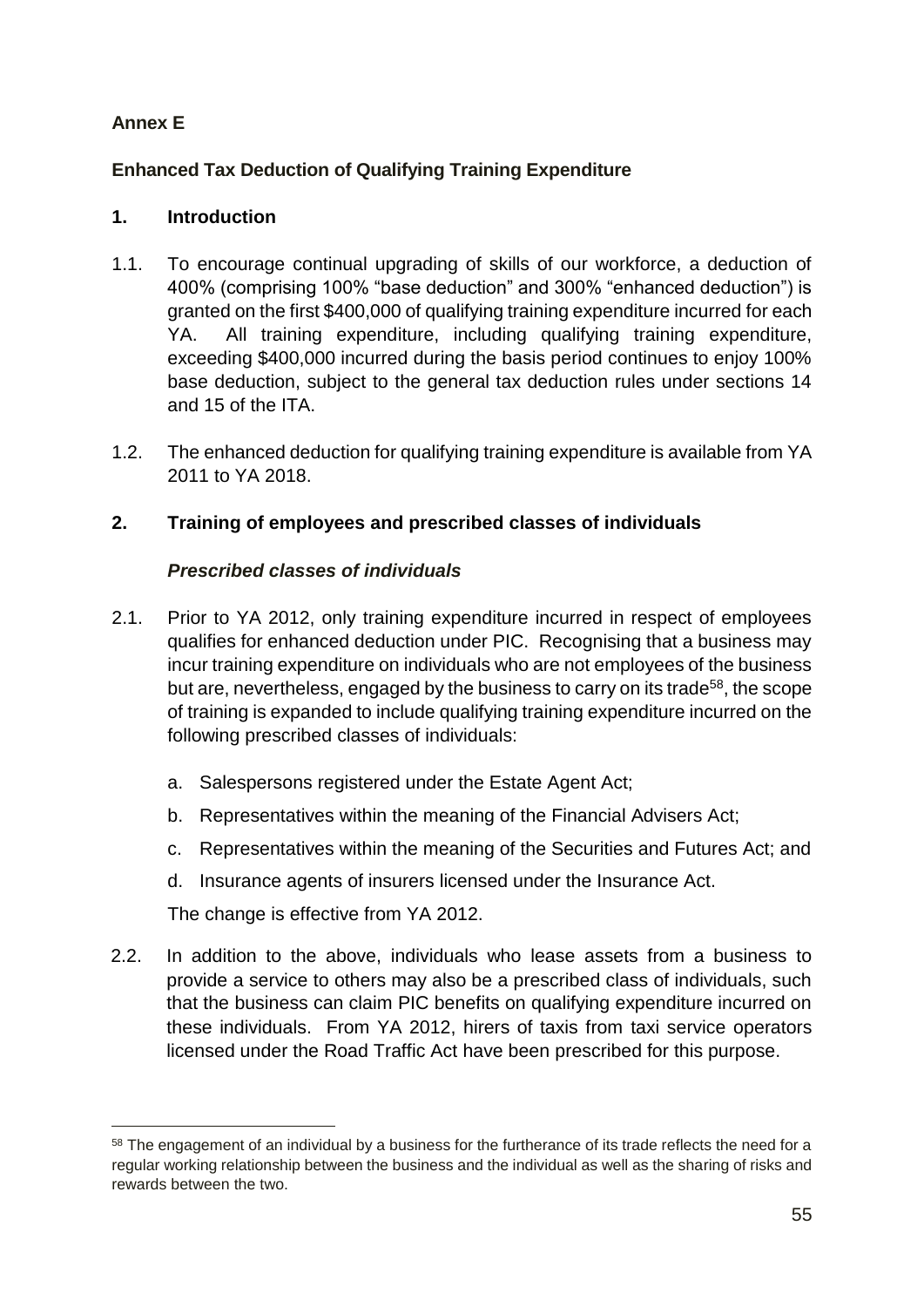### *Individuals deployed under centralised hiring arrangement or secondment*

- 2.3. Prior to YA 2014, businesses that incur training expenses on individuals deployed to their organisations under centralised hiring arrangements<sup>59</sup> or secondment arrangements<sup>60</sup> are not allowed to claim PIC benefits on the training expenses incurred, as they are not the legal employers of these individuals.
- 2.4. Recognising that the training of such individuals can improve the productivity of the businesses where they are deployed, the scope of training is expanded to include qualifying training expenditure incurred in respect of individuals hired under centralised hiring arrangements or secondment arrangements, subject to the following conditions:
	- The claimant (Business B) is able to produce supporting documents on the recharging of employment costs by a related entity (Business A), in respect of employees working solely in the claimant entity (i.e. Business B);
	- The corporate structure and centralised hiring practices are adopted for bona fide commercial reasons; and
	- The related entity (Business A) does not claim deductions on the training expenses recharged to the claimant entity (Business B).

The change is effective from YA 2014.

-

### **3. Qualifying Training Expenditure: In-house Training**

- 3.1. Before YA 2012, enhanced deduction for in-house training is restricted to qualifying expenditure incurred on the provision of the qualifying training programmes:
	- a. Accredited Workforce Skills Qualification ("WSQ") training courses by a WSQ in-house training provider<sup>61</sup>;
	- b. Structured Institute of Technical Education ("ITE") courses by an Approved Training Centre ("ATC")<sup>62;</sup> and

<sup>&</sup>lt;sup>59</sup> In a centralised hiring arrangement, the hiring function of a group of companies is centralised in a single entity, with the staff costs (including training expenses) allocated to the respective entities.

<sup>&</sup>lt;sup>60</sup> Refer to cases where employees of a business are seconded to work for a related entity. Once seconded, the staff costs are fully recharged to the related entity.

<sup>61</sup> The WSQ framework is administered by the Singapore Workforce Development Agency ("WDA"). For more information, please refer to WDA's website (www.wda.gov.sg).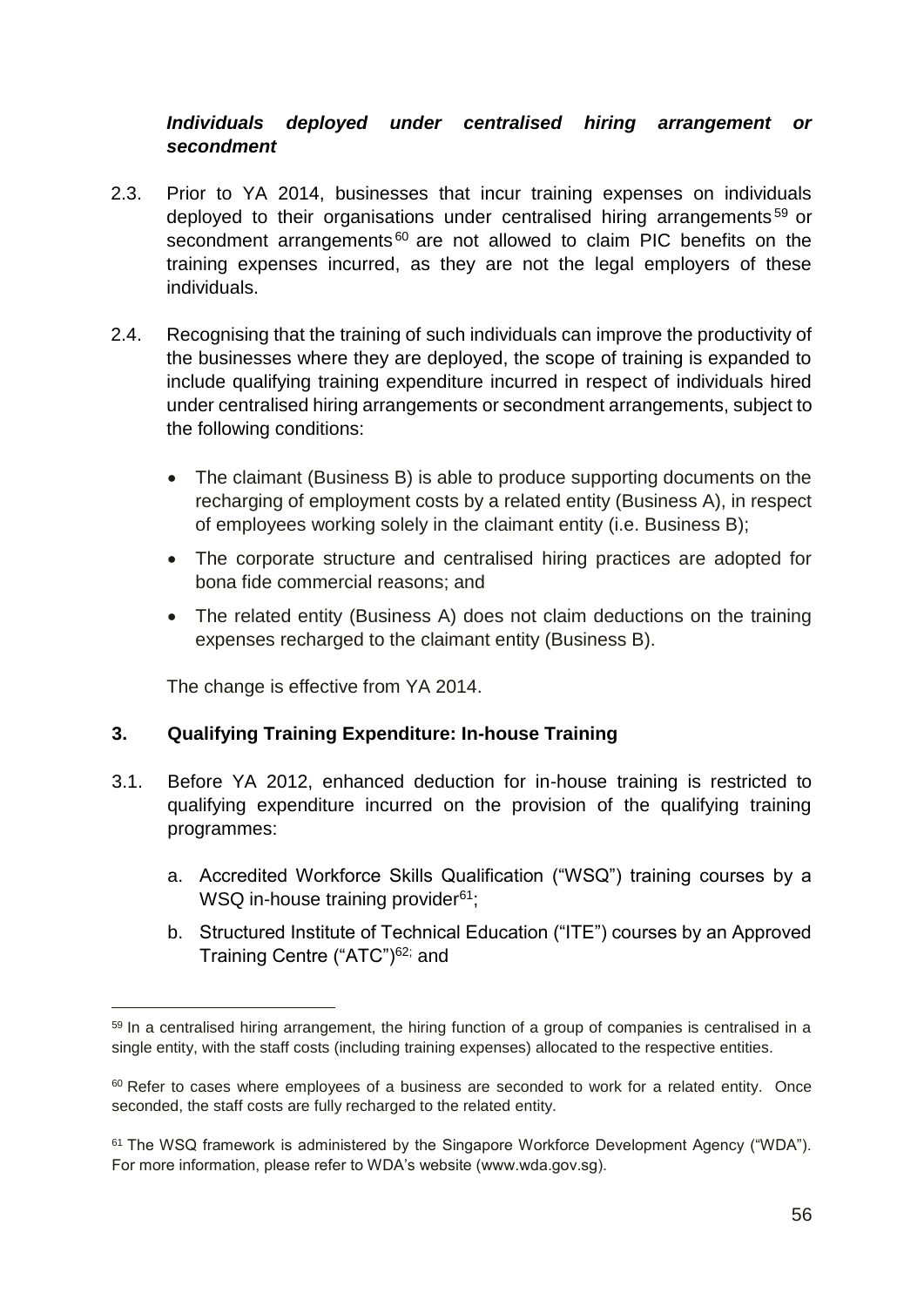- c. On-the job training by a Certified On-the-Job Training Centre ("COJTC")<sup>65</sup>.
- 3.2. From YA 2012, businesses may claim enhanced deduction on qualifying training expenditure incurred on training programmes that are not WDAaccredited or ITE-approved, subject to a cap of \$10,000<sup>63</sup> and the overall cap on qualifying training expenditure.
- 3.3. Qualifying training expenditure comprises the following:
	- a. Salary and other remuneration of in-house trainers for the delivery of the training courses (i.e. based on hours spent delivering the courses), excluding directors' fees;
	- b. Rental of external training premises;
	- c. Costs of meals and refreshments provided during the courses<sup>64</sup>; and
	- d. Costs of training materials and stationery<sup>[64](#page-61-0)</sup>.
- <span id="page-61-0"></span>3.4. The enhanced deduction is computed based on the amount of qualifying training expenditure incurred by a business for qualifying training programmes net of any grant or subsidy provided by the Government.
- 3.5. Expenditure that do not qualify for enhanced deduction includes:
	- a. Salary and other remuneration paid to in-house trainers for their other duties, including time spent in the preparation of course contents and training materials;
	- b. Salary and other remuneration paid to employees who provide administrative support to the training department;
	- c. Absentee payroll (i.e. salaries and other remuneration of any employee attending the training courses);
	- d. Accommodation, travelling and transport expenditure; and
	- e. Overheads like rental and utilities.

-

<sup>&</sup>lt;sup>62</sup> The ATC and COJTC status are awarded by ITE under the ATC and COJTC schemes. For more information, please refer to ITE's website (www.ite.edu.sg).

<sup>&</sup>lt;sup>63</sup> The cap of \$10,000 on non-WDA-accredited and non-ITE-approved in-house programmes cannot be combined across YAs.

<sup>&</sup>lt;sup>64</sup> Excessive claims on meals, refreshments, training materials and stationery will be disallowed.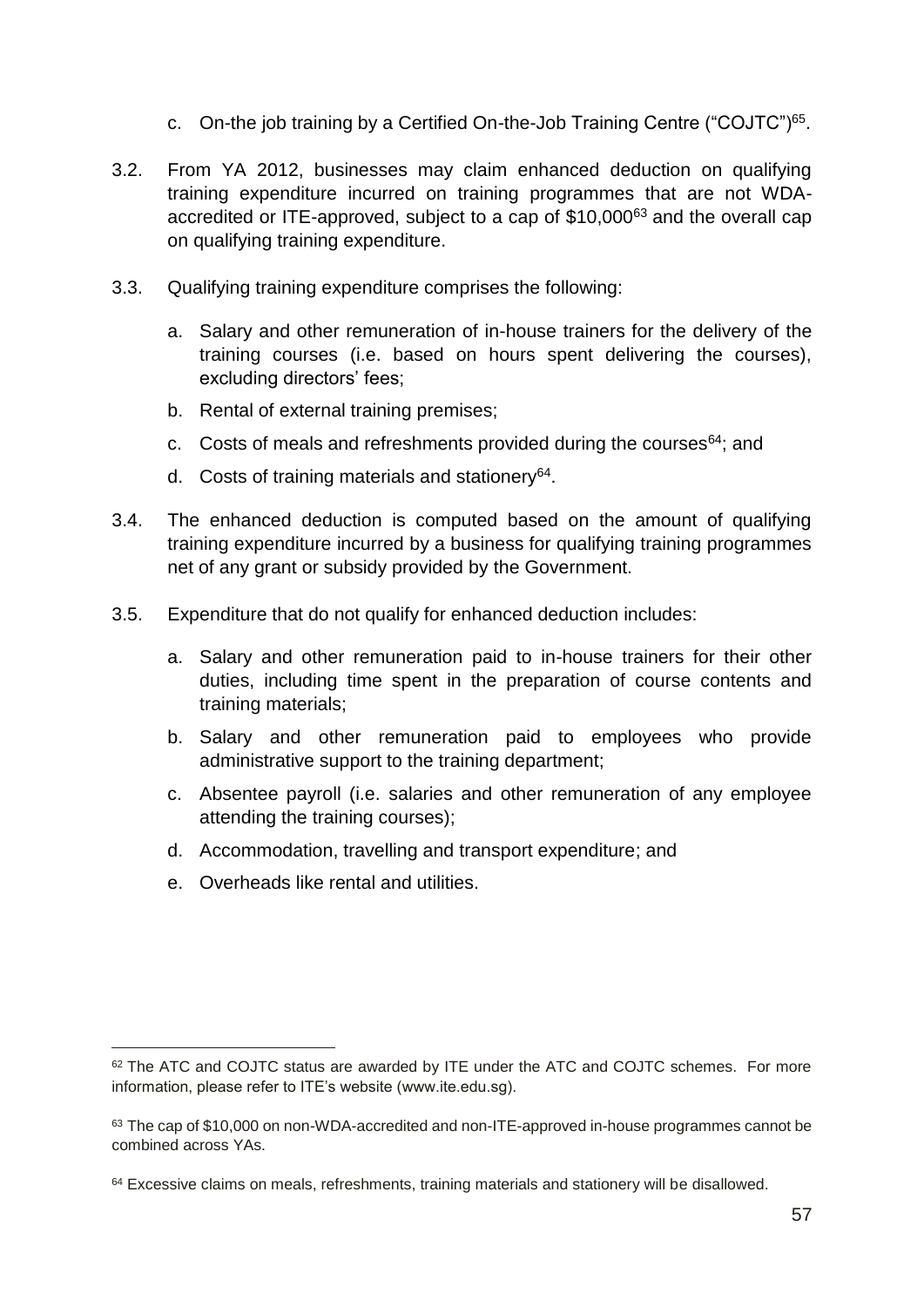## **4. Qualifying Training Expenditure: External Training**

- 4.1. For training provided through an external training provider, enhanced deduction is available for qualifying training expenditure, including the following:
	- a. Training fees payable to the external training service provider;
	- b. Registration or enrolment fees;
	- c. Examination fees;
	- d. Tuition fees; and
	- e. Aptitude test fees.

-

- 4.2. For the purpose of PIC, an external training service provider means a training provider who conducts training programmes for another person in return for a fee, whether they are related to each other or not. Businesses must ensure that such fees are charged on an arm's-length basis for external training conducted by related persons.
- 4.3. The enhanced deduction shall be computed based on the amount of qualifying training expenditure incurred by a business in respect of the external training programmes net of any grant or subsidy provided by the Government and, in the case of training provided to prescribed classes of individuals, training expenditure recovered from such individuals<sup>65</sup>.

### **5. Option to Convert Qualifying Training Expenditure into Cash**

5.1. The option to convert qualifying training expenditure into cash is subject to the overall cap of \$100,000 for each YA.

<sup>&</sup>lt;sup>65</sup> In general, for an individual who incurs training expenditure as a result of the recovery of costs, a course fee relief may be claimed subject to the conditions under section 39(2)(k) of the ITA.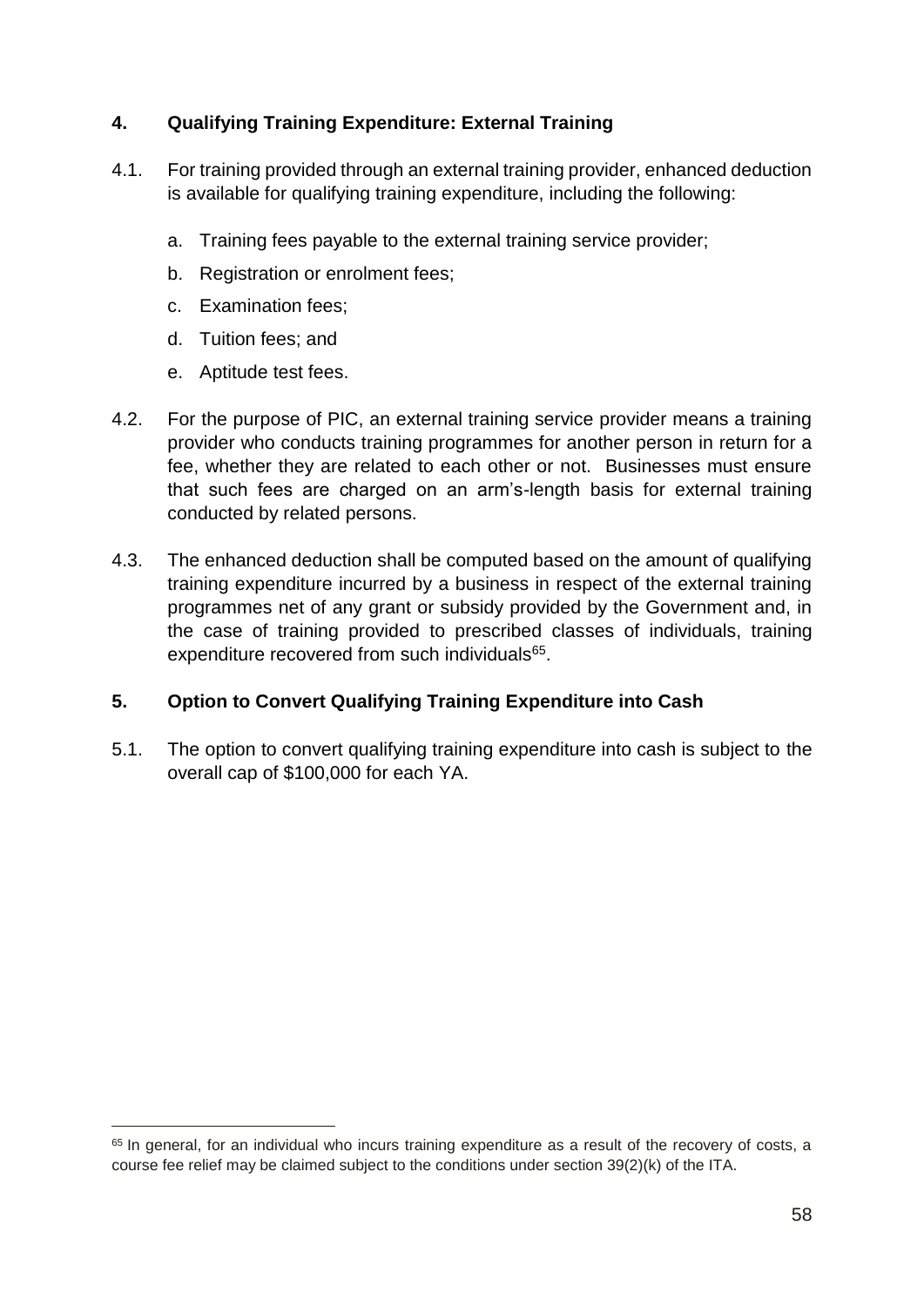## **Annex F**

### **Enhanced Tax Deduction of Qualifying Design Expenditure**

### **1. Introduction**

- 1.1. To encourage the development of design as a key business capability, a deduction of 400% (comprising 100% "base deduction" and 300% "enhanced deduction") is granted on the first \$400,000 of qualifying design expenditure incurred on approved product and industrial design projects conducted primarily in Singapore during each basis period. Any expenditure in excess of \$400,000 continues to enjoy 100% base deduction, subject to the general tax deduction rules under sections 14 and 15 of the ITA.
- 1.2. Businesses who wish to enjoy the enhanced deduction on qualifying design expenditure incurred to conduct approved design projects under PIC may apply to DesignSingapore Council ("Dsg"). Dsg administers this category of activity under PIC. For details of the qualifying conditions and application procedure, please refer Dsg's website (www.designsingapore.org).
- 1.3. The enhanced deduction for qualifying design expenditure is available from YA 2011 to YA 2018. It is applicable to businesses who are the beneficiaries of the design activities but not for persons who are in the trade of providing design services (i.e. a design service provider).

### **2. General Framework**

- 2.1. Design activities are assessed by Dsg on a project-by-project basis.
- 2.2. Qualifying criteria include:

-

- a. The design must relate to an industrial or product design, resulting in the final design of a physical product $66$ ;
- b. The design activities must be primarily conducted in Singapore;
- c. The business must be engaged in a range of design activities as specified by Dsg. Ad-hoc designs and one-time cosmetic changes to product or industrial designs do not come within the scope of the scheme;
- d. The design project must lead to the creation of an intellectual property, either in the form of a registered design or patent that is registered with the Intellectual Property of Singapore;

<sup>66</sup> Certain design categories (e.g. architecture, landscape design, multimedia design, etc.) are not covered under PIC. Please refer to Dsg's website for details.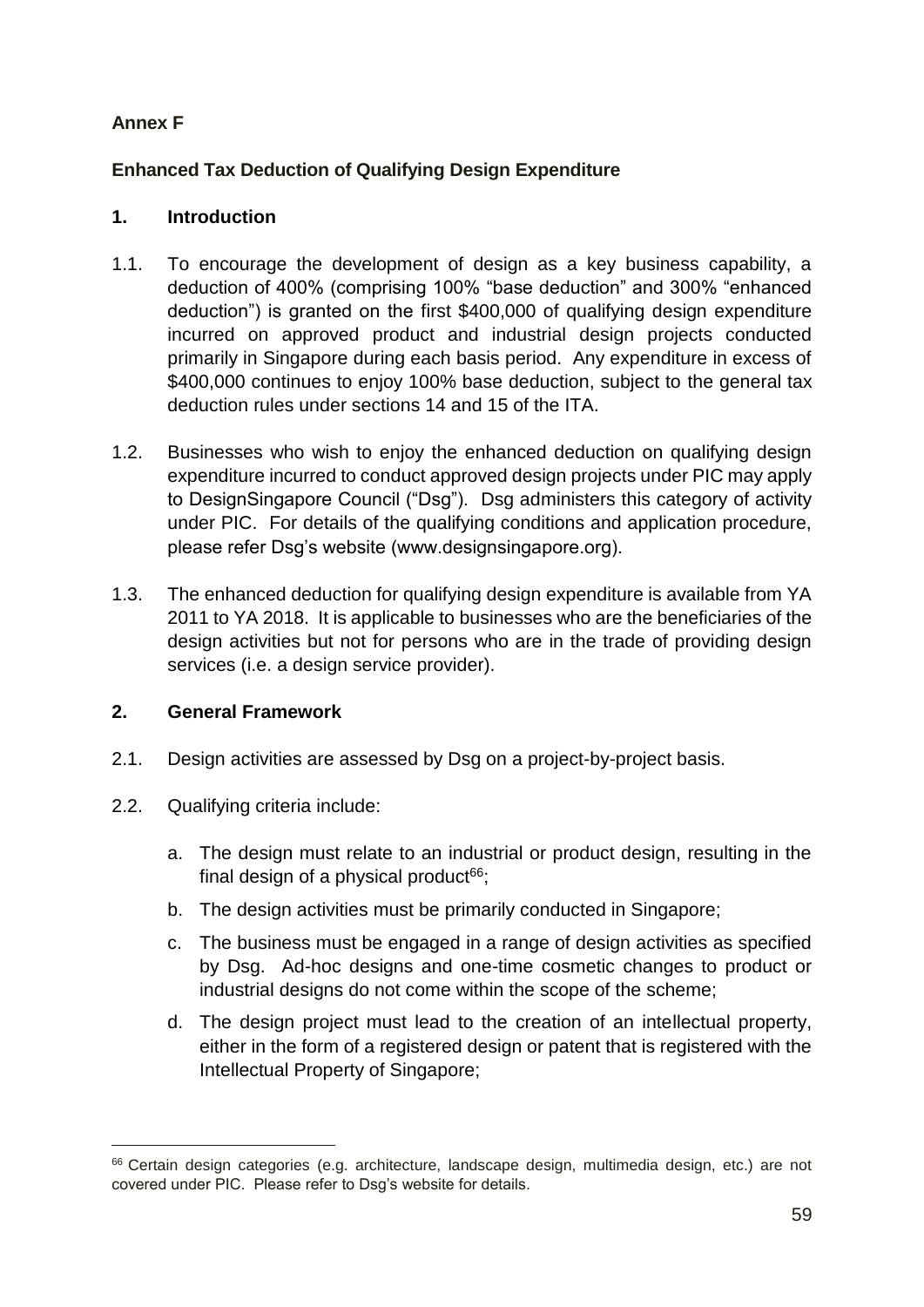- e. The business claiming for the qualifying design expenditure must be the sole owner of the registered design; and
- f. The project must be completed (i.e. including the registration of the design or patent) within 2 years.
- 2.3. For a design project to be considered primarily conducted in Singapore, at least 3 out of the 5 design phases (i.e. design research, idea generation, concept development, technical development and communication) must be conducted wholly in Singapore.

### *Qualifying design expenditure*

- 2.4. For design activities conducted in-house, enhanced deduction is only applicable to the remuneration cost of qualified design professional(s) (excluding directors' fees) engaged by a business to carry out the approved design project. A qualified design professional is one who possesses a tertiary academic qualification (at least a diploma) in industrial or product design approved by Dsg.
- 2.5. A business that contracts with an approved design service provider to undertake on its behalf approved design activities may claim enhanced deduction on the fees payable to the design service provider to the extent the fees relate to the remuneration cost of qualified design professional(s) engaged by the design service provider.
- 2.6. For the purpose of computing enhanced deduction under PIC, 60% of the total fees payable to an approved design service provider are deemed to be the remuneration cost of qualified design professional(s) engaged by the design service provider<sup>67</sup>.
- 2.7. The enhanced deduction is computed based on the amount of qualifying design expenditure incurred by a business for such approved design projects net of any grant or subsidy from the Government.

# **3. Option to Convert Qualifying Design Expenditure into Cash**

-

3.1. The option to convert qualifying design expenditure into cash is subject to the overall cap of \$100,000 for each YA.

<sup>&</sup>lt;sup>67</sup> Where more than 60% of such fees payable relate to the remuneration cost of qualified design professional(s) engaged by the design service provider, enhanced tax deduction may be claimed on the higher actual remuneration costs if the business is able to substantiate the claim.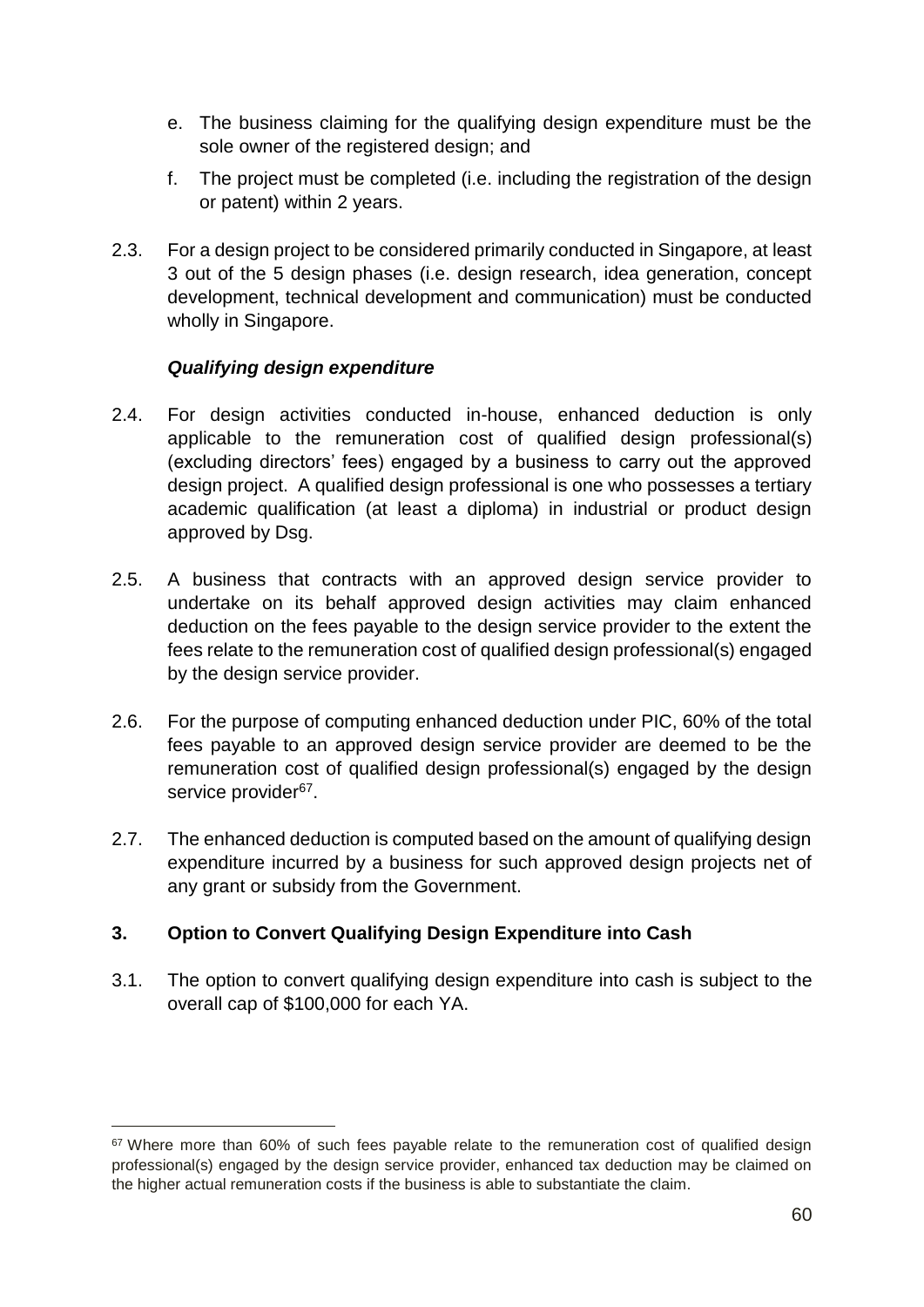# **Annex G**

# **Productivity and Innovation Credit Plus Scheme ("PIC+")**

## **1. Introduction**

- 1.1. Under PIC+, qualifying SMEs that invest in excess of the combined expenditure caps of \$1.2 million per activity for YA 2013 to YA 2015 and for YA 2016 to YA 2018 can enjoy a 300% "enhanced deduction" on an additional \$200,000 of qualifying expenditure for each qualifying activity per YA. This means that the expenditure cap for qualifying SMEs will be increased from \$400,000 to \$600,000 per qualifying activity per YA.
- 1.2. The expenditure cap for PIC cash payout remains at \$100,000 of qualifying expenditure per YA under PIC+.
- 1.3. All other conditions governing PIC continue to apply.

### **2. Combined Expenditure Cap**

2.1. The expenditure cap for each activity can be combined as follows:

| YAs                          | <b>Combined Expenditure Cap</b><br><b>For Each Activity</b>   |
|------------------------------|---------------------------------------------------------------|
| YA 2013, YA 2014 and YA 2015 | $$1,400,000$ #<br>[i.e. $(\$400,000 \times 2) + \$600,000]$ ] |
| YA 2016, YA 2017 and YA 2018 | \$1,800,000<br>$(i.e. $600,000 \times 3)$                     |

# The higher combined expenditure cap of \$1.4 million is only applicable for YA 2015 as the additional expenditure cap of \$200,000 is not available for YA 2013 and YA 2014.

- 2.2. As with PIC, to enjoy the combined expenditure cap, a taxpayer must carry on a trade or business in the basis period for the relevant YAs. Otherwise, an annual or adjusted combined expenditure cap will be adopted. For example,
	- a. A qualifying SME which commenced business in 2013 (i.e. basis period relating to YA 2014) will enjoy combined expenditure cap of:
		- \$1,000,000 for YA 2014 to YA 2015 (\$400,000 for YA 2014 + \$600,000 for YA 2015); and
		- \$1,800,000 for YA 2016 to YA 2018.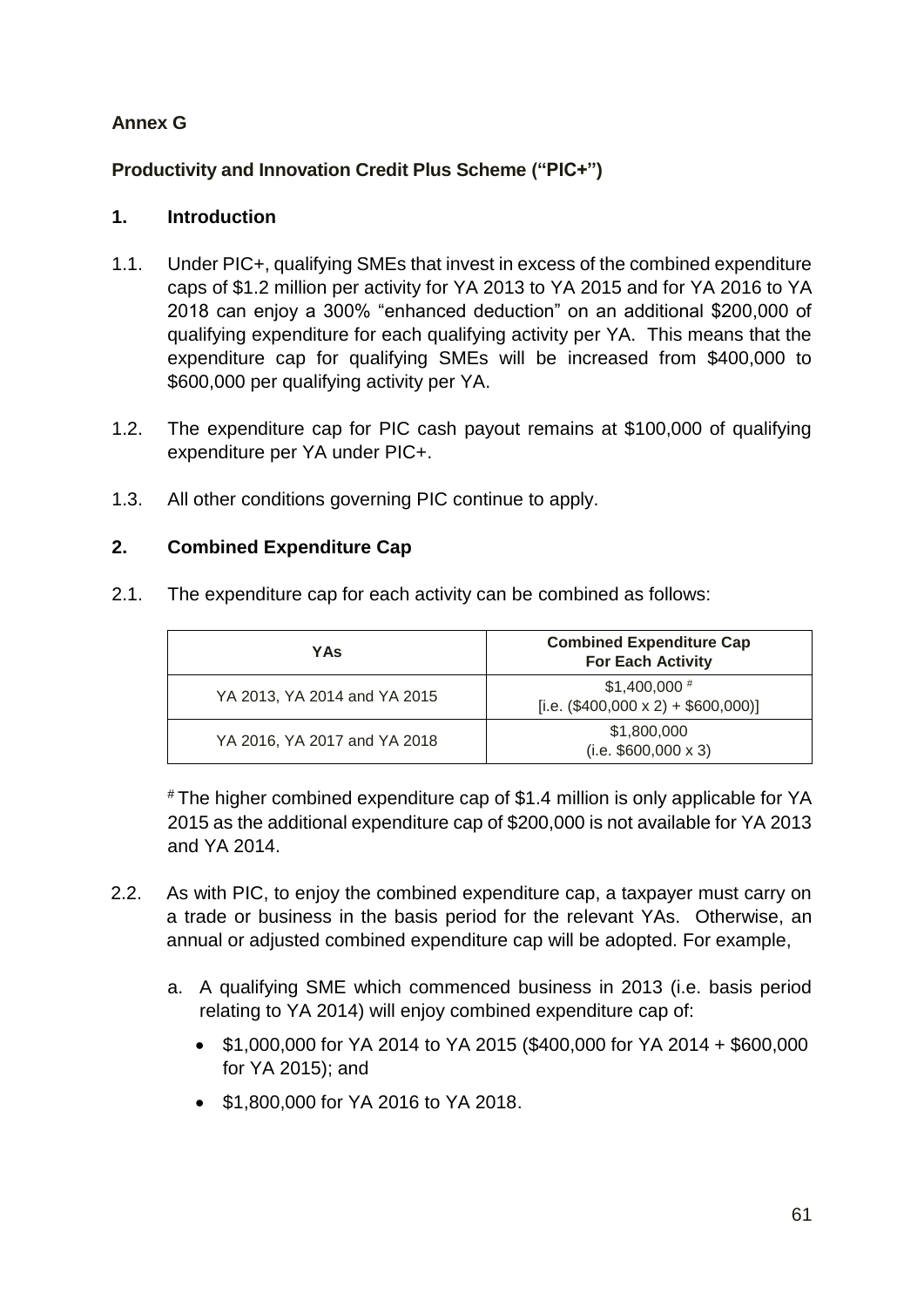- b. A qualifying SME that ceased business during the year 2016 (i.e. basis period relating to YA 2017) will enjoy combined expenditure cap of:
	- \$1,400,000 for YA 2013 to YA 2015; and
	- \$1,200,000 for YA 2016 and YA 2017 (\$600,000 each for YA 2016 and YA 2017).

### **3. Qualifying Conditions**

- 3.1. A business is a qualifying SME if it carries on a trade or business and meets the following conditions:
	- $\bullet$  If the business is not part of a group, it:
		- a. Derives not more than \$100 million in turnover in the basis period for the relevant YA<sup>68</sup>; or
		- b. Employs not more than 200 employees as at the last day of that basis period;
	- If the business is part of a group, the group:
		- a. Derives not more than \$100 million in turnover in the basis period for the relevant YA<sup>71</sup>; or
		- b. Employs not more than 200 employees as at the last day of that basis period.

# *Definition of Group*

- 3.2. A group refers to a parent and its subsidiaries as determined in accordance with the Financial Reporting Standard ("FRS") 110<sup>69</sup>, including entities that are incorporated or registered outside Singapore. A parent refers to an entity that controls one or more entities, while a subsidiary refers to an entity that is controlled by another entity.
- 3.3. To determine whether a business is part of a group, reference is made to the last day of the relevant basis period. Once the business is determined to be part of a group, the turnover and employment size will be applied at the group level.

 $\overline{a}$ 

<sup>68</sup> The basis period need not be a 12-month period.

<sup>&</sup>lt;sup>69</sup> FRS 110 means the financial reporting standard known as Financial Reporting Standard 110 (Consolidated Financial Statements) that is treated as made by the Accounting Standards Council under Part III of the Accounting Standards Act, as may be amended from time to time. For accounting periods before 1 Jan 2014, please refer to FRS 27.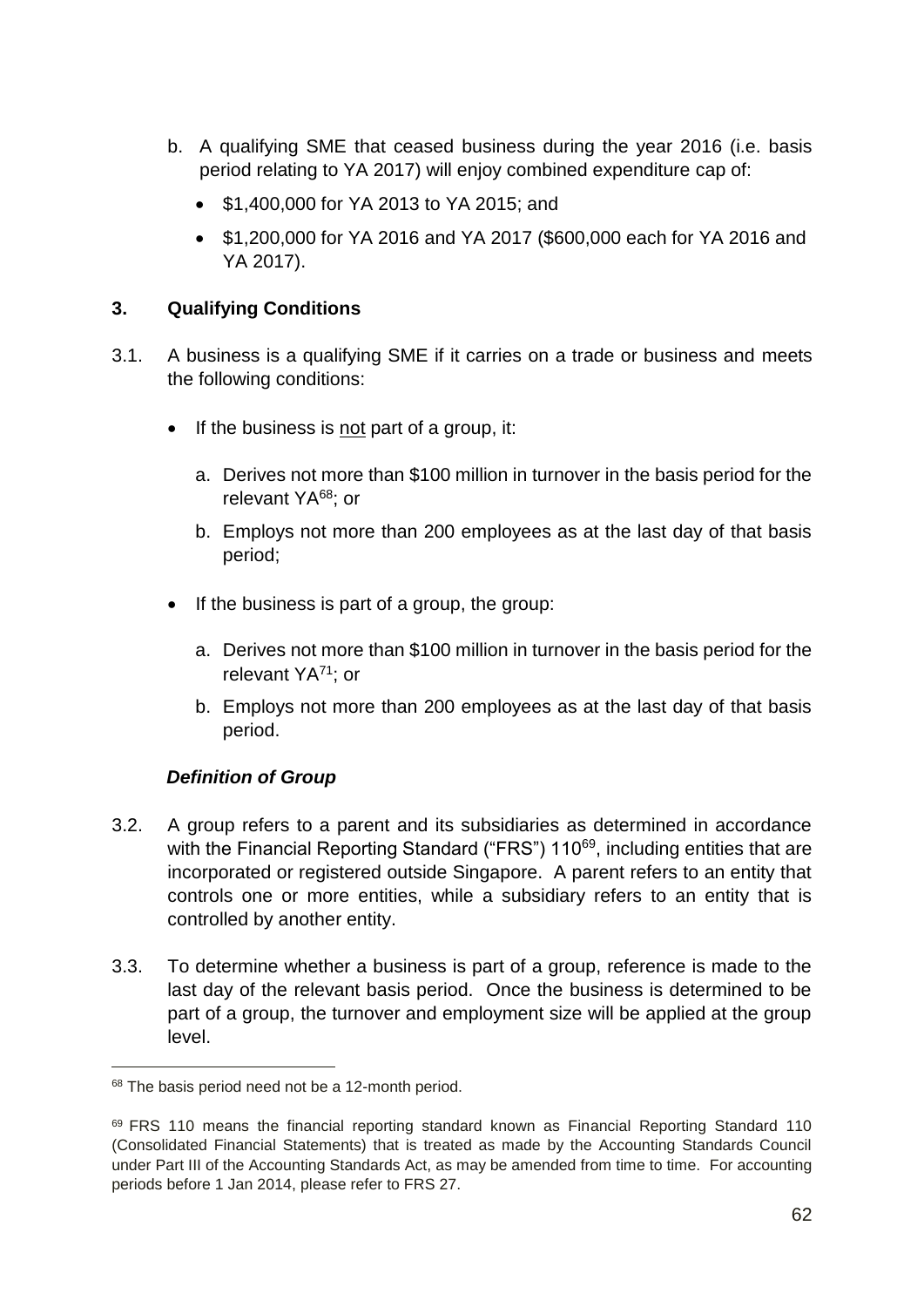### *Application of PIC+ eligibility criteria for Singapore branches, soleproprietorships and partnerships*

#### *Singapore branch*

3.4. A head office together with all its branches forms a single legal entity. For a Singapore branch to qualify for PIC+, the combined turnover of the head office and all its branches must not exceed \$100 million in the basis period for the relevant YA, or the combined employment size must not exceed 200 employees as at the last day of the basis period. The criteria will be applied at the group level if the head office is part of a group.

#### *Sole-proprietorship*

3.5. Where the owner of the sole-proprietorship is an individual, the PIC+ eligibility criteria will be applied at the sole-proprietor level by aggregating all businesses carried on by the individual.

#### *Partnership*

- 3.6. In the case where the controlling partner of the partnership is an individual or there is no single controlling partner, the PIC+ eligibility criteria will be applied at the partnership level.
- 3.7. In the case where the controlling partner of the partnership is a company, the PIC+ eligibility criteria will be applied at the group level, i.e. all entities in the group are included.

### **4. Reference Point for Determining Eligibility**

- 4.1. Businesses will self-assess their eligibility for PIC+. As the expenditure cap is combined for YA 2013 to YA 2015 and YA 2016 to YA 2018, the business will have to:
	- Determine if it is a qualifying SME for YA 2015 to be eligible for PIC+ in YA 2015; and
	- Determine if it is a qualifying SME for YA 2016 to be eligible for PIC+ from YA 2016 onwards.
- 4.2. To provide certainty to businesses on their eligibility for PIC+ benefits at the point of making the investment, businesses are given the flexibility to choose the basis period used to determine whether they are qualifying SMEs in YA 2015 and 2016, as follows: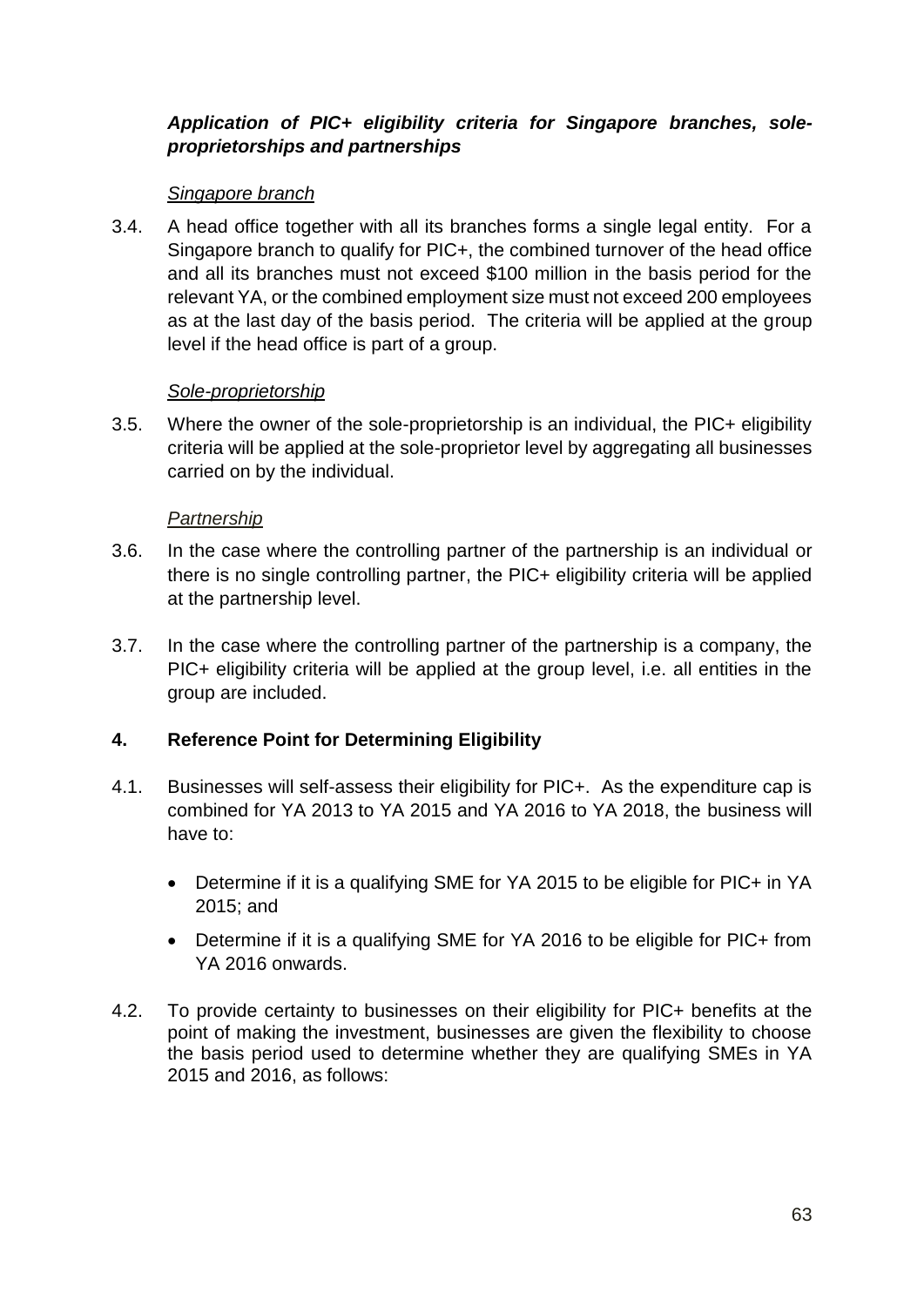| To be a qualifying SME in | A business can look at                     |  |
|---------------------------|--------------------------------------------|--|
| YA 2015                   | Basis period for either YA 2014 or YA 2015 |  |
| YA 2016                   | Basis period for either YA 2015 or YA 2016 |  |

- 4.3. A business that does not meet the PIC+ eligibility criteria for YA 2016 can still refer to the basis period for each subsequent YA (i.e. YA 2017 and YA 2018) to re-assess its eligibility. For avoidance of doubt, businesses that fail to meet the PIC+ eligibility criteria will still be able to claim PIC benefits under PIC.
- 4.4. For YA 2016 to YA 2018, once the business meets the criteria to be a qualifying SME in any of the YAs, it will be able to enjoy the benefits under PIC+ from that YA onwards. This is so even if it fails to meet the PIC+ eligibility criteria in the subsequent YAs.
- 4.5. For example, Company B is a qualifying SME in YA 2016, but does not meet the qualifying criteria in YA 2017 (i.e. its turnover exceeded \$100 million in the basis period relating to YA 2017, or its employments size has exceeded 200 employees as at the last day of the basis period relating to YA 2017). In this case, Company B can still continue to enjoy the benefits under PIC+ for YA 2017 and YA 2018.
- 4.6. The table below shows the expenditure caps that are available to businesses that meet the PIC+ eligibility criteria in different YAs:

| First YA that<br><b>Business meets</b><br><b>PIC+ Eligibility</b> |           | Annual Expenditure Cap <sup>70</sup> per<br><b>Qualifying Activity</b> |           | <b>Combined Expenditure</b><br><b>Cap for each Qualifying</b><br>Activity for YA 2016 to YA |  |
|-------------------------------------------------------------------|-----------|------------------------------------------------------------------------|-----------|---------------------------------------------------------------------------------------------|--|
| <b>Criteria</b>                                                   | YA 2016   | YA 2017                                                                | YA 2018   | 2018                                                                                        |  |
| YA 2016                                                           | \$600,000 | \$600,000                                                              | \$600,000 | \$1,800,000                                                                                 |  |
| YA 2017                                                           | \$400,000 | \$600,000                                                              | \$600,000 | \$1,600,000                                                                                 |  |
| YA 2018                                                           | \$400,000 | \$400,000                                                              | \$600,000 | \$1,400,000                                                                                 |  |

### **5. Option to Convert Qualifying Expenditure into Cash**

-

5.1. Subject to the existing conditions of PIC cash payout, the additional qualifying expenditure under PIC+ can be converted into cash. For example, a company, being a qualifying SME, has already utilised its expenditure cap of \$1.2 million on employee training in YA 2013 and YA 2014. In YA 2015, the company incurred another \$200,000 on employee training. Under PIC+, the company can choose to:

 $70$  The expenditure cap is applied on the assumption that the business is carrying on a trade or business in the basis periods for all YAs.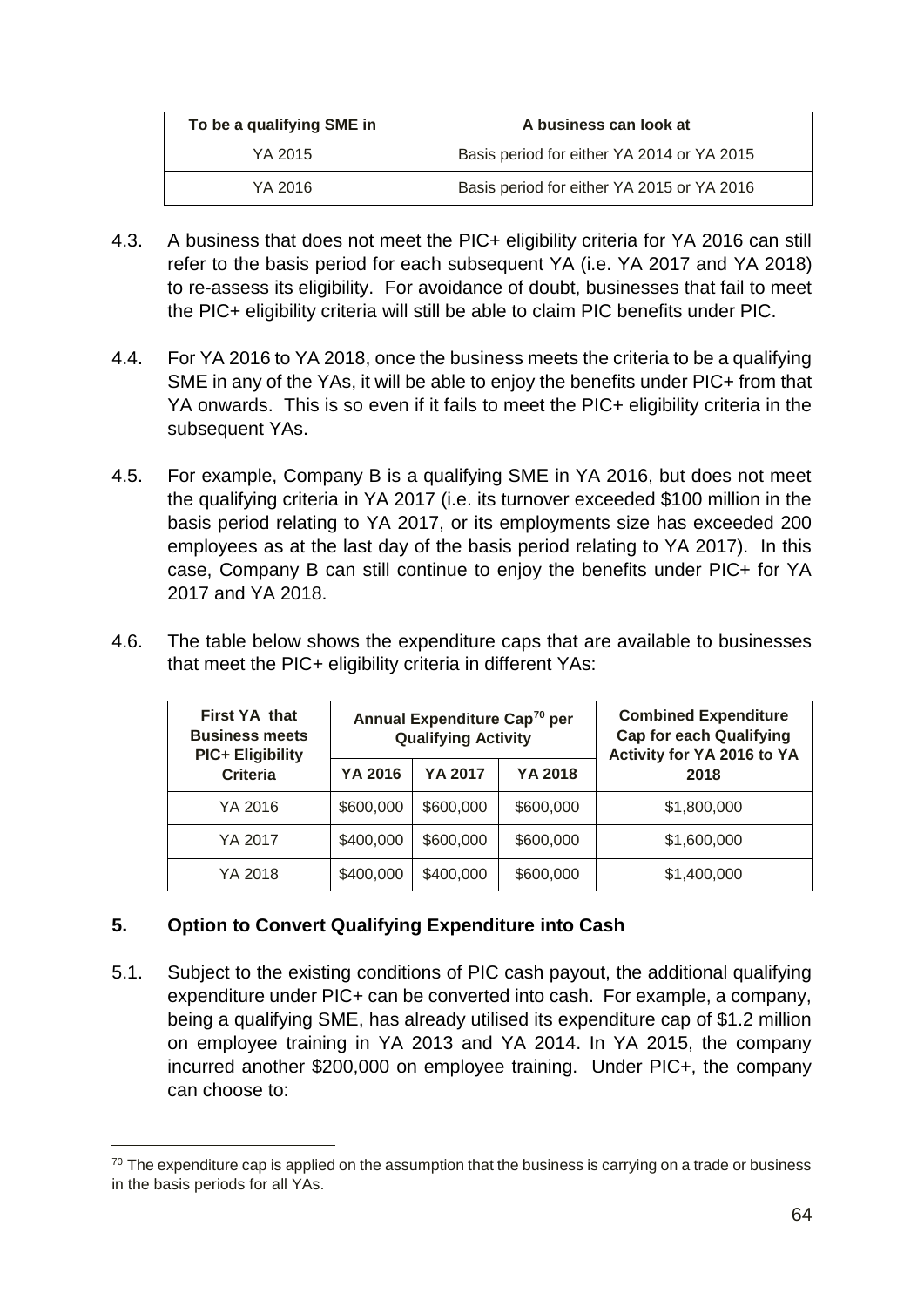- Claim an enhanced deduction on the entire amount of \$200,000; or
- Opt for cash payout on up to \$100,000 of the training expenses and claim an enhanced deduction on the balance.
- 5.2. The cash payout option may be exercised on a quarterly or combined quarterly basis. However, the business must be a qualifying SME at the point of election. Using the example in paragraph 5.1, assuming the company (whose financial year ends on 31 Dec) plans to opt for cash payout on the training expenses immediately after the end of its Jan to Mar 2014 financial quarter but it can only determine its eligibility for PIC+ at the end of the 2014 financial year<sup>71</sup>. In this regard, the company should exercise its cash payout option after the end of 2014, i.e. when it can be confirmed that the qualifying conditions for PIC+ have been met.

-

<sup>71</sup> Assuming it does not meet the PIC+ eligibility criteria in YA 2014.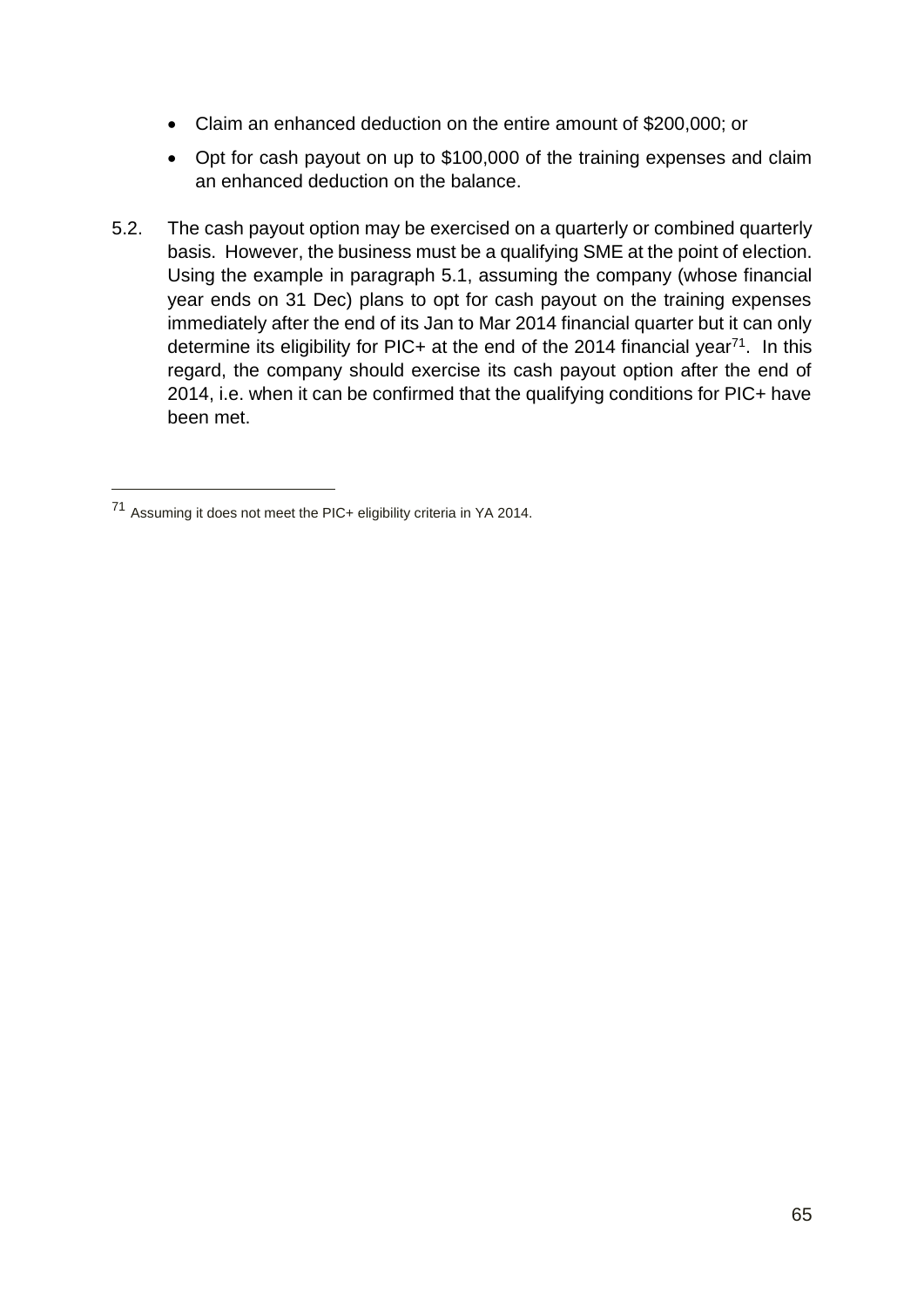## **Annex H**

### **Examples of Abusive PIC Arrangements**

The following examples illustrate what are considered as abusive PIC arrangements and the corresponding amount of PIC benefits that will be disallowed by IRAS.

|   | <b>Examples of PIC Arrangement</b>              | Reasons why the PIC arrangement is        | <b>Amount of PIC benefits</b> |
|---|-------------------------------------------------|-------------------------------------------|-------------------------------|
|   |                                                 | abusive                                   | disallowed                    |
| 1 | Company F signs up for a training package of    | Company F would not have enjoyed PIC      | The full PIC cash payout of   |
|   | \$5,000 with Vendor G for its employees on      | benefits if it had acquired the cleaning  | \$3,000 will be disallowed.   |
|   | how to use certain cleaning products.           | products from Vendor G directly as the    |                               |
|   |                                                 | cleaning products are non PIC-qualifying  |                               |
|   | As part of the training package, Company F is   | products.                                 |                               |
|   | given redeemable credits of \$5,000 which can   |                                           |                               |
|   | be used to redeem cleaning products sold by     | However, instead of an outright           |                               |
|   | Vendor G.                                       | purchase, it enters into a contract for   |                               |
|   |                                                 | training with Vendor G so that it can:    |                               |
|   | Upon completion of a 30-minute training         |                                           |                               |
|   | session by its employees, Company F fully       | (i)<br>obtain the cleaning products; and  |                               |
|   | redeems \$5,000 worth of cleaning products      | claim PIC cash payout on the<br>(ii)      |                               |
|   | from Vendor G. It also makes a claim for PIC    | purported training expenses.              |                               |
|   | cash payout on the purported training           |                                           |                               |
|   | expenses of \$5,000. The amount of PIC cash     | The arrangement is an abusive PIC         |                               |
|   | payout claimed is \$3,000 (i.e. \$5,000 x 60%). | arrangement as it makes use of artificial |                               |
|   |                                                 | steps to obtain PIC benefits.             |                               |
|   |                                                 |                                           |                               |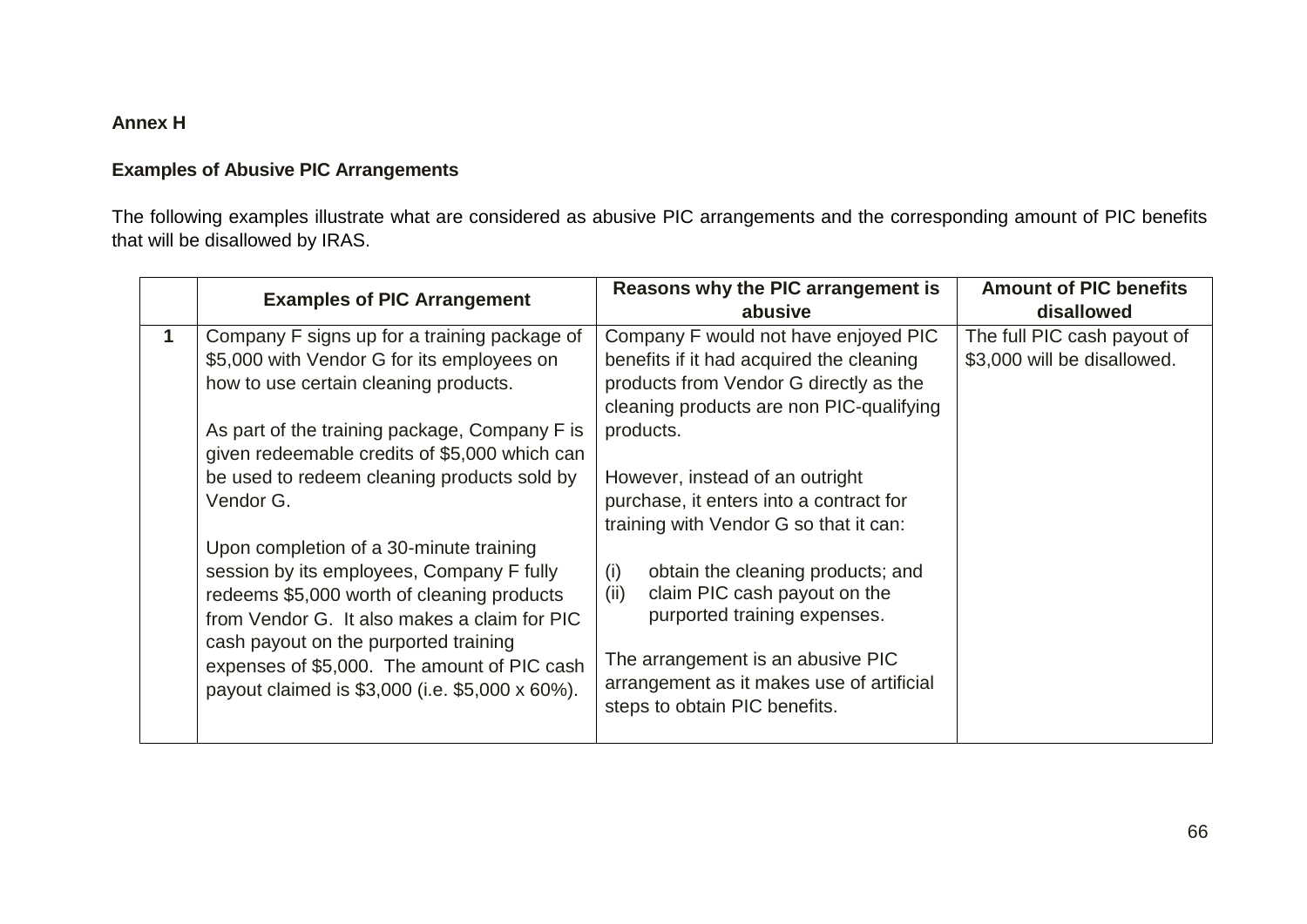|                | <b>Examples of PIC Arrangement</b>                                                         | Reasons why the PIC arrangement is                                               | <b>Amount of PIC benefits</b>                             |  |
|----------------|--------------------------------------------------------------------------------------------|----------------------------------------------------------------------------------|-----------------------------------------------------------|--|
|                |                                                                                            | abusive                                                                          | disallowed                                                |  |
| 2 <sup>2</sup> | Company H has a total staff strength of 5                                                  | Given that there are only five employees                                         | The amount of PIC cash                                    |  |
|                | employees. It enters into a transaction to                                                 | in the company, there is no bona fide                                            | payout relating to the                                    |  |
|                | purchase 20 sets of laptops for the                                                        | commercial reason for Company H to                                               | purchase of excessive                                     |  |
|                | employees' use in the office. Each set of                                                  | buy so many sets of laptops.                                                     | laptops will be disallowed.                               |  |
|                | laptop costs \$2,000.                                                                      | Furthermore, 15 sets of the laptops are                                          |                                                           |  |
|                |                                                                                            | kept unused and subsequently sold off                                            | Generally, the amount of                                  |  |
|                | Five sets of the laptops are issued to the                                                 | after the minimum ownership period as                                            | PIC cash payout that will be                              |  |
|                | employees for use and the remaining 15 sets                                                | required under the PIC cash payout                                               | disallowed is $$18,000$ [(i.e.                            |  |
|                | are kept unused in the storeroom.                                                          | option.                                                                          | $$2,000 \times 15$ $\times 60\%$ ].                       |  |
|                |                                                                                            |                                                                                  |                                                           |  |
|                | Company H claims PIC cash payout on the                                                    | The arrangement is an abusive PIC                                                | However, if Company H is                                  |  |
|                | purchase of 20 sets of laptops. The amount<br>of PIC cash payout claimed is \$24,000 (i.e. | arrangement as Company H had                                                     | able to prove that there is<br>genuine commercial reason  |  |
|                |                                                                                            | purchased excessive laptops for no bona<br>fide commercial reason, other than to |                                                           |  |
|                | $$40,000 \times 60\%$ ).                                                                   | obtain a higher PIC benefit.                                                     | to buy more than five sets of<br>laptops (i.e. the actual |  |
|                | Company H resells the 15 sets of laptops                                                   |                                                                                  | number of excessive laptops                               |  |
|                |                                                                                            |                                                                                  | purchased is less than 15                                 |  |
|                | after the one-year ownership period.                                                       |                                                                                  | sets), IRAS will disallow a                               |  |
|                |                                                                                            |                                                                                  | lower amount of PIC cash                                  |  |
|                |                                                                                            |                                                                                  |                                                           |  |
|                |                                                                                            |                                                                                  | payout.                                                   |  |
|                |                                                                                            |                                                                                  |                                                           |  |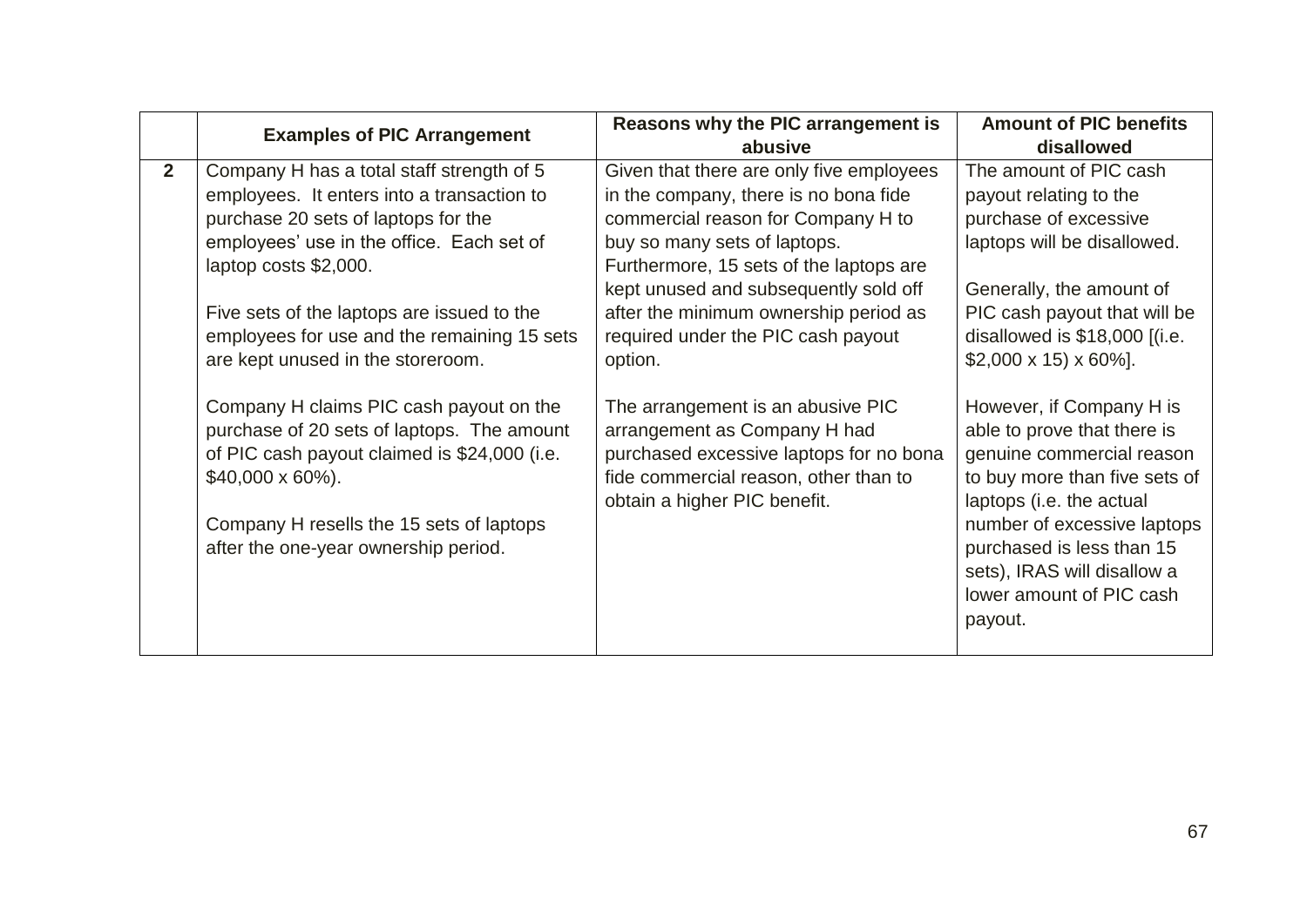|   | <b>Examples of PIC Arrangement</b>                                                             | Reasons why the PIC arrangement is                                          | <b>Amount of PIC benefits</b> |
|---|------------------------------------------------------------------------------------------------|-----------------------------------------------------------------------------|-------------------------------|
|   |                                                                                                | abusive                                                                     | disallowed                    |
| 3 | Company J and Company K each owns a                                                            | Before the transaction, Company J and                                       | The full PIC cash payout of   |
|   | photocopier that is being used by their                                                        | Company K are already using the                                             | \$7,200 will be disallowed.   |
|   | backroom office staff. The photocopiers have                                                   | photocopiers in their business. The sale                                    |                               |
|   | similar functionalities.                                                                       | of photocopiers to each other does not                                      |                               |
|   |                                                                                                | improve their productivity as the                                           |                               |
|   | In order to help each other obtain a PIC cash<br>payout, the two companies agree to sell their | photocopiers are of similar functionalities.                                |                               |
|   | photocopiers to each other at a price of                                                       | The transaction is an abusive PIC                                           |                               |
|   | \$12,000.                                                                                      | arrangement as there is no bona fide<br>commercial reason for Company J and |                               |
|   | Both Company J and Company K claim PIC                                                         | Company K to enter into the transaction,                                    |                               |
|   | cash payout on the cost paid for the                                                           | other than to help each other obtain PIC                                    |                               |
|   | photocopiers. The amount of PIC cash                                                           | benefits.                                                                   |                               |
|   | payout claimed by each company is \$7,200                                                      |                                                                             |                               |
|   | $(i.e. $12,000 \times 60\%).$                                                                  |                                                                             |                               |
|   |                                                                                                |                                                                             |                               |